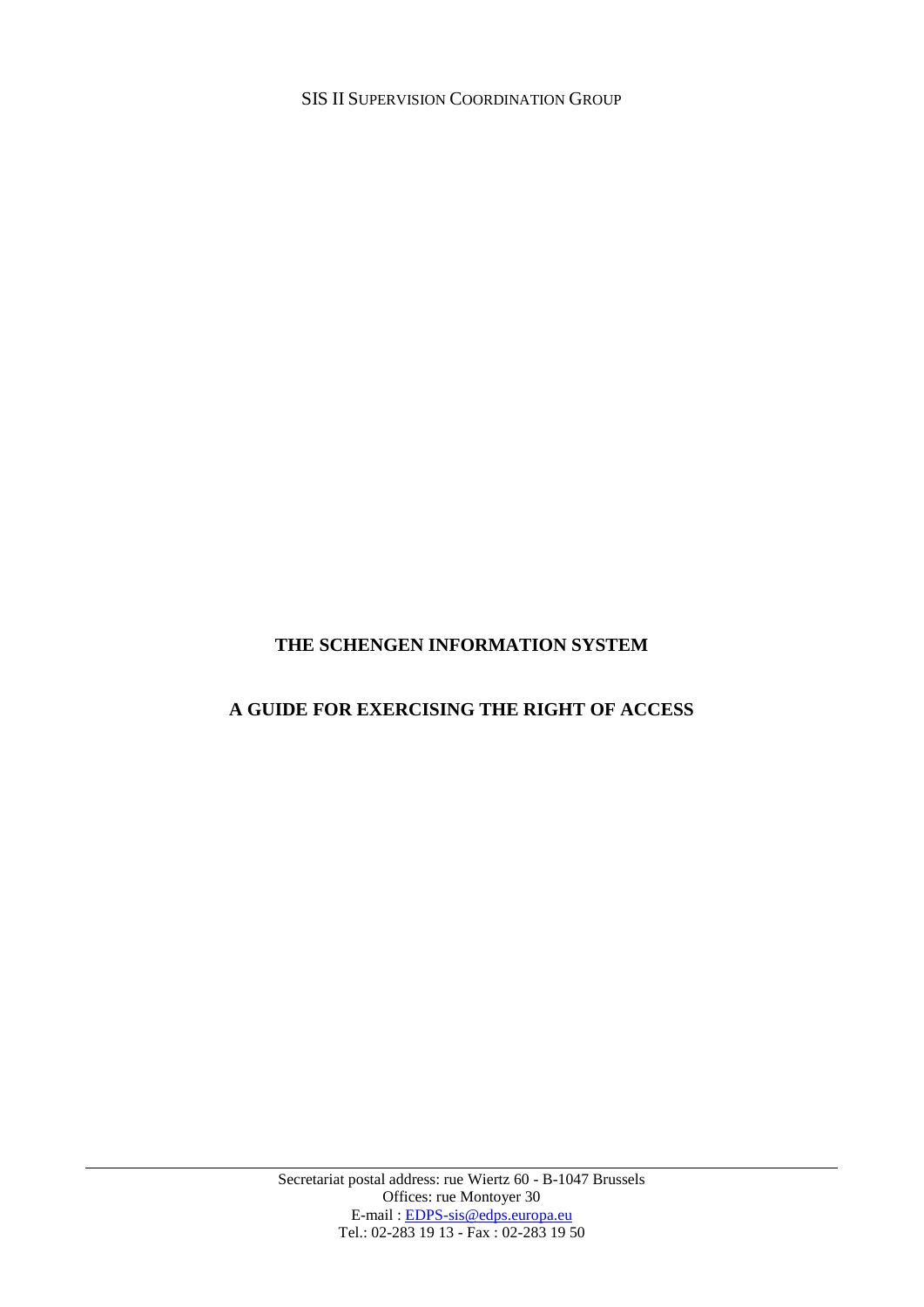**This guide has been compiled by the SIS II Supervision Coordination Group**

**Address: rue Wiertz 60 - B-1047 Brussels Offices: rue Montoyer 30 E-mail : EDPS-sis@edps.europa.eu Tel.: 02-283 19 13 - Fax : 02-283 19 50**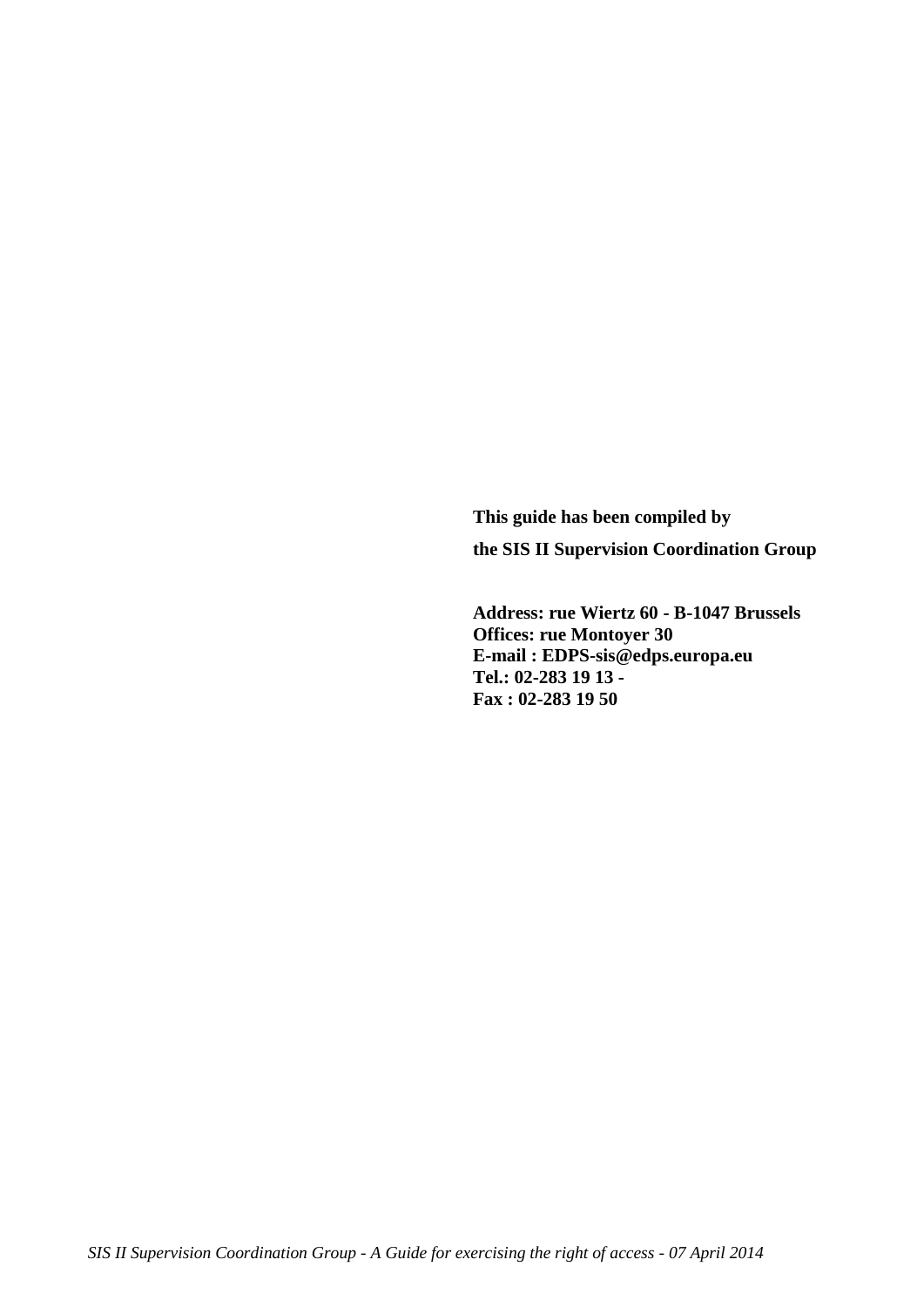# **TABLE OF CONTENTS**

| I.          |           |                                                                                           |                                                                                          |    |  |
|-------------|-----------|-------------------------------------------------------------------------------------------|------------------------------------------------------------------------------------------|----|--|
| II.         |           |                                                                                           |                                                                                          |    |  |
|             |           |                                                                                           |                                                                                          |    |  |
|             |           | II.1.1.                                                                                   |                                                                                          |    |  |
|             |           | II.1.2.                                                                                   |                                                                                          |    |  |
|             |           |                                                                                           |                                                                                          |    |  |
|             |           | II.3. Remedies: the right to complain to the data protection authority or file a judicial |                                                                                          |    |  |
|             |           |                                                                                           |                                                                                          |    |  |
| III.        |           |                                                                                           | Description of the procedure for right of access in each country in the Schengen area 10 |    |  |
| IV.         |           |                                                                                           |                                                                                          |    |  |
| V.          |           |                                                                                           |                                                                                          |    |  |
| VI.         |           |                                                                                           |                                                                                          |    |  |
| VII.        |           |                                                                                           |                                                                                          |    |  |
|             |           |                                                                                           |                                                                                          |    |  |
| IX.         |           |                                                                                           |                                                                                          |    |  |
| $X_{\cdot}$ |           |                                                                                           |                                                                                          |    |  |
| XI.         |           |                                                                                           |                                                                                          |    |  |
| XII.        |           |                                                                                           |                                                                                          |    |  |
|             |           |                                                                                           |                                                                                          |    |  |
|             |           |                                                                                           |                                                                                          |    |  |
|             |           |                                                                                           |                                                                                          |    |  |
|             | XVI ITALY |                                                                                           |                                                                                          | 45 |  |
|             |           |                                                                                           |                                                                                          |    |  |
| XVIII.      |           |                                                                                           |                                                                                          |    |  |
|             |           |                                                                                           |                                                                                          |    |  |
|             |           |                                                                                           |                                                                                          |    |  |
|             |           |                                                                                           |                                                                                          |    |  |
|             |           |                                                                                           |                                                                                          |    |  |
| XXIII.      |           |                                                                                           |                                                                                          |    |  |
| XXIV.       |           |                                                                                           |                                                                                          |    |  |
| XXV.        |           |                                                                                           |                                                                                          |    |  |
| XXVI.       |           |                                                                                           |                                                                                          |    |  |
| XXVII.      |           |                                                                                           |                                                                                          |    |  |
|             |           |                                                                                           |                                                                                          | 3  |  |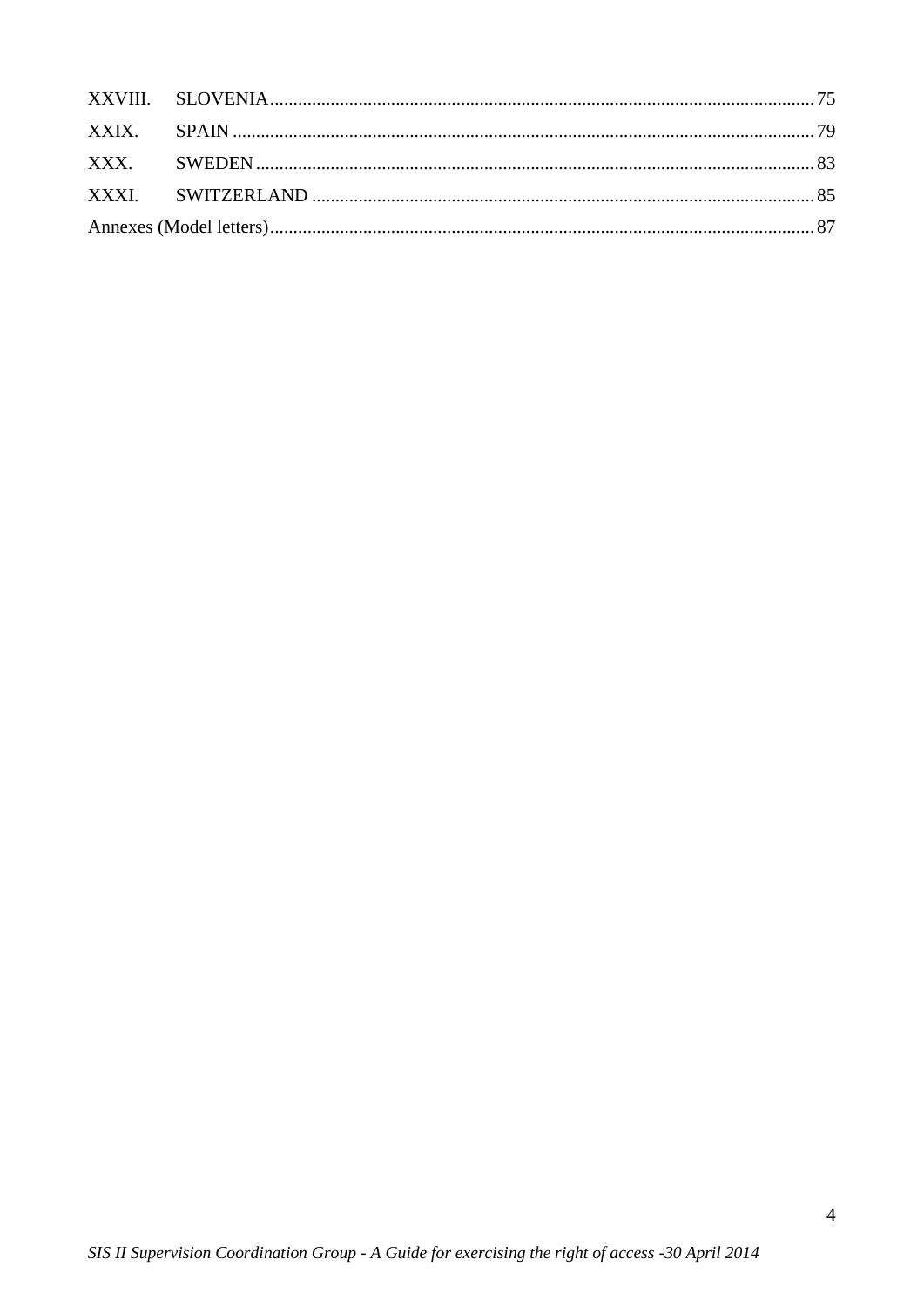Persons whose personal data are collected, held or otherwise processed in the second generation Schengen Information System (hereinafter 'SIS II') are entitled to rights of access, correction of inaccurate data and deletion of unlawfully stored data**<sup>1</sup>** .

This Guide describes the modalities for exercising those rights.

The Guide falls into three sections: a description of SIS II, of the rights granted to the individuals whose data is processed in SIS II and a description of the procedure for exercising the right of access in each of the countries concerned.

#### <span id="page-4-0"></span>**I. INTRODUCTION TO THE SECOND GENERATION SCHENGEN INFORMATION SYSTEM (SIS II)**

The SIS II is a data file shared by all Member States in the Schengen area.

#### *Categories of information processed*

It centralises two broad categories of information taking the form of alerts on, firstly, wanted or missing persons, persons under surveillance by the police and persons, not nationals of a Member State of the Schengen area, who are banned from entry into the Schengen territory and, secondly, stolen or missing vehicles and objects such as, in particular, identity papers, vehicle registration certificates and vehicle number plates.

#### *Legal basis*

1

Depending on the type of alert, the SIS II is regulated either by Regulation (EC) 1987/2006 of the European Parliament and of the Council of 20 December 2006 on the establishment, operation and use of the second-generation Schengen Information System with respect to alert procedures falling under Title IV of the Treaty establishing the European Community (former first pillar)<sup>2</sup> or by Council Decision 2007/533/JHA of 12 June 2007 on the establishment, operation and use of the second generation Schengen Information System in what concerns procedures falling under Title VI

<sup>&</sup>lt;sup>1</sup> These rights are granted under Articles 41 of Regulation (EC) n°1987/2006 of 20 December 2006 on the establishment, operation and use of the second generation Schengen Information System (SIS II) and Article 58 of Council Decision 2007/533/JHA of 12 June 2007 on the establishment, operation and use of the second generation Schengen Information System (SIS II).

**<sup>2</sup>** Hereinafter 'SIS II Regulation'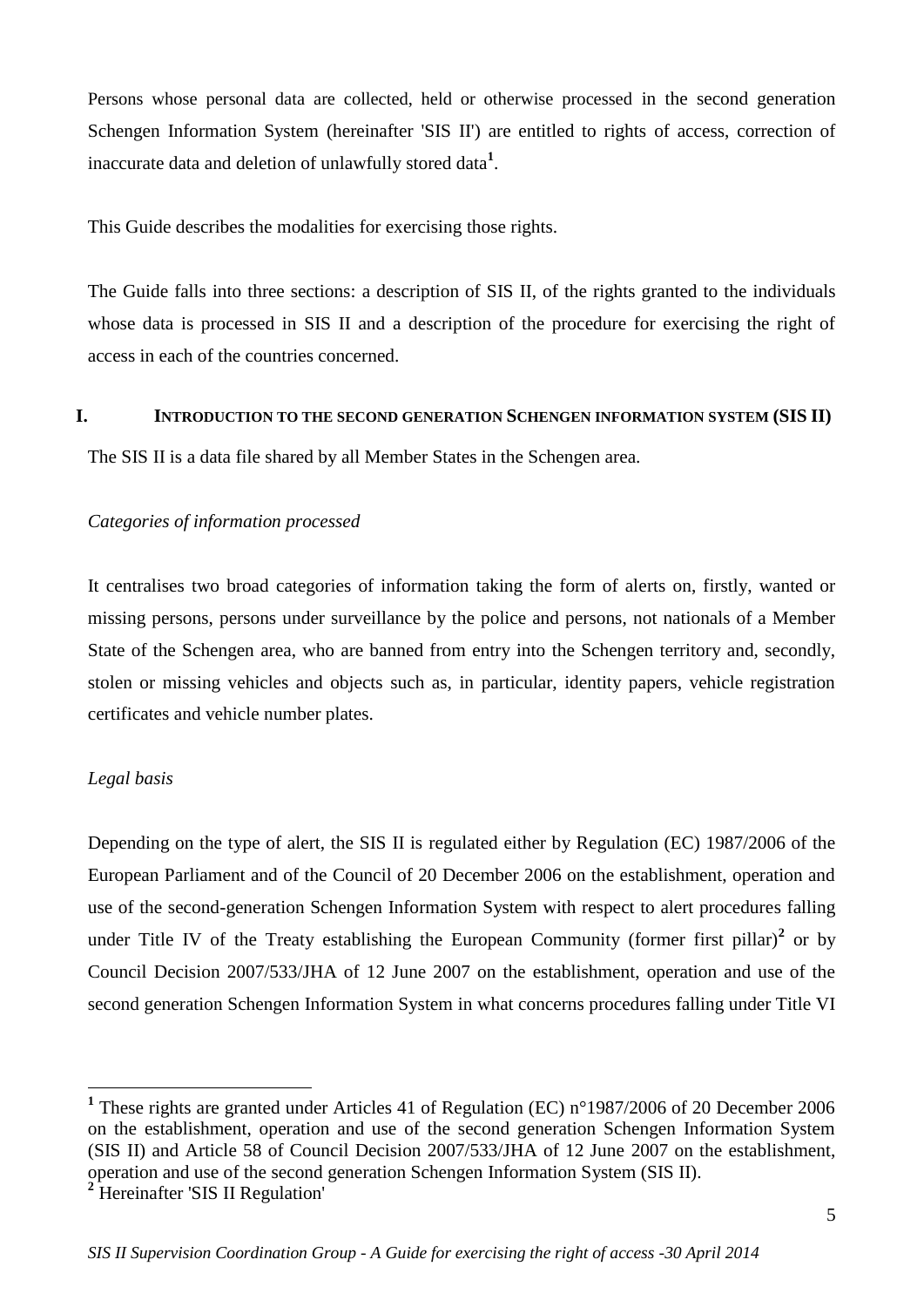of the Treaty on European Union (former third pillar)**<sup>3</sup>** .

## *Categories of personal data processed*

When the alert concerns a person, the information can include: (a) surname(s) and forename(s), name(s) at birth and previously used names and any aliases, which may be entered separately; (b) any specific, objective, physical characteristics not subject to change; (c) place and date of birth; (d) sex; (e) photographs; (f) fingerprints; (g) nationality(ies); (h) whether the person concerned is armed, violent or has escaped; (i) reason for the alert; (j) authority issuing the alert; (k) a reference to the decision giving rise to the alert; (l) action to be taken; (m) link(s) to other alerts issued in SIS II in accordance with Article 37 of the SIS II Regulation **<sup>4</sup>** .

## *Architecture of the system*

The SIS II is composed of:

•a central system ("Central SIS II");

•a national system (the "N.SIS II") in each Member State (the national data systems that will communicate with the Central SIS II);

•a communication infrastructure between the central system and the national systems providing an encrypted virtual network dedicated to SIS II data and the exchange of data between the authorities responsible for the exchange of all supplementary information \* (SIRENE Bureaux)**<sup>5</sup>** .

# <span id="page-5-0"></span>**II. RIGHTS RECOGNIZED TO INDIVIDUALS WHOSE DATA IS PROCESSED IN THE SIS II**

In accordance with data protection principles, all individuals whose data is processed in the SIS II

<u>.</u>

**<sup>3</sup>** Hereinafter 'SIS II Decision'

<sup>&</sup>lt;sup>4</sup> See Article 20 of the SIS II Regulation and Decision

<sup>&</sup>lt;sup>5</sup> SIS II data is entered, updated, deleted and searched via the various national systems. The central system, which performs technical supervision and administration functions, is located in Strasbourg (France). It provides the services for the entry and processing of SIS II data. A backup central system, capable of ensuring all functionalities of the principal central system in the event of failure of this system, is located near Salzburg (Austria). Each Member State is responsible for setting up, operating and maintaining its own national system and for connecting it to the central system. It designates an authority, the national SIS II office (N.SIS II office), which has central responsibility for its national SIS II project. This authority is responsible for the smooth operation and security of its national system.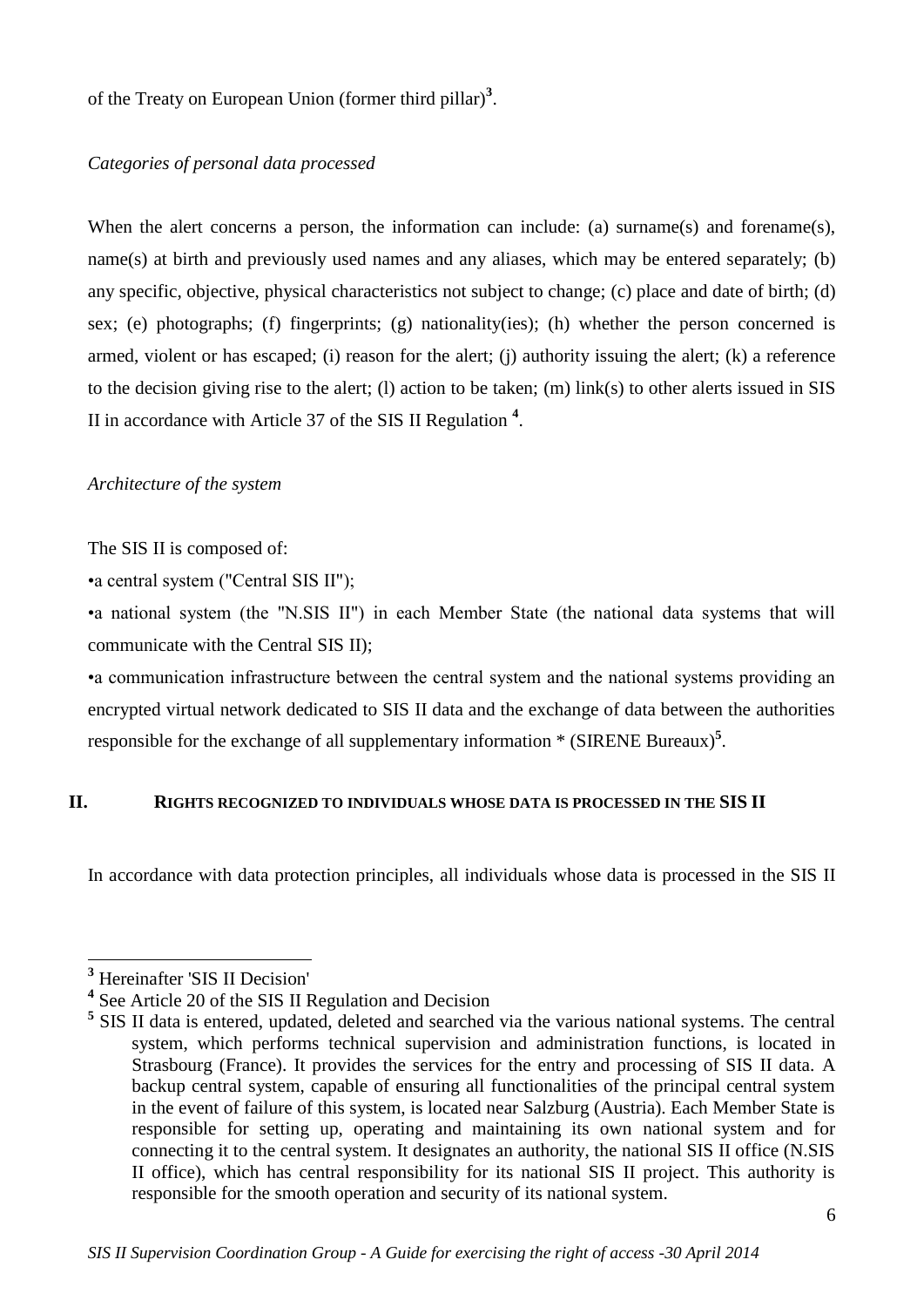are recognised specific rights**<sup>6</sup>** by the aforementioned SIS II decision and regulation.

These are basically:

- the right of access to data relating to them stored in the SIS II;
- the right to correction of inaccurate data or deletion when data have been unlawfully stored;
- the right to bring proceedings before the courts or competent authorities to correct or delete data or to obtain compensation**<sup>7</sup>** .

Anyone exercising any of these rights can apply to the competent authorities in the Schengen**<sup>8</sup>** country of his choice. This option is possible because all national databases (N.SIS II) are identical to the central system database (CS.SIS)<sup>9</sup>. Therefore these rights can be exercised in any Schengen country regardless of the State that issue the alert.

When an individual exercises his right of access, correction of inaccurate data and deletion of unlawfully stored data, replies by competent authorities are due within a strict deadline. Thus, without prejudice to shorter national deadlines, the individual shall be informed as soon as possible and in any event not later than 60 days from the date on which he applies for access or sooner, if national law so provides**<sup>10</sup>** .

Besides, and again without prejudice to shorter national deadlines, the individual shall be informed about the follow-up given to the exercise of his rights of correction and deletion as soon as possible and in any event not later than three months from the date on which he applies for correction or deletion or sooner, if national law so provides<sup>11</sup>.

# <span id="page-6-0"></span>II.1. **Right of access**

The right of access is the possibility for anyone who so requests to consult the information relating to him stored in a data file as referred to in national law. This is a fundamental principle of data

<sup>&</sup>lt;u>.</u> **6** See in particular Article 41 of SIS II Regulation and 58 of SIS II Decision

**<sup>7</sup>** See Article 43 of SIS II Regulation and 59 of SIS II Decision

**<sup>8</sup>** Austria, Belgium, Czech Republic, Denmark, Estonia, Finland, France, Germany, Greece, Hungary, Iceland, Italy, Latvia, Liechtenstein, Lithuania, Luxembourg, Malta, Netherlands, Norway, Poland, Portugal, Slovakia, Slovenia, Spain, Sweden and Switzerland (situation at May 2014).

**<sup>9</sup>** See Article 4(1)(b) of SIS II Regulation and Decision.

**<sup>10</sup>** See Article 41(6) of SIS II Regulation and 58(6) of SIS II Decision.

**<sup>11</sup>** See Article 41(7) of SIS II Regulation and 58(7) of SIS II Decision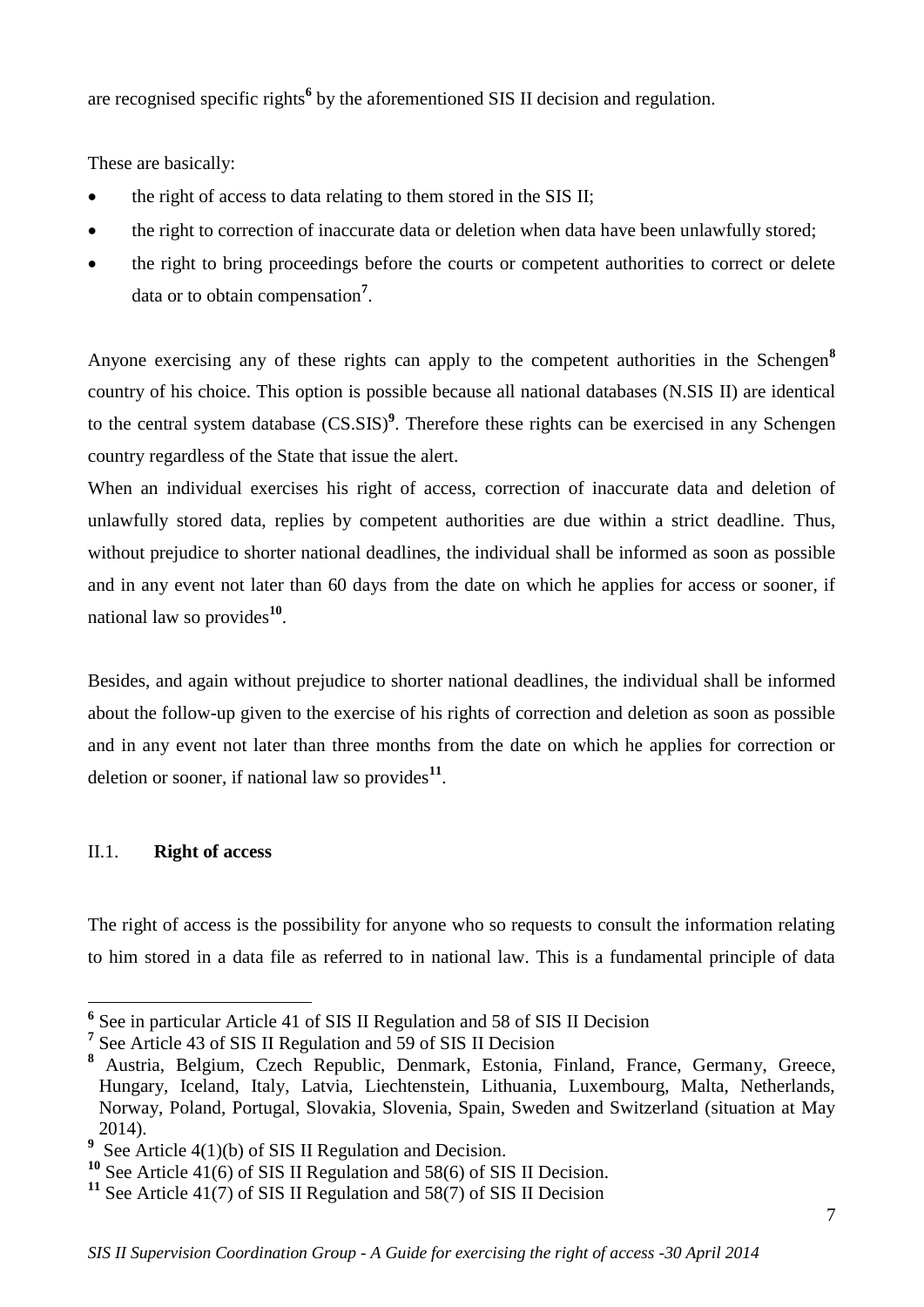protection which enables data subjects to exercise control over personal data kept by third parties.

This right is expressly provided for in Article 41 of SIS II Regulation and in article 58 of SIS II Decision. **12**

The right of access must be refused if it could undermine the performance of the legal task specified in the alert, or in order to protect the rights and freedoms of others. It must be refused in any event during the period of validity of an alert for the purpose of discreet surveillance (Article 36 of SIS II Decision).

The right of access is exercised in accordance with the law of the State addressed. The rules of procedure differ from one country to another, as well as the rules for communicating data to the applicant. When a country receives a request for access to an alert which it did not itself issue, that State must give the issuing country the opportunity to state its position as to the possibility of disclosing the data to the applicant**<sup>13</sup>** .

Also there are currently two types of system governing the right of access to police data files – and thus the SIS. In some countries the right of access is direct, in others it is indirect.

Anyone who so wishes may obtain information about the system which is applicable to the right of access) from the national data protection authority in the respective Schengen State.

# <span id="page-7-0"></span>*II.1.1. Direct access*

In this case the person concerned applies directly to the authorities handling the data (police, *gendarmerie*, customs, etc.). If national law permits, the applicant may be sent the information relating to him.

# <span id="page-7-1"></span>*II.1.2. Indirect access*

<sup>1</sup> <sup>12</sup> Both Articles state : 'The right of persons to have access to data relating to them entered in SIS II in accordance with this regulation shall be exercised in accordance with the law of the Member State before which they invoke that right.[…]'

**<sup>13</sup>** See Articles 41(3) of SIS II Regulation and 58(3) of SIS II Decision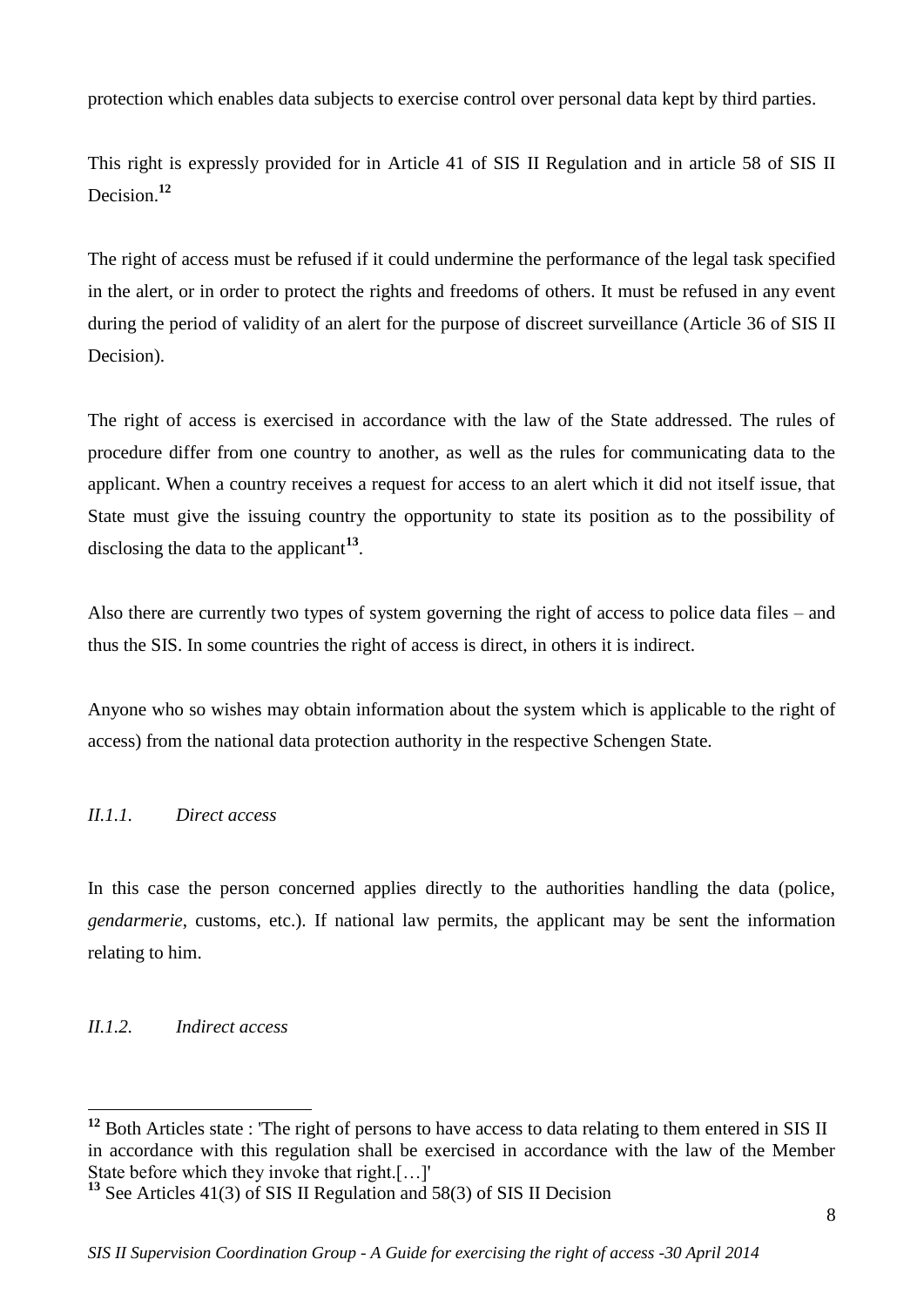In this case the person sends his request for access to the national data protection authority of the State to which the request is addressed. The data protection authority conducts the necessary verifications to handle the request.

## <span id="page-8-0"></span>II.2. **Right to correction and deletion of data**

The right of access is accompanied by the right to obtain the correction of the data relating to them when they are factually inaccurate or incomplete or the right to ask for their deletion when they have been stored unlawfully (Article 41(5) of SIS II Regulation and 58(5) of SIS II Decision).

Under the Schengen legal framework only the State which issues an alert in the SIS may alter or delete it (See Article 34(2) of SIS II Regulation and 49(2) of SIS II Decision).

If the request is submitted in a country that did not issue the alert, the competent authorities of the Members States concerned cooperate to handle the case, by exchanging information and making the necessary verifications.

The applicant should provide the grounds for the request to correct or delete the data and gather any relevant information supporting it.

# <span id="page-8-1"></span>**II.3. Remedies: the right to complain to the data protection authority or file a judicial proceeding**

Articles 43 of SIS II Regulation and 59 of SIS II Decision present the remedies accessible to individuals when their request has not been satisfied. They recall that any person may bring an action before the courts or the authority competent under the law of any Member State to access, correct, delete or obtain information or to obtain compensation in connection with an alert relating to him.

In case they have to deal with a complaint with a cross-border element, DPAs should cooperate with each other to guarantee the rights of the data subjects.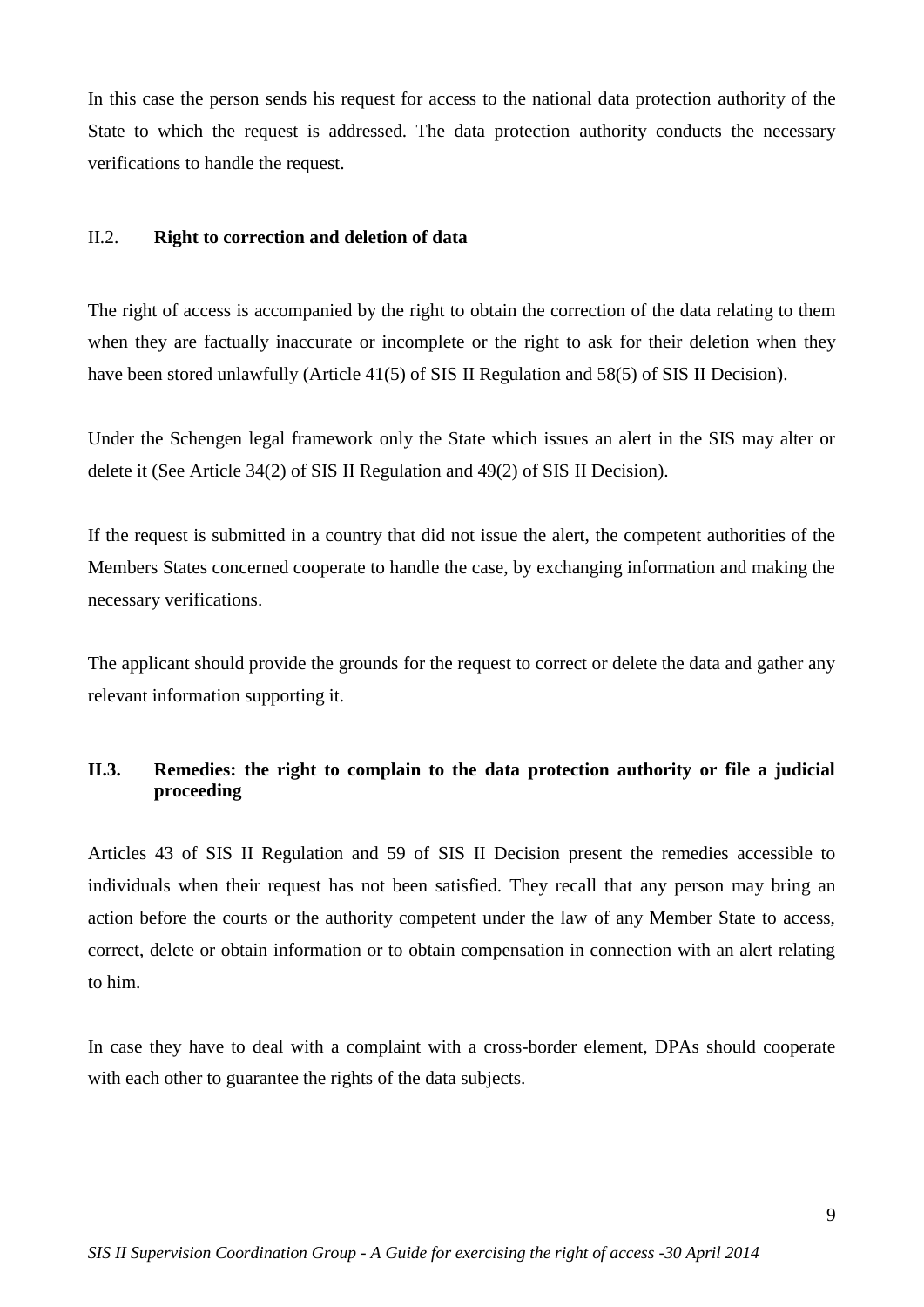# <span id="page-9-0"></span>**III. DESCRIPTION OF THE PROCEDURE FOR RIGHT OF ACCESS IN EACH COUNTRY IN THE SCHENGEN AREA**

The procedures specific to each country applying the Schengen acquis which are to be followed by persons wishing to exercise their right of access, correction or deletion are described in the national fact sheets in chapters IV-XXXI.

\_\_\_\_\_\_\_\_\_\_\_\_\_\_\_\_\_\_\_\_\_\_\_\_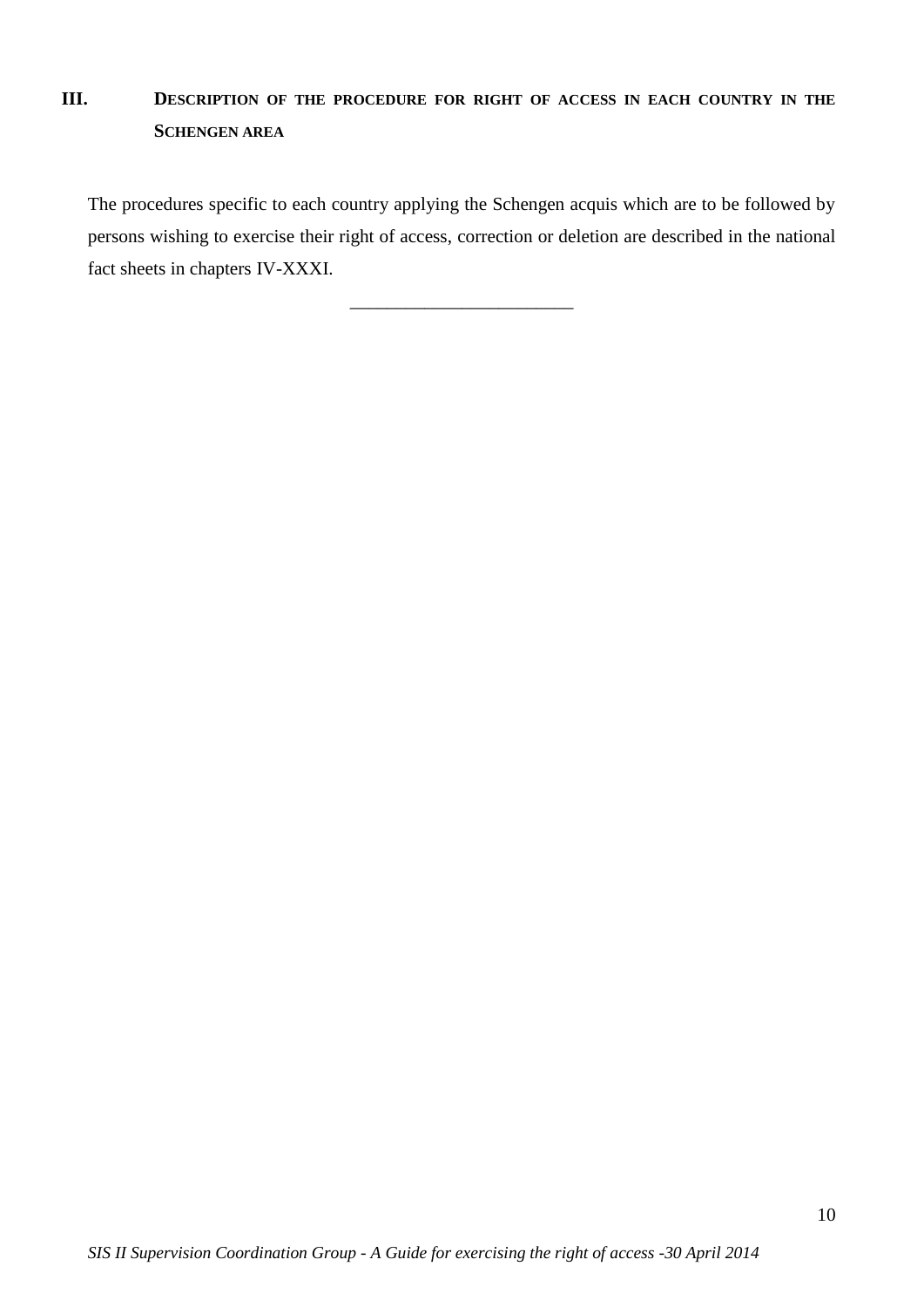# <span id="page-10-0"></span>**IV. AUSTRIA**

#### **1. Nature of right of access**

In Austria, the right to information under data protection law is fundamentally direct, i.e. requests for information must be addressed to and answered by the party responsible for processing the data (known as the "*Auftraggeber*" (("controller") in Austria). This rule applies in general under Austrian data protection law and would also apply in particular to information in the SIS II concerning alerts pursuant to Articles 24 of SIS II Regulation and 26, 32, 34, 36 and 38 of SIS II Decision.

#### **2. Contact details of the body to which requests for access should be addressed**

Requests for information must be addressed to the police authority (as controller) from which the data subject wishes to know if it has processed data concerning him or her. Requests for access from the SIS can be addressed directly to the *Bundeskriminalamt* (Federal Crime Office) which hosts the SIRENE-Bureau. The Austrian Data Protection Authority provides for a form (in German and English) for requests for access to Schengen Data at its website (http://www.dsb.gv.at/site/6226/default.aspx).

#### **3. Formalities for the request: information and documents to be supplied – possible costs**

Pursuant to §26 of the *Datenschutzgesetz (DSG) 2000* (Data Protection Act 2000) the controller must provide the person concerned with information:

- where requested in writing by the data subject (and orally with the controller's consent), and
- if the data subject proves his or her identity in due form (i.e. a copy of an identity card).

The information must include:

- the data processed,
- available information on its source,
- all recipients or groups of recipients of data transmissions,
- the purpose of use of the data,
- the legal basis, in easily understandable terms,
- at the request of the data subject, the names and addresses of any service providers processing the data.

Information must not be given:

if necessary to protect the data subject for special reasons,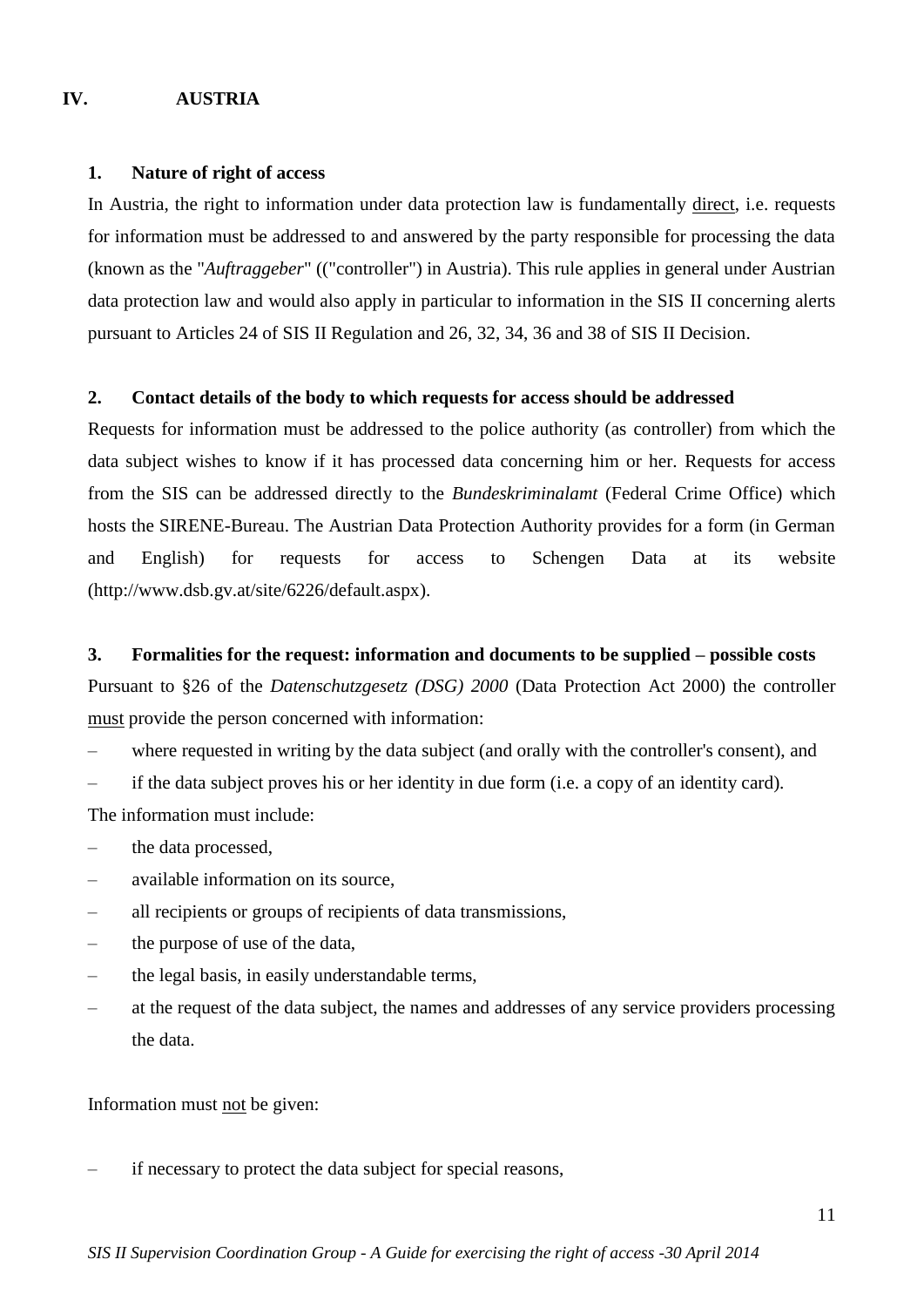- if overriding, legitimate interests of the controller or a third party constitute an impediment,
- if overriding public interests constitute an impediment to disclosure of the information given the necessity of:
	- protecting constitutional institutions of the Austrian Republic,
	- ensuring that the Federal armed forces are ready for action,
	- protecting the interests of comprehensive defence of the nation,
	- protecting important foreign-policy, economic or financial interests of the Austrian Republic or the European Union, or
	- anticipating, preventing or prosecuting crime.

If disclosure has to be refused in order to protect public interests in the field of law enforcement, the remark that "none of the data relating to the data subject which comes under the obligation to provide information has been used" (paragraph 5) must be indicated in all cases in which no information is given (including where no data has actually been used).

Refusals to provide information are subject to verification by the *Datenschutzbehörde* (Data Protection Authority) and to a special appeals procedure.

Information may not be provided if the data subject has failed to cooperate in the course of the information procedure or has failed to pay the legally requested fee.

The data subject must cooperate with reasonable questioning in the course of the information procedure.

Within eight weeks the controller must supply the information or give written reasons for not supplying it in part or in full.

Information is supplied free of charge when it concerns an up-to-date database and when the data subject has not already made the same request in the same year.

In all other cases a flat rate of EUR 18,89 may be charged, which may be varied if higher expenses are actually incurred. If disclosure of the information results in a correction, the fee must be reimbursed.

### **4. Contact details of the national data protection authority, and its possible role**

Datenschutzbehörde Hohenstaufengasse 3 A - 1010 Vienna Tel.: +43 1 531 15/2525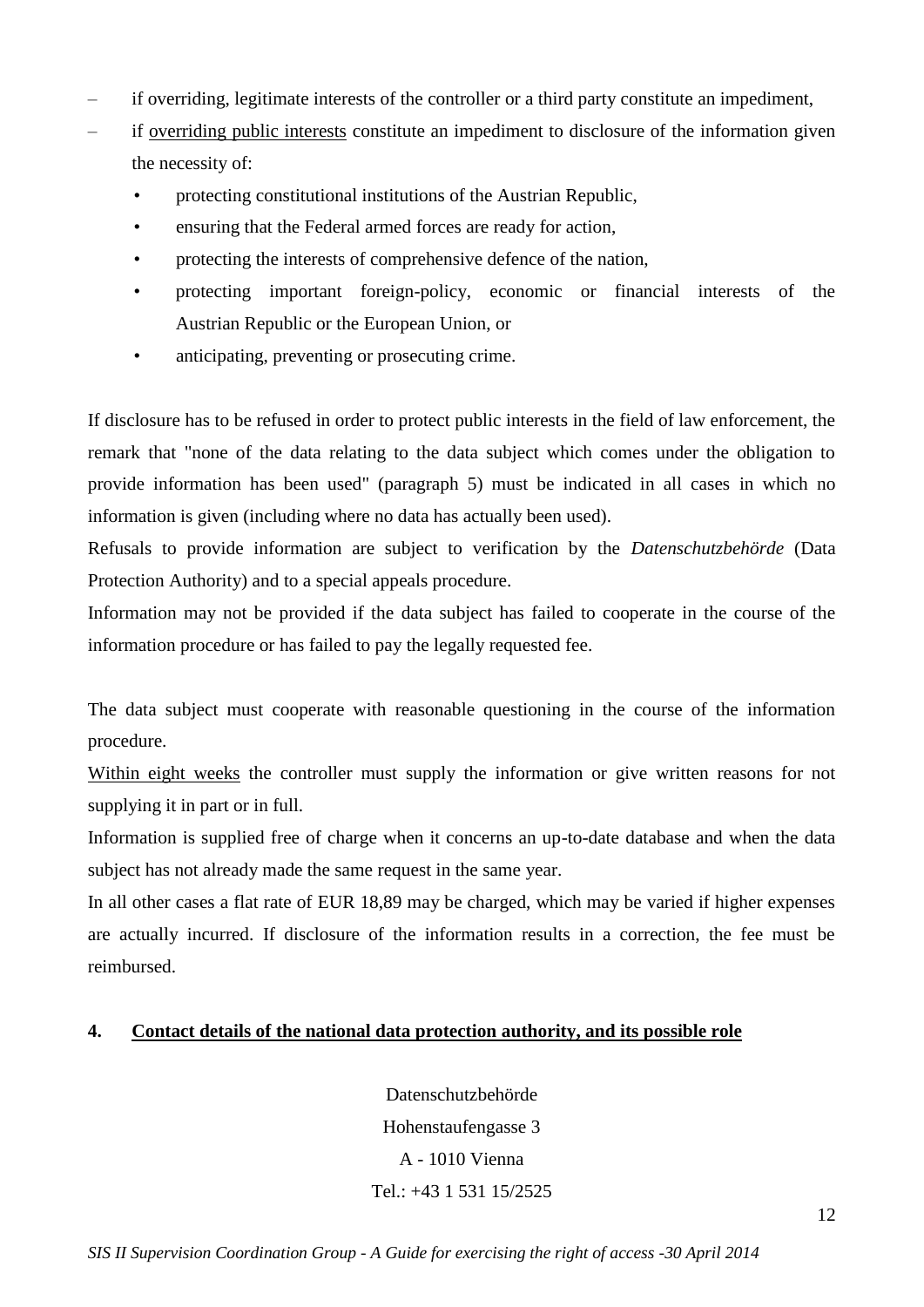# Fax: +43 1 531 15/2690 E-mail: dsb@dsb.gv.at

If the police authority fails to meet the eight week deadline, i.e. if no reply has been received, or if notification is given that none of the data relating to the data subject which comes under the obligation to provide information has been processed, the matter may be referred to the Data Protection Authority pursuant to §31(1) and § 31a of the Data Protection Act 2000.

If, in an appeal pursuant to § 31a of the Data Protection Act 2000, the controller pleads the necessity for secrecy in the overriding public interest, the Data Protection Authority must verify whether secrecy was necessary; if not it orders disclosure of the data if secrecy towards the data subject was not warranted.

The authority may, however, appeal to the *Bundesverwaltungsgericht* (Federal Administrative Court). Otherwise the Data Protection Authority's order must be followed within eight weeks, failing which the Data Protection Authority itself may disclose the data to the data subject.

#### **5. References of the main national laws that apply**

§26 of the Data Protection Act 2000 (DSG 2000), *BGBl.* (Federal Law Gazette) I, No 165/1999.

§26 (1) The controller must supply the data subject with information on data processed in respect of him or her when the data subject so demands in writing and proves his or her identity in due form. With the consent of the controller, requests for information may also be made orally. The information supplied must include the data processed, available information regarding its source, any recipients or groups of recipients of data transmissions, the purpose of use of the data and the legal bases therefore in easily understandable terms. At the request of the data subject, he or she must be supplied with the names and addresses of service providers processing his or her data. With the consent of the data subject, information may be supplied orally instead of in writing, with the option of inspection and a copy or photocopy.

(2) Information must not be supplied where necessary for special reasons in order to protect the data subject or where overriding, legitimate interests of the controller or a third party, in particular overriding public interests, constitute an impediment to the disclosure of information. Such overriding public interests may arise from the necessity of: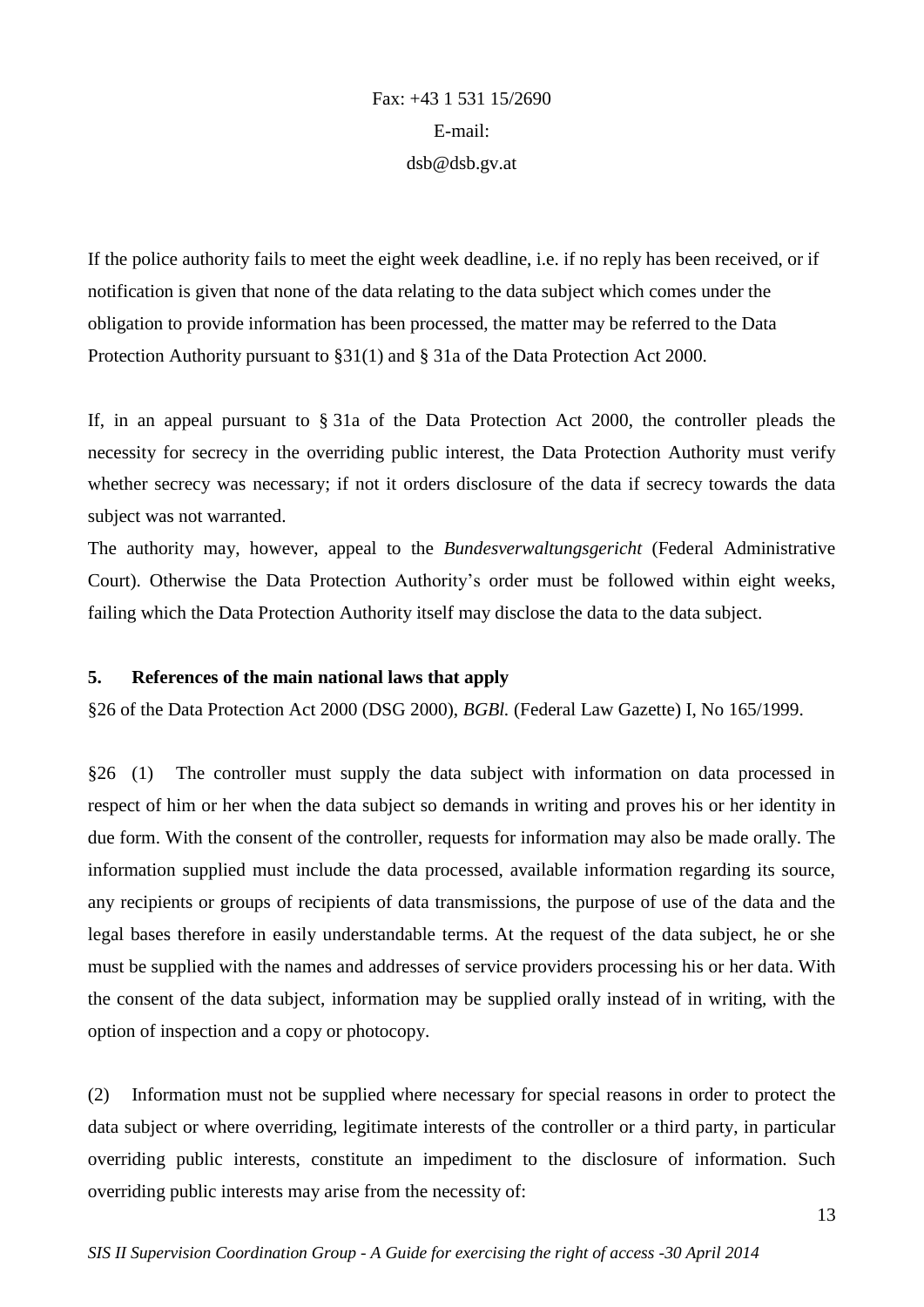- 1. protecting constitutional institutions of the Austrian Republic, or
- 2. ensuring that the Federal armed forces are ready for action, or
- 3. protecting the interests of comprehensive defence of the nation, or

4. protecting important foreign-policy, economic or financial interests of the Austrian Republic or of the European Union, or

5. anticipating, preventing or prosecuting crime.

The admissibility of any refusal to provide information on the grounds in Nos 1 to 5 is subject to verification by the Data Protection Authority pursuant to §30(3) and to the special appeals procedure before the Data Protection Authority pursuant to §31(4). (nota bene: it should actually read "pursuant to § 31a").

(3) The data subject must cooperate with reasonable questioning in the course of the information procedure in order to avoid unwarranted and disproportionate work for the controller.

(4) Within eight weeks of receipt of the request either the information must be supplied or the reasons for not supplying it in part or in full must be given in writing. Information may also not be provided because the data subject has failed to cooperate with the procedure pursuant to paragraph 3 or to pay the fee.

(5) In areas of law enforcement responsible for the performance of the tasks referred to in paragraph 2, Nos 1 to 5, the following procedure must be followed if necessary to protect public interests which require a refusal to provide information: in all cases in which no information is provided – also if no data is actually being used – instead of substantive grounds it must be indicated that none of the data relating to the data subject which comes under the obligation to provide information has been used. The admissibility of this procedure shall be subject to verification by the Data Protection Authority pursuant to §30(3) and to the special appeals procedure before the Data Protection Authority pursuant to §31(4).

(6) Information must be supplied free of charge if it concerns the up-to-date content of a data file and if the data subject has not previously requested information from the controller in the current year in the same sphere. In all other cases a flat rate of EUR 18,89 may be charged, which may be varied if higher expenses are actually incurred. Any fee paid must be reimbursed notwithstanding any claims for damages if data was illegally used or if the information resulted in a correction.

(7) Once he is aware that a request for information has been made the controller may not destroy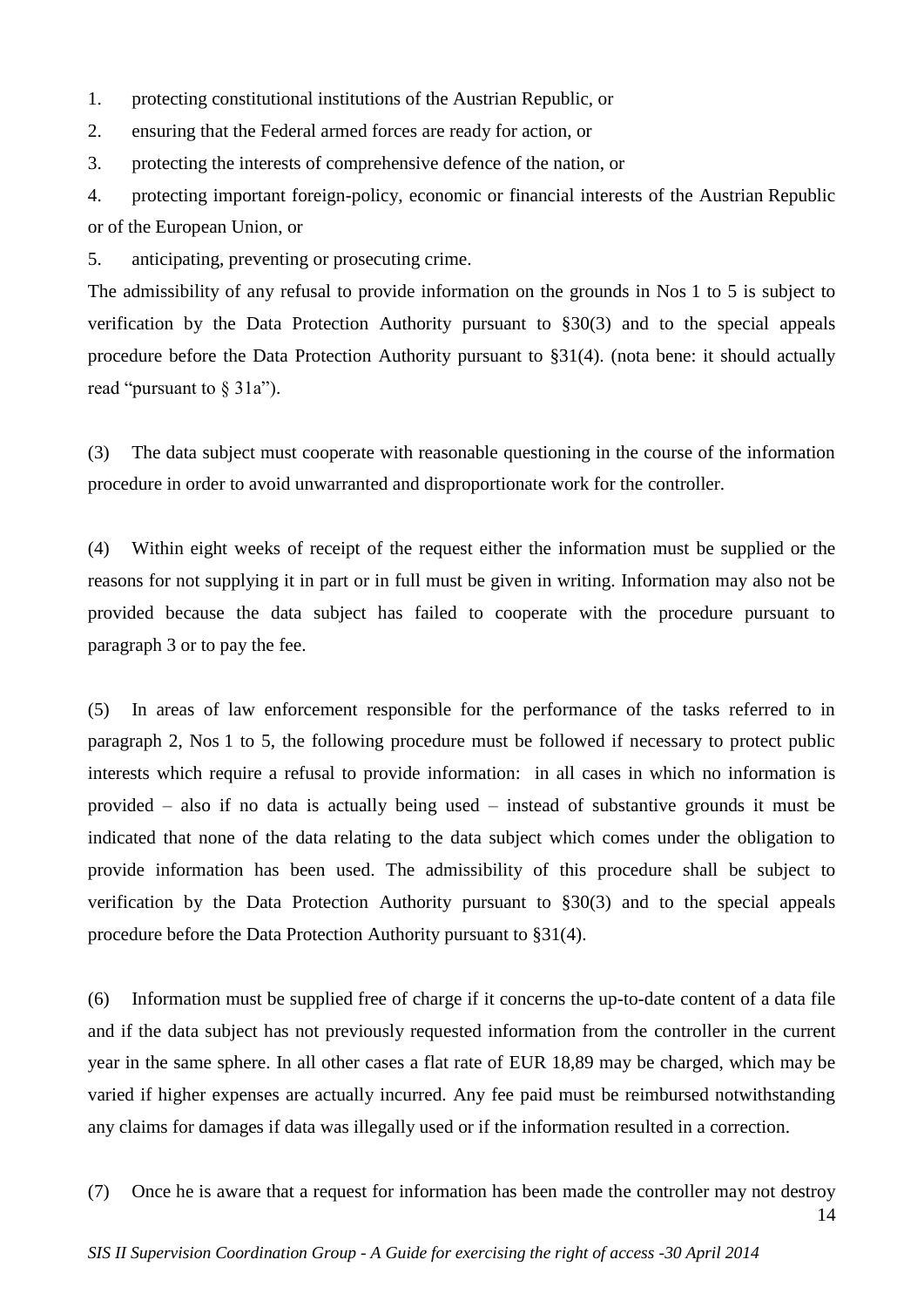data relating to the data subject for a period of four months and, if an appeal is lodged with the Data Protection Authority pursuant to §31, not until the final conclusion of the proceedings.

(8) Where data files are open to inspection by the public by law, the data subject shall have the right to information to the extent to which there is a right to inspect. The procedure for inspection is governed by the more detailed provisions of the laws establishing the public register.

(9) The special provisions of the Criminal Record Act 1968 governing criminal record certificates shall apply to information from the criminal records.

(10) Should a contractor decide autonomously, on the basis of legal provisions, professional ethics, or codes of conduct pursuant to §6(4) to use a data application pursuant to the third sentence of §4, No 4, the data subject may initially address his request for information to the party which ordered establishment of the application. The latter must immediately inform the data subject of the name and address of the autonomous contractor free of charge, if not already known, to enable the data subject to assert his right to information pursuant to paragraph 1 vis-à-vis the latter.

#### **6. Language regime**

According to Austrian legislation, **t**he data subject may start the procedure for the right of access in German.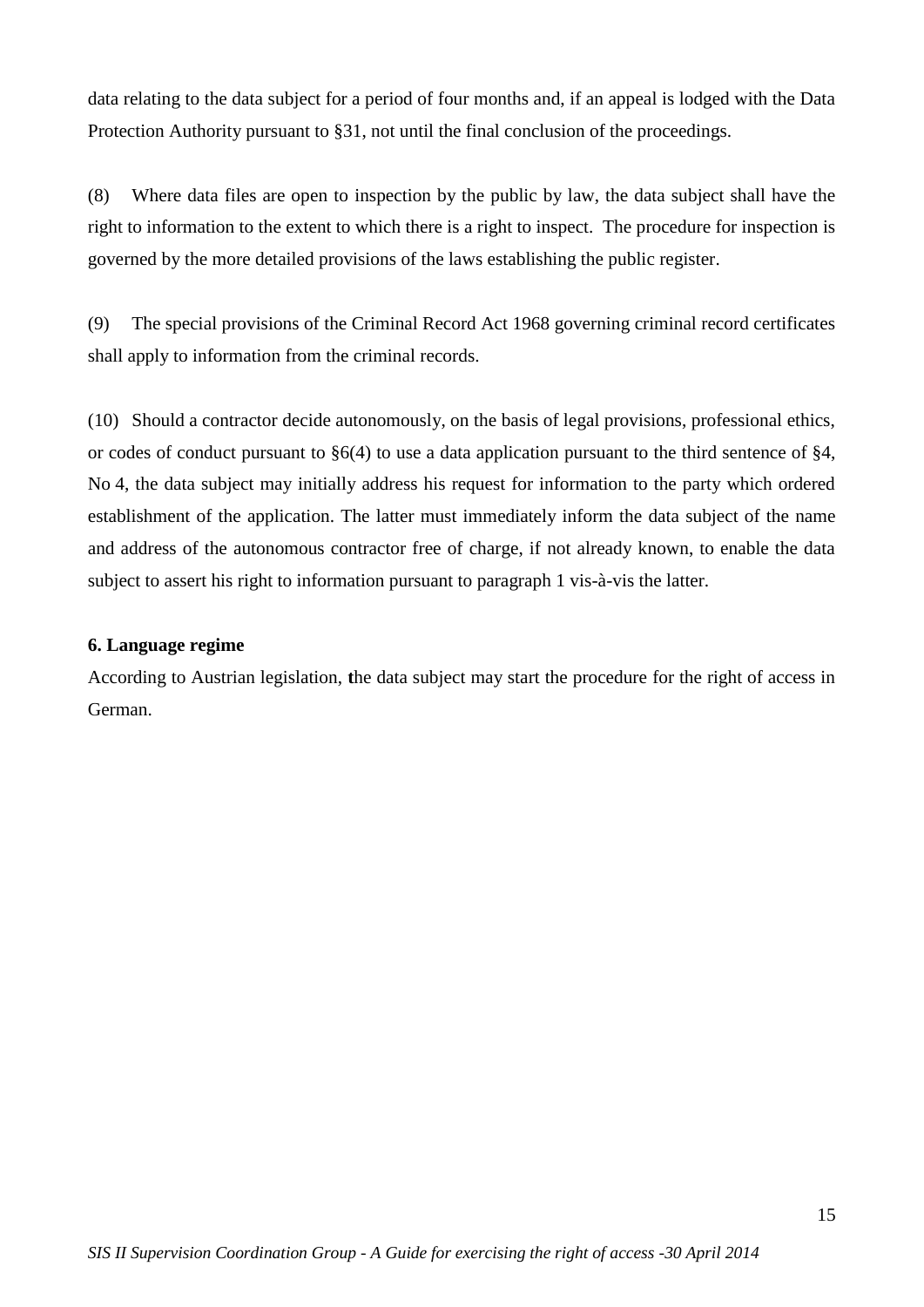## <span id="page-15-0"></span>**V. BELGIUM**

#### **1. Nature of right of access**

Anyone has the right to indirect access to any personal data concerning them which has been processed by police authorities. In order to exercise that right a request must be sent to the Privacy Protection Commission.

#### **2. Contact details of the body to which requests for access should be addressed**

Commissie voor de bescherming van de persoonlijke levenssfeer Drukpersstraat 35, 1000 Brussel

> Commission de la protection de la vie privée Rue de la Presse, 35, 1000 Bruxelles

> > +32 (0)2 274 48 00

+32 (0)2 274 48 35

[commission@privacycommission.be](mailto:commission@privacycommission.be) Website: [http://www.privacycommission.be](http://www.privacycommission.be/)

#### **3. Formalities for the request: information and documents to be supplied**

Requests should be submitted to the Commission by dated and signed letter. The letter should contain the surname and first name, date of birth and nationality of the person concerned plus a photocopy of their identity card.

The name of the authority or service concerned and all relevant information relating to the challenged data – nature, circumstances and source of discovery of data and any corrections desired – should be indicated *if known*.

The procedure is free of charge.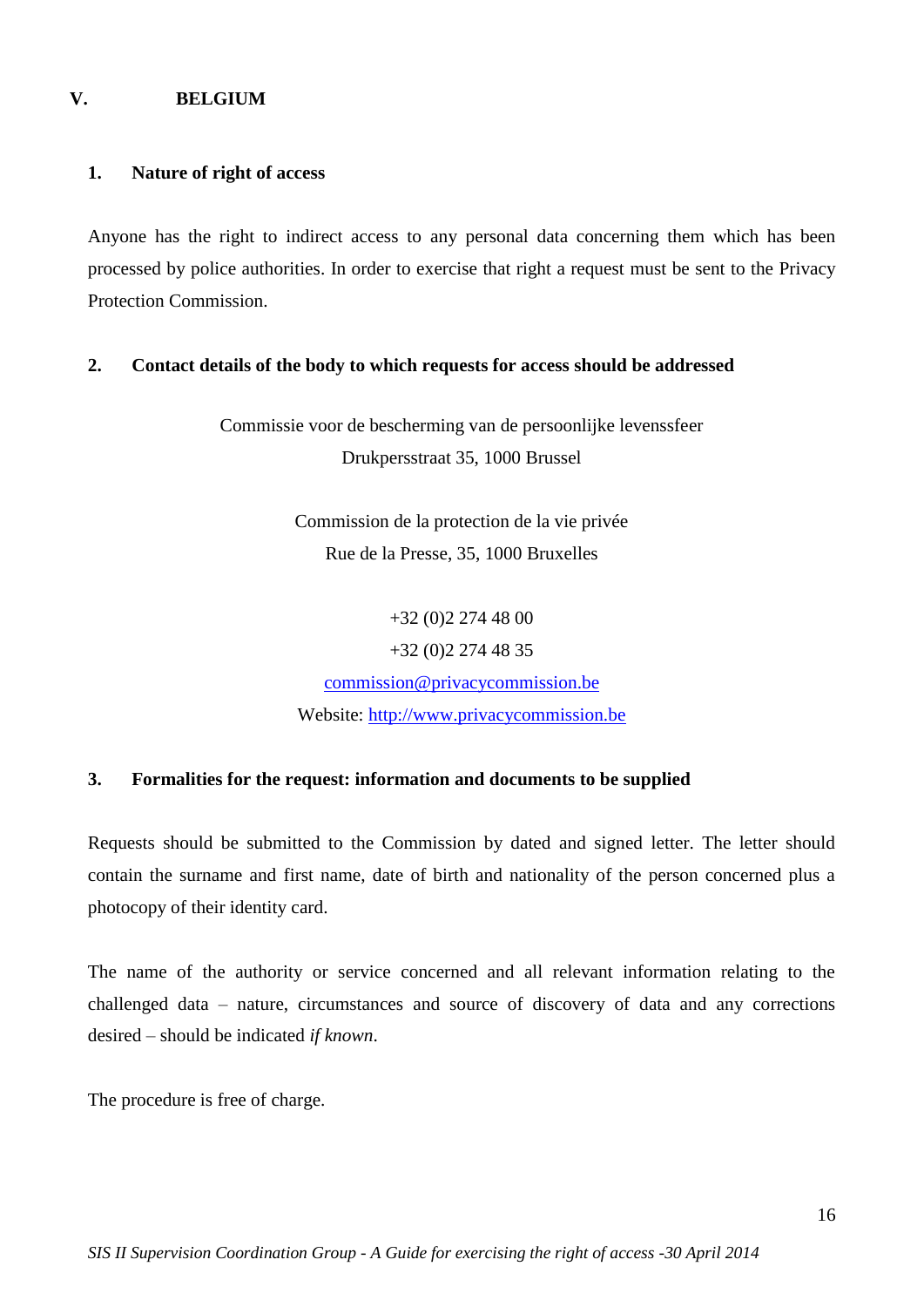#### **4. Expected outcome of requests for access. Content of the information supplied**

When it receives a request for indirect access to personal data processed by a police authority the Commission makes the necessary checks with the authority concerned.

Once the checks have been completed the Commission informs the person concerned that they have been carried out. Where appropriate, when data has been processed by a police authority with a view to identity checks, and following consultation of the authority concerned, the Commission sends the person concerned any other information it considers appropriate.

## **5. References of the main national laws that apply**

– The Act of 8 December 1992 relating to the protection of privacy with regard to the processing of personal data, as amended by the Act of 11 December 1998 transposing Directive 95/46/EC of 24 October 1995, in particular Article 13 thereof;

– The Royal Decree of 13 February 2001 implementing the Act of 8 December 1992 on the protection of privacy with regard to the processing of personal data, in particular Articles 36 to 46 thereof.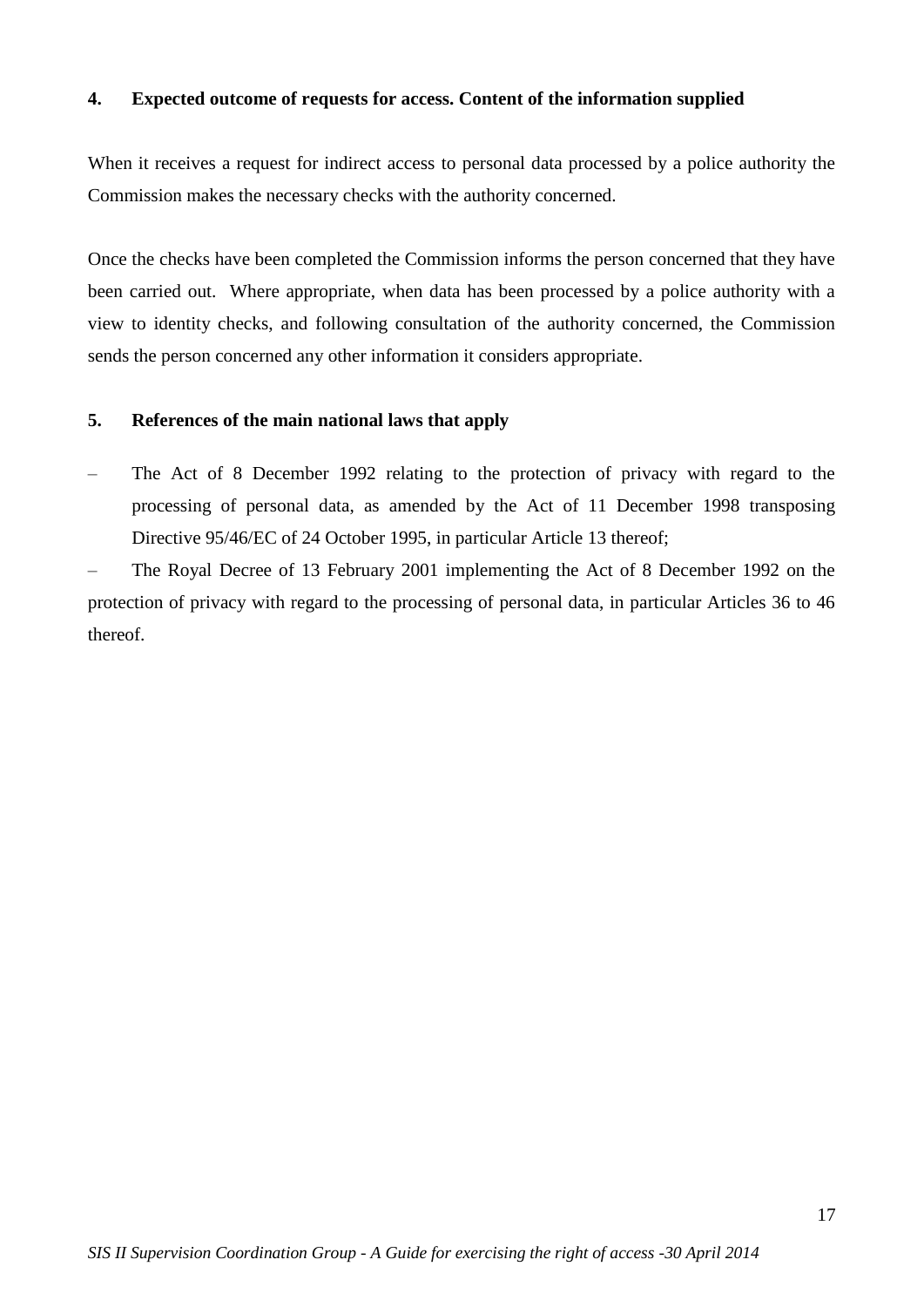#### <span id="page-17-0"></span>**VI. BULGARIA**

#### **1. Nature of the right (direct, indirect, mixed)**

Every individual has the right of access to his/her personal data, collected without his/her knowledge and processed in Ministry of Interior's (MoI) information funds or SIS and should submit access request to the national SIRENE Bureau, established as a unit in the International Operative Cooperation Directorate of the MoI.

#### **2. Contact details of the body to which requests for access should be addressed**

Ministry of Interior of the Republic of Bulgaria Sofia, 1000 29 "6-th September" str. Tel.: + 359 2/9825000 – MoI's main office Web site:<http://www.mvr.bg/contactus.htm>

# **3. Formalities for the request: information and documents to be supplied – possible costs (when the exercise of the rights are free of charge, this should be clearly stated)**

The individuals can exercise their right via the submission of written request (personally or by explicitly authorized individuals with notarial certified letter of attorney) to the personal data controller (in this case- the Minister of Interior).

The request can be submitted also via e-mail under the procedure set in the Electronic Document and Electronic Signature Act.

The Minister of Interior is obliged to take a decision within 14 days from the receipt of the access request. A copy of the individual's processed personal data can be provided on paper upon request.

The submission of request for access to SIS data is free of charge.

#### **4. Contact details of the national data protection authority and its possible role**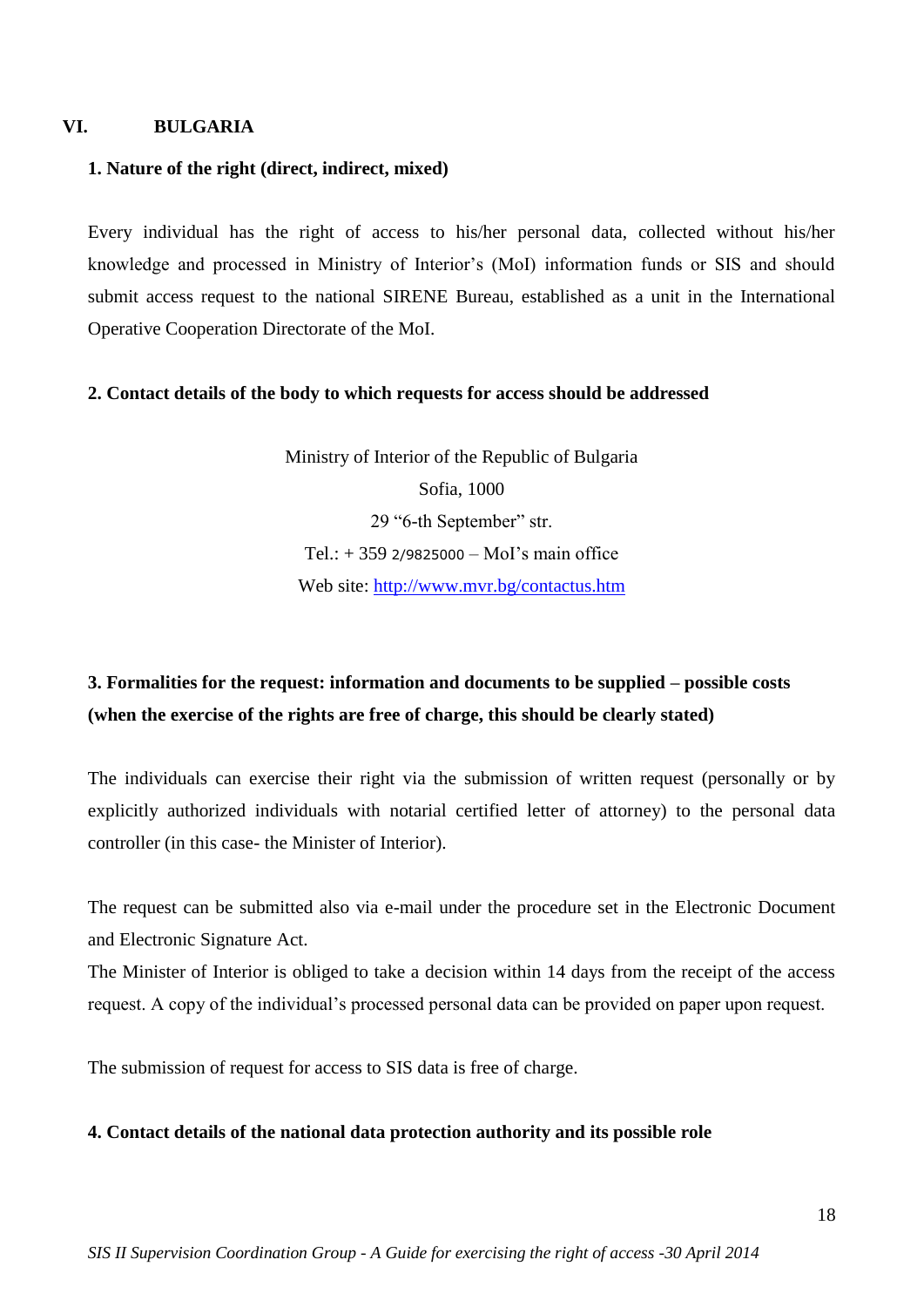Commission for Personal Data Protection Sofia 1592, 2 "Prof. Tsvetan Lazarov" blvd. Call centre - Tel.: + 3592/91-53-518 Registry: Tel.: + 3592/91-53-515, 02/91-53-519 Fax: +3592/91-53-525 Е-mail: [kzld@cpdp.bg](mailto:kzld@cpdp.bg) Web site: [www.cpdp.bg](http://www.cpdp.bg/)

Every individual has right to request from the CPDP to inspect the data referred to him/her, entered in the Schengen Information System, as well as, to receive information about their usage. If the data are entered by other Member State, CPDP will carry out the inspection in close cooperation with the supervisory authority of this Member State.

- In case that the personal data controller (Minister of Interior) doesn't respect the individual's access request and he/she thinks that there is a violation of LPPD by the processing of his/her personal data (e.g. hindering the exercise of the individual's rights), he/she can submit complaint to CPDP (for starting proceedings under the administrative procedure). If the individual doesn't submit a complaint before the CPDP, he/she could appeal the decision (the refusal of access or submission of information or hindering the exercising of the right of deletion, correction or blocking) before the court. The Commission for Personal Data Protection handles the complaint and adopts decision which after entering into force is binding for the personal data controller. If the complaint's subject was the refusal of access with its decision the CPDP can oblige the controller to exercise the required access and give instructions on the matter.

- When violation by the personal data processing is found, CPDP can impose administrative penalty- fine or property sanction to the personal data controller.

# **5. Expected outcome of the requests for access. Content of the information (any specific national deadlines for reply should be inserted here)**

In the Ministry of Interior Act (MIA) is foreseen that every individual has right to request access to his/her personal data, collected without his/her knowledge and processed in the MoI information funds. The personal data controller issues a decision within 14 days from the receipt of the access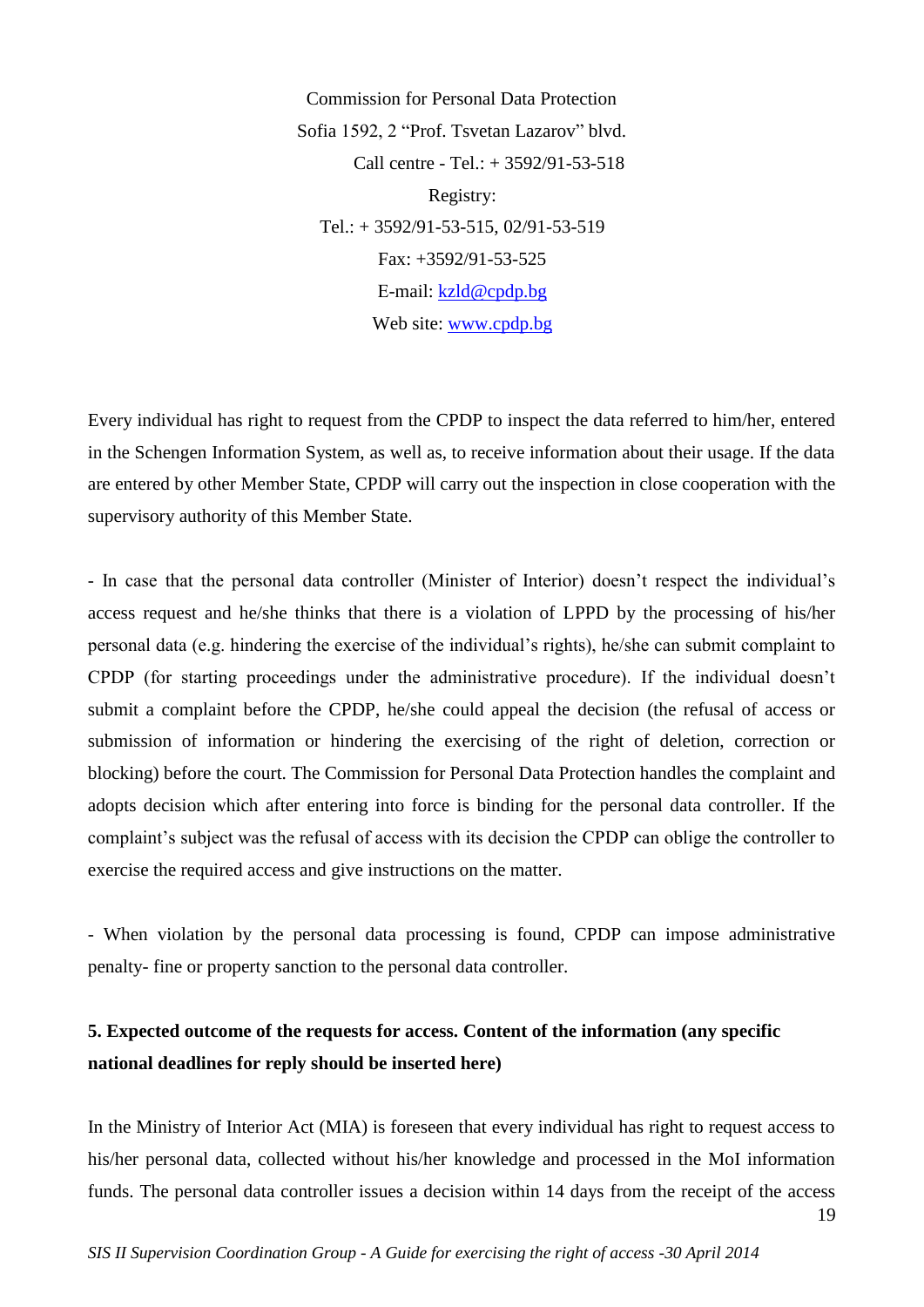request. By expressed wish, to the individual is submitted copy of his/her processed personal data on paper. The bodies of MoI refuse wholly and partially the submission of data:

- when this could endanger the national security or public order; - for protection of information, classified as state or official secret; - when the information sources or implied methods and means for its collection can be disclosed; - if the submission of these individual's data can derogate the exercising of the MoI's tasks determined by law; - or if the information is entered into SIS by another state, which has not allowed its provision. The individuals are notified in writing about the legal ground for the refusal. If the notification is not sent in the legally foreseen deadlines, this is also considered as refusal. Under Art. 161 of the MIA, the refusal is subject to appeal under the procedure set in the Administrative Penal Code.

#### **6. References of the main national laws that apply**

- Ministry of Interior Act- prom.SG 17/24.02.2006, last amend. and supplemented SG 70/09.08.2013, in force as from 09.08.2013.

- Regulations on the implementation of the Ministry of Interior Act- adopted with Council of Ministers Decree 126/02.06.2006, prom.SG 47/09.06.2006, last amend. and supplemented SG 10/04.02.2014.

- Ordinance 2727 of 16 November 2010 on the organization and functioning of the National Schengen Information System of the Republic of Bulgaria- issued by MoI- in force as from 30.11.2010, last amend. and supplemented SG 28/19.03.2013.

- Ordinance for the amendment and supplement of the Ordinance 2727 of 16 November 2010 on the organization and functioning of the National Schengen Information System of the Republic of Bulgaria- issued by MoI- in force as from 19.03.2013, prom. SG 28/19.03.2013.

- Law for Protection of Personal Data- prom.SG 1/04.01.2002, last amend. and suppl. SG 15/15.02.2013.

## **7. Language regime**

The requests for access to data, processed in the Schengen Information System are submitted in Bulgarian.

*SIS II Supervision Coordination Group - A Guide for exercising the right of access -30 April 2014*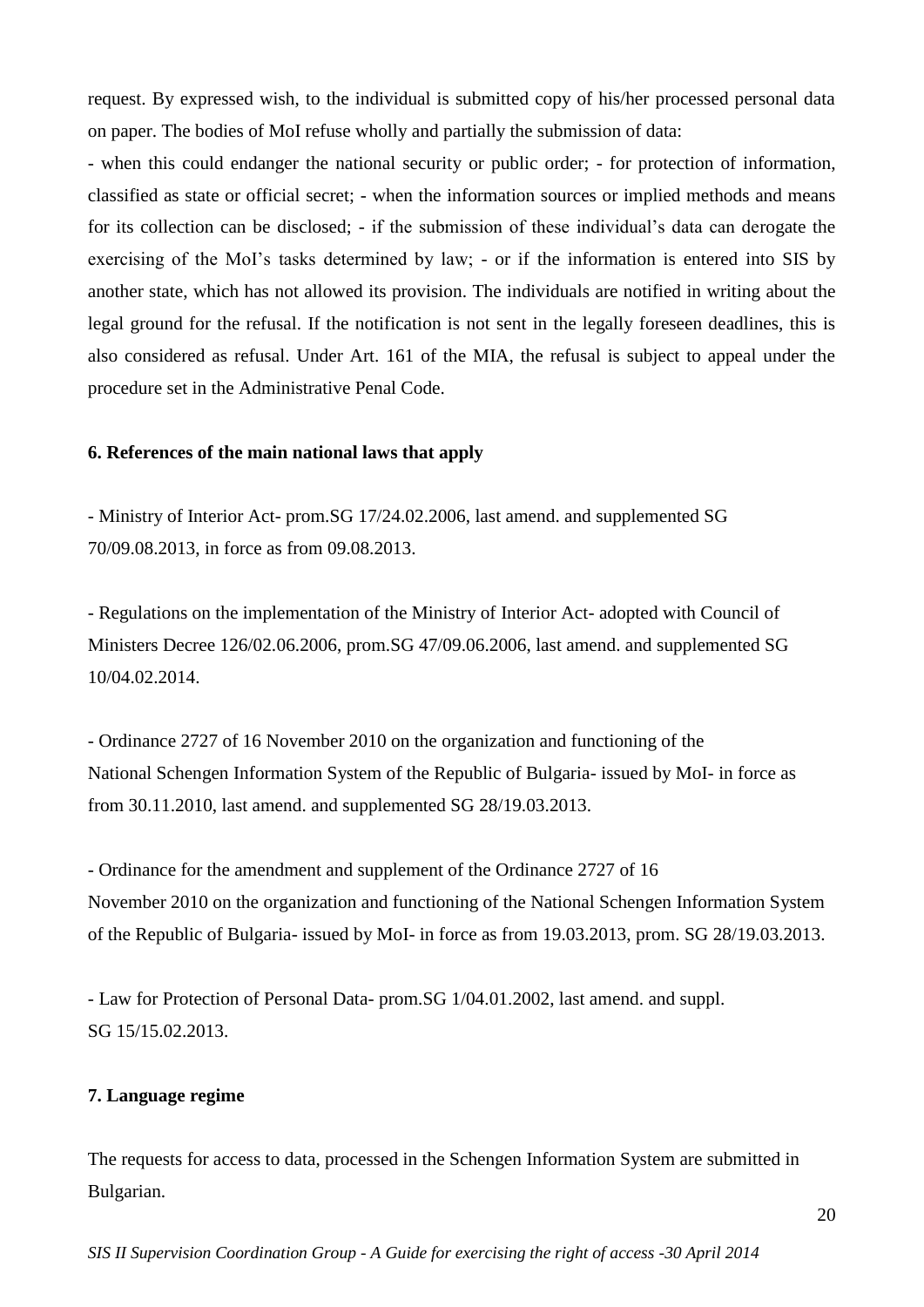## <span id="page-20-0"></span>**VII. CZECH REPUBLIC**

#### **1. Nature of right of access**

The data subject has a right of direct access. The data subject should primarily exercise his rights in respect of the SIS vis-a-vis the data controller, i.e. the Police of the Czech Republic.

#### **2. Contact details of the body to which requests for access should be addressed**

Police Presidium of the Czech Republic P. O. Box 62/K-SOU Strojnická 27 170 89 Prague 7

#### **3. Formalities for the request: information and documents to be supplied – possible costs**

Information on how to apply for information on or correction/deletion of the data is available on the web sites of the DPA (www.uoou.cz), including forms that the data subject may use. The web sites of the Police (www.policie.cz) and the Ministry of Interior (http://www.mvcr.cz/eu-schengen.aspx) provide some information, as does the general "European" web site of the Czech republic (www.euroskop.cz).

Any data subject is entitled to send a written request to the Police of the Czech Republic (address given above) asserting his/her right to information on and deletion or correction of his/her data processed in the SIS. Information about the processing of personal data in the SIS is to be revealed only to the data subject concerned (or his/her attorney). The request must contain identification of the applicant – all first name/s, surname, date and place of birth, address, gender and citizenship. In order to ensure unambiguous identification of the applicant and thus reliable processing of request it is recommended to enclose a copy of identification document, which serves as a proof of applicant's identity as well as helps to avoid the risk of disclosure of personal information to unauthorized person. The Police is obliged to answer within 60 days. Exercise of the right of access is free of charge.

#### **4. Contact details of the national data protection authority and its possible role**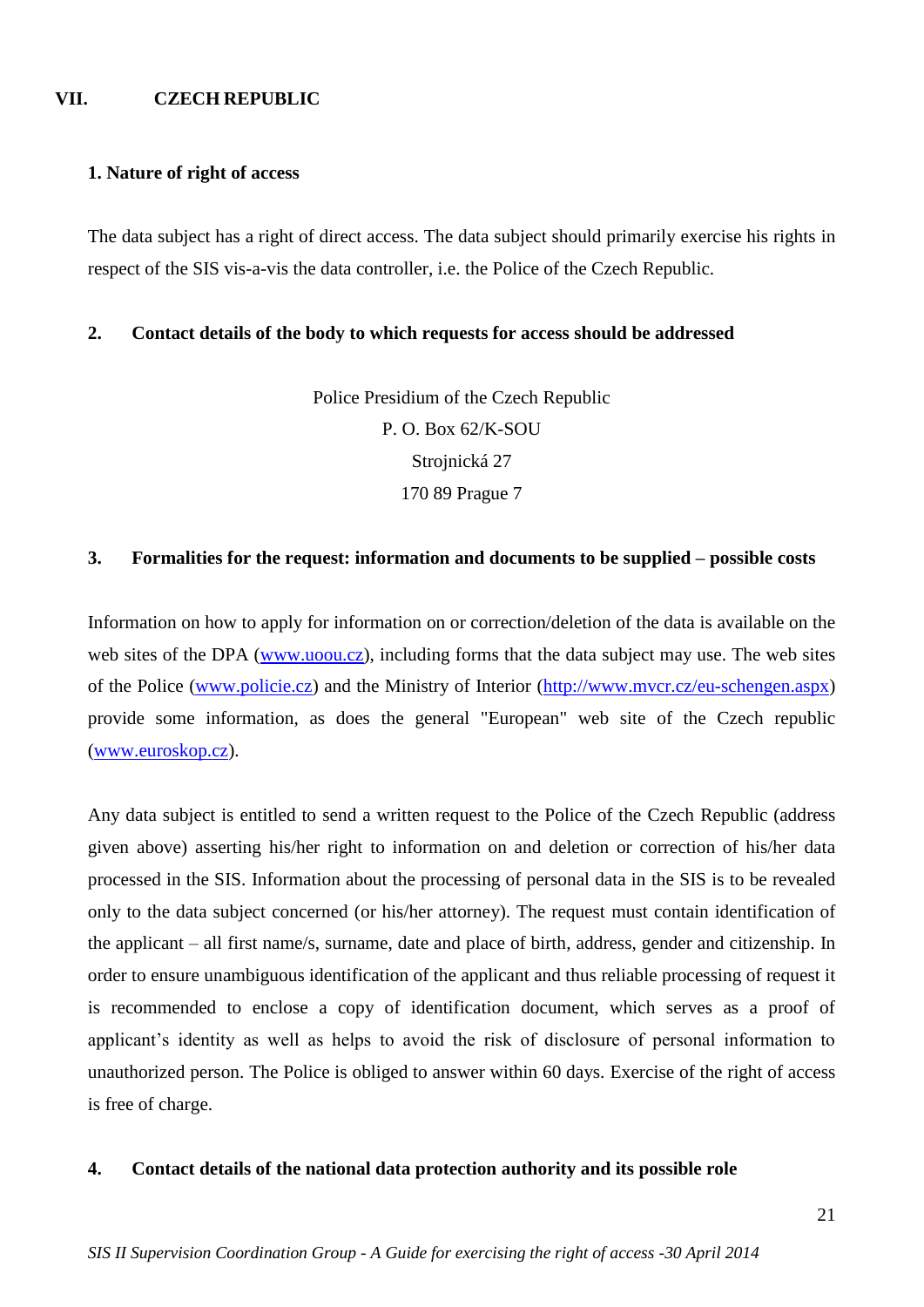# The Office for Personal Data Protection Pplk. Sochora 27 170 00 Praha 7 Czech Republic

The Office for Personal Data Protection is competent to review personal data processing within the national part of the SIS at the request of data subjects in cases where there is suspicion of an unlawful procedure or where the controller (the Police of the Czech Republic) has not provided a satisfactory response.

# **5. Expected outcome of requests for access. Content of the information supplied**

The Police should answer whether any personal data concerning the data subject is contained in the SIS, what it is, why it has been entered (for what purpose) and by which authority.

According to Art. 83/4 of the Police Act the Police must not grant the request if this would jeopardize the accomplishment of police tasks in connection with criminal proceedings or national security or endanger legitimate interests of a third person.

# **6. References of the main national laws that apply**

Act No 101/2000 Coll., on the Protection of Personal Data and on Amendment to Some Acts (Art. 12 and 21)

Act No 273/2008 Coll., on the Police of the Czech Republic (Art. 83 and 84)

#### **7. Language regime**

The Czech language is the only official language for communication with the Czech authorities. However, the Czech DPA communicates in English as well. The basic information on how to apply for the right of the access on the web site of the Czech DPA is also available in English.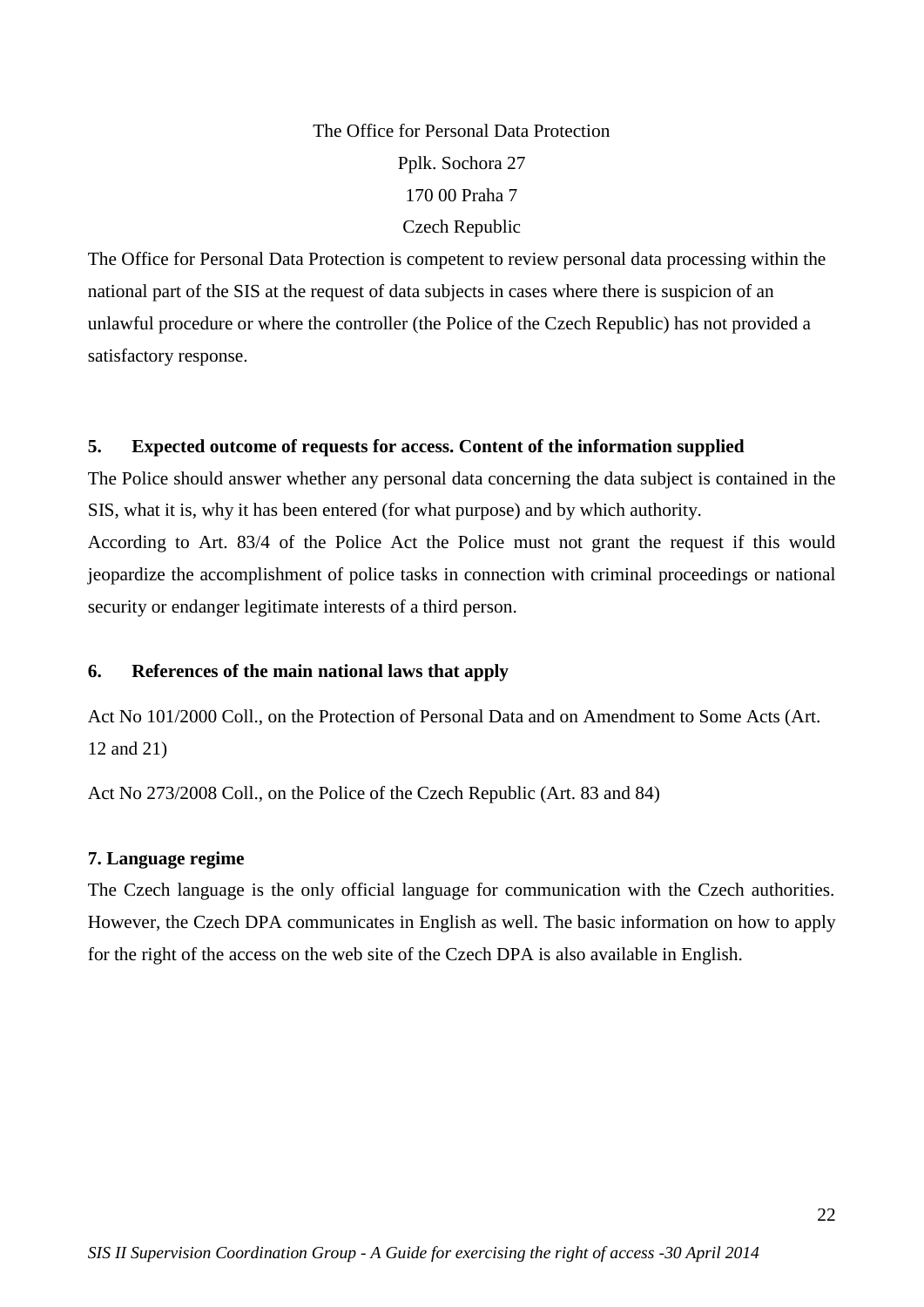## **VIII. DENMARK**

#### <span id="page-22-0"></span>**1. Nature of right of access**

The data subject has a right of direct access.

#### **2. Contact details of the body to which requests for access should be addressed**

Requests for access should be addressed to the Police Service, which is the data controller:

Rigspolitiet Polititorvet 14 DK-1780 København V Tel.: +45 33 14 88 88

## **3. Formalities for the request: information and documents to be supplied – possible costs**

There are no particular formal requirements for the dispatch of requests.

Requests for access must be answered as soon as possible, and where in exceptional cases an answer cannot be given within 4 weeks, the data controller must inform the applicant accordingly. Such communication must state the reasons why a decision cannot be taken within 4 weeks and when it can be expected to be taken.

Access should in principle be given in writing if the applicant so requests. Where the data subject goes in person to the data controller, it should be established whether the former wants a written reply or an oral explanation of the contents of the data.

Requests for access are free.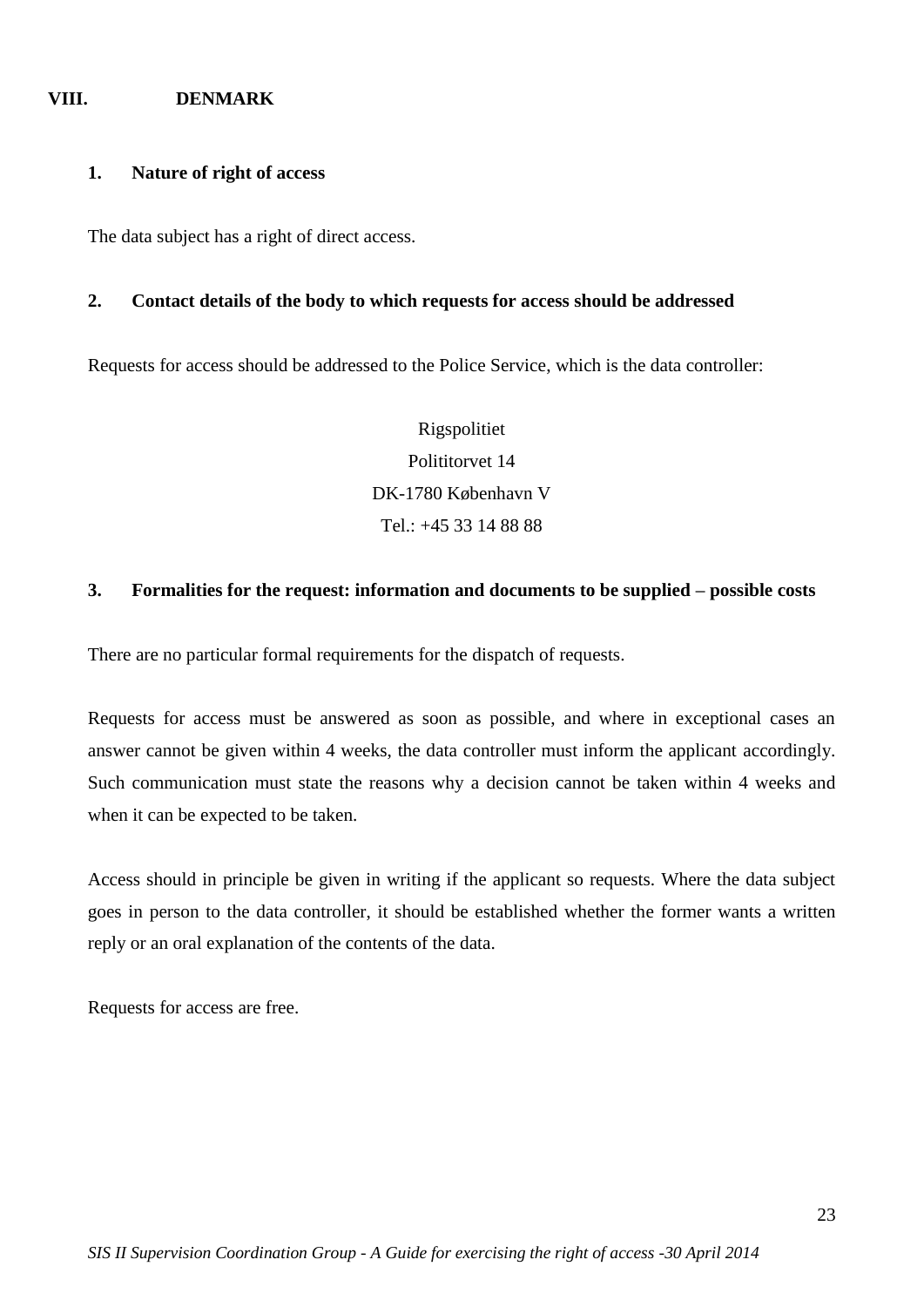## **4. Contact details of the national data protection authority and its possible role**

Datatilsynet Borgergade 28, 5. sal DK-1300 København K Tel.: +45 3319 3200 Fax: +45 3319 3218 E-mail: dt@datatilsynet.dk www.datatilsynet.dk

Complaints about the Police Service's decision on access may be made to the Data Protection Authority as the last administrative instance for complaints. In processing complaints, the Data Protection Authority examines the case itself to ensure that no data have been entered in a way which conflicts with the rules of the Schengen Convention.

#### **5. Expected outcome of requests for access. Content of the information supplied**

Under Section 31(1) of the Act on Processing of Personal Data, the controller (in this case the Police Service) has to inform a person who has submitted a request whether or not data relating to him are being processed. Where such data are being processed, communication must be made to him in an intelligible form about the data that are being processed, the purposes of the processing, the categories of recipients of the data and any available information as to the source of such data.

Under Section 32(1) in conjunction with Section 30(2) of the Act, this does not apply if the data subject's interest in obtaining this information is found to be overridden by vital public interests, including

- (1) national security
- $(2)$  ……
- (3) public security
- (4) the prevention, investigation, detection and prosecution of criminal offences or of breaches of ethics for regulated professions
- (5) ……….
- $(6)$  ……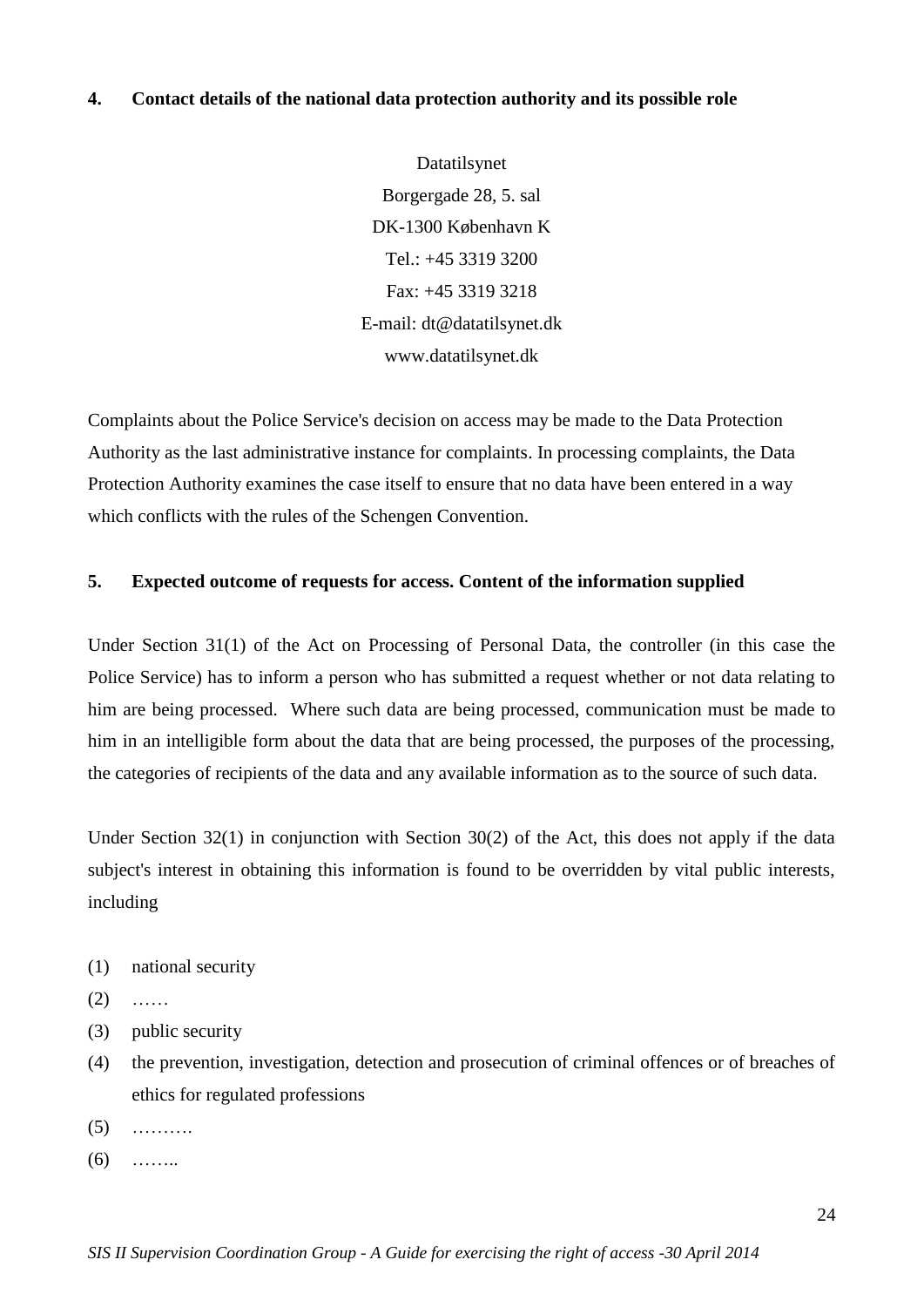Under Article 95 and Articles 98 to 100 of the Schengen Convention, the aim of entering information in the Schengen Information System is: the arrest of wanted persons, the appearance of persons summoned, the service of a criminal judgment or a summons, discreet surveillance or specific checks on persons and vehicles and the location of objects sought for the purposes of seizure or use as evidence in criminal proceedings.

In relation to these aims, there will be situations where the data subject may not be told whether information has been entered about him under Articles 95 and 98 to 100 of the Convention. The data subject might otherwise be able to take steps which could seriously jeopardise the measures to be implemented as a result of the alert, see also Article 109(2) of the Schengen Convention.

## **6. References of the main national laws that apply**

Act No 429 of 31 May 2000 on Processing of Personal Data.

## **7. Language regime**

Danish is the official language for communication with the Danish authorities. However it is also possible to communicate with Danish authorities in English.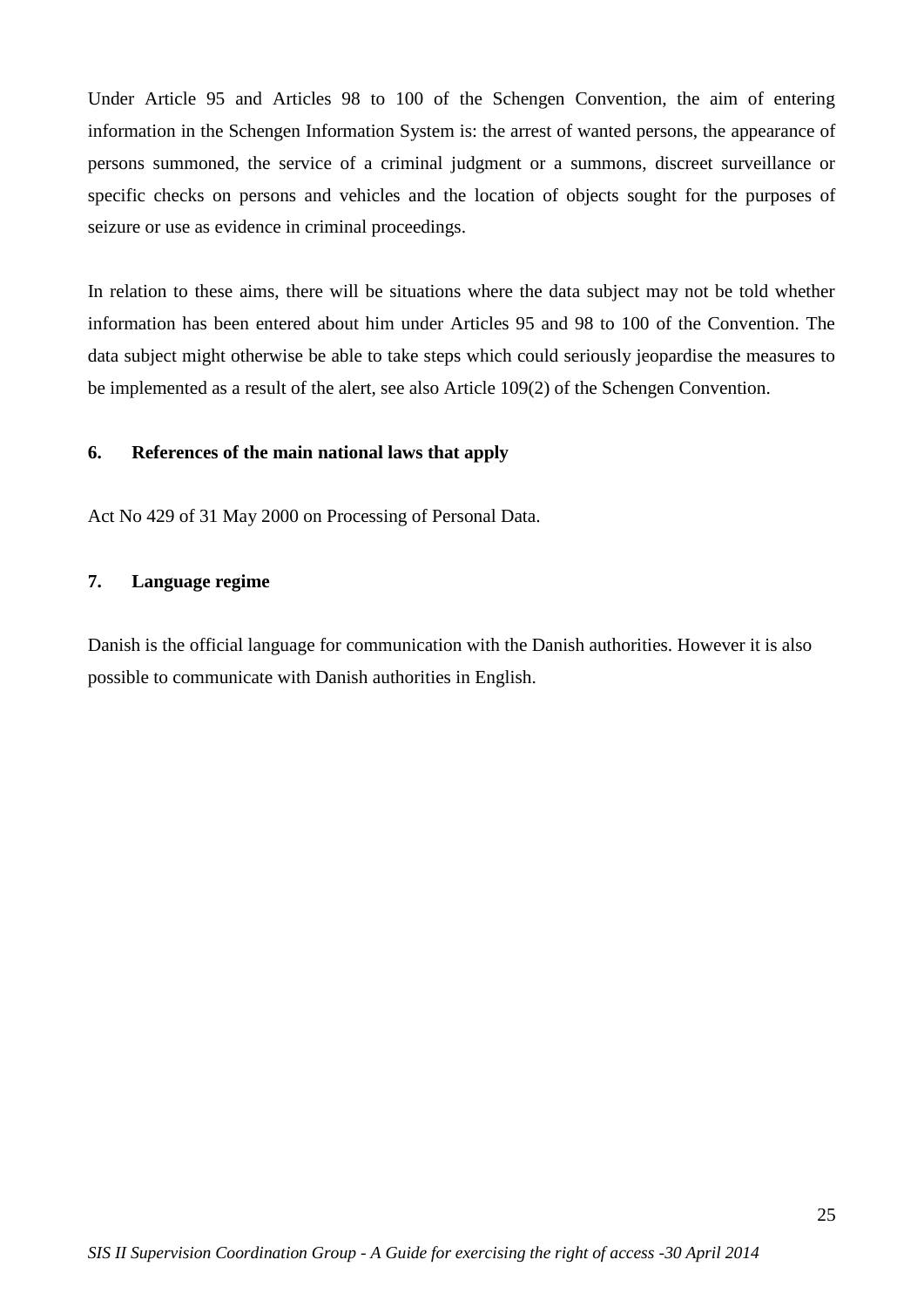## **IX. ESTONIA**

#### <span id="page-25-0"></span>**1. Nature of the right**

Direct, but in case person asks for access through DPA we do not send him/her to the processor, but we request the information and forward it to person.

## **2. Contact details of the body to which requests for access should be addressed**

Police and Border Guard Board Pärnu mnt 139 15060 TALLINN telephone 612 3300 fax +372 612 3009 [ppa@politsei.ee](mailto:ppa@politsei.ee) [www.politsei.ee](http://www.politsei.ee/)

#### **3. Formalities for the request: information and documents to be supplied – possible costs**

Application/request signed digitally or on paper, copy of ID card or passport. This exercise is free of charge.

# **4. Contact details of the national data protection authority and its possible role**

Data Protection Inspectorate Väike-Ameerika 19, 10129 Tallinn, Estonia [info@aki.ee](mailto:info@aki.ee) [www.aki.ee](http://www.aki.ee/)

DPA have all the rights to supervise alerts and ground documents, demand access, deletion or correction of personal data by percept and institute misdemeanour proceedings. DPA officials have the right to enter, without hindrance, the premises or territory of a processor of personal data for the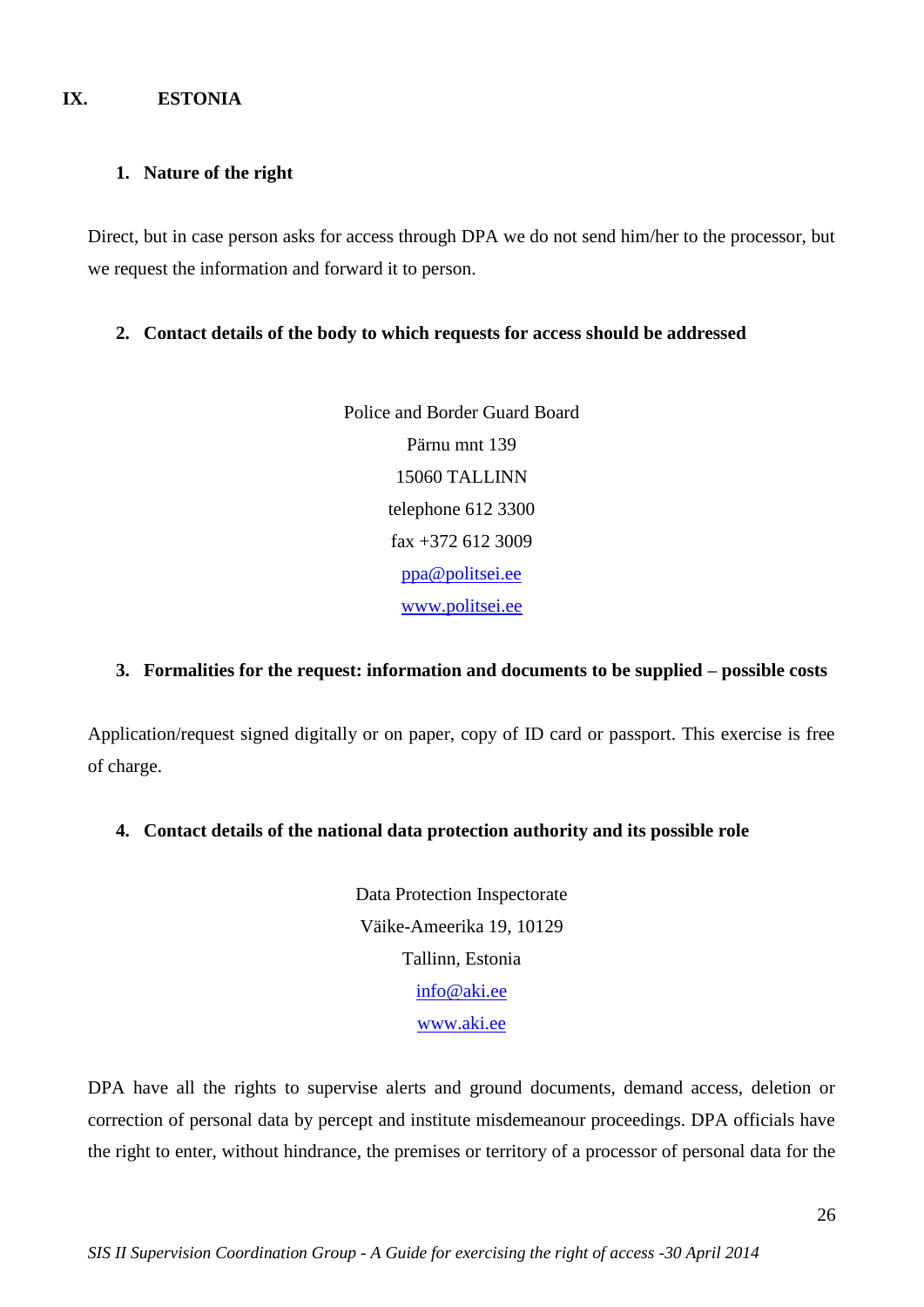purposes of inspection, to access the documents and equipment of a processor of personal data as well as the recorded data and the software used for data processing.

# **5. Expected outcome of the requests for access. Content of the information**

Expected outcome is to grant access as far as it is prescribed by law. In case of protection of any criminal proceedings etc. access is limited to such data. DPA can supervise the validity of such limitation. The national deadline is 30 days.

# **6. References of the main national laws that apply**

[Personal Data Protection Act](https://www.riigiteataja.ee/en/eli/512112013011/consolide) [Police and Border Guard Act](http://www.legaltext.ee/et/andmebaas/tekst.asp?loc=text&dok=2012X03&) [The statutes on the maintenance of the national register of the Schengen information system](https://www.riigiteataja.ee/akt/118042013027)

# **7. Language regime**

We accept requests in Estonian, English and Russian which are the main languages used. We reply in Estonian and English.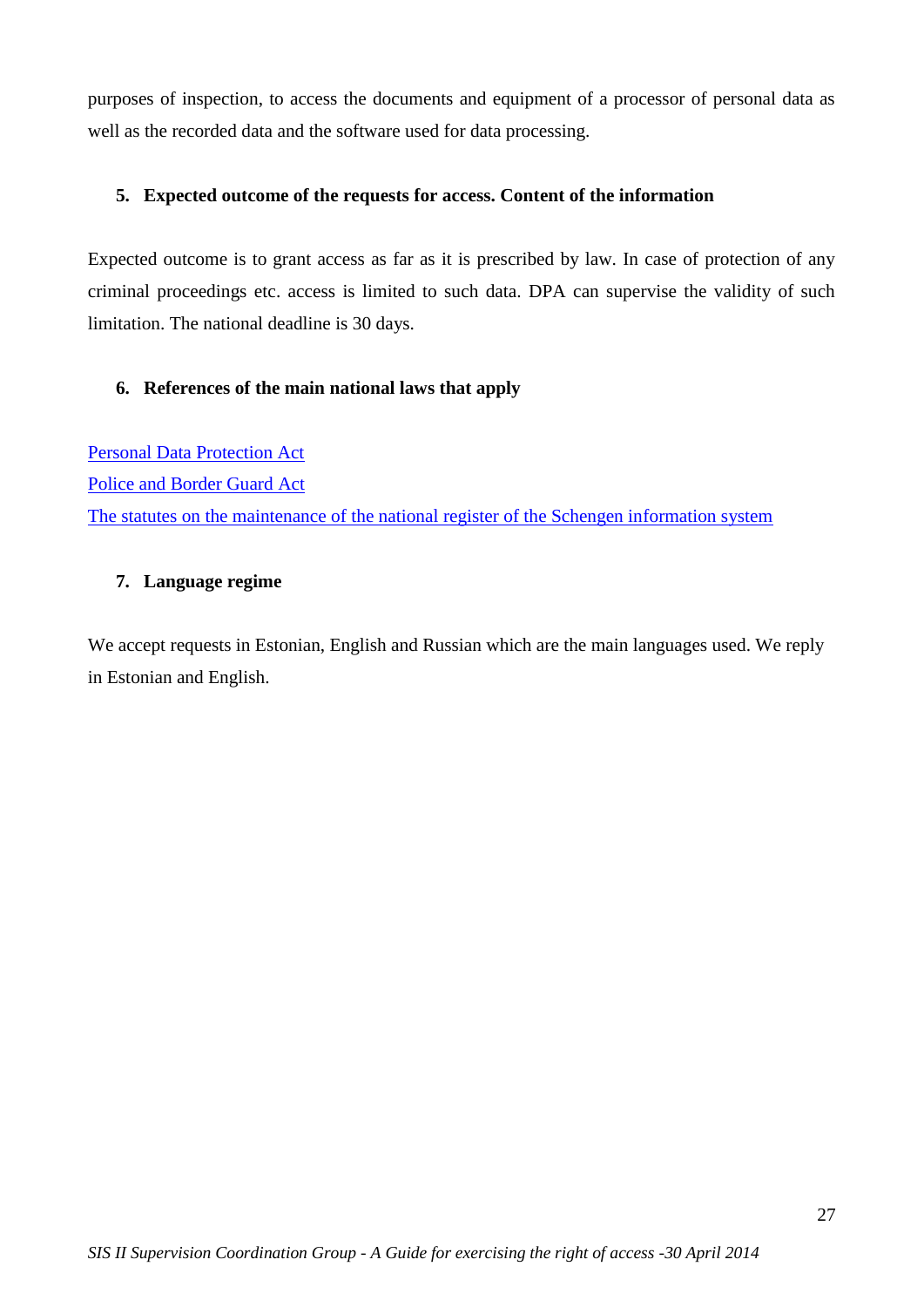## <span id="page-27-0"></span>**X. FINLAND**

#### **1. Nature of right of access**

The data subject has a right of direct access.

## **2. Contact details of the body to which requests for access should be addressed**

The request must be made in person to the local district police.

## **3. Formalities for the request: information and documents to be supplied – possible costs**

Applications must be made to the police in person and applicants must at the same time produce proof of identity.

Exercise of the right of inspection is subject to payment only if less than one year has elapsed since the person concerned last exercised that right.

The keeper of the register must, without undue delay, give registered persons an opportunity to consult the information in the register and must provide information when requested in writing.

#### **4. Contact details of the national data protection authority and its possible role**

Ratapihantie 9 PL 800, FIN - 00521 Helsinki Tel.: ++358 (0)29 56 66700 Fax: ++358 (0)29 56 66735 E-mail: [tietosuoja@om.fi](mailto:tietosuoja@om.fi) Internet: [www.tietosuoja.fi](file:///C:/Users/ELatify/AppData/Local/Temp/Fabasoft/Work/www.tietosuoja.fi)

If the police refuses the right to inspect SIS II data on the basis of Section 27 of the Law on personal data, a certificate must be produced to that effect and the registered person must be directed to contact the data protection authority. The registered person can thereafter submit the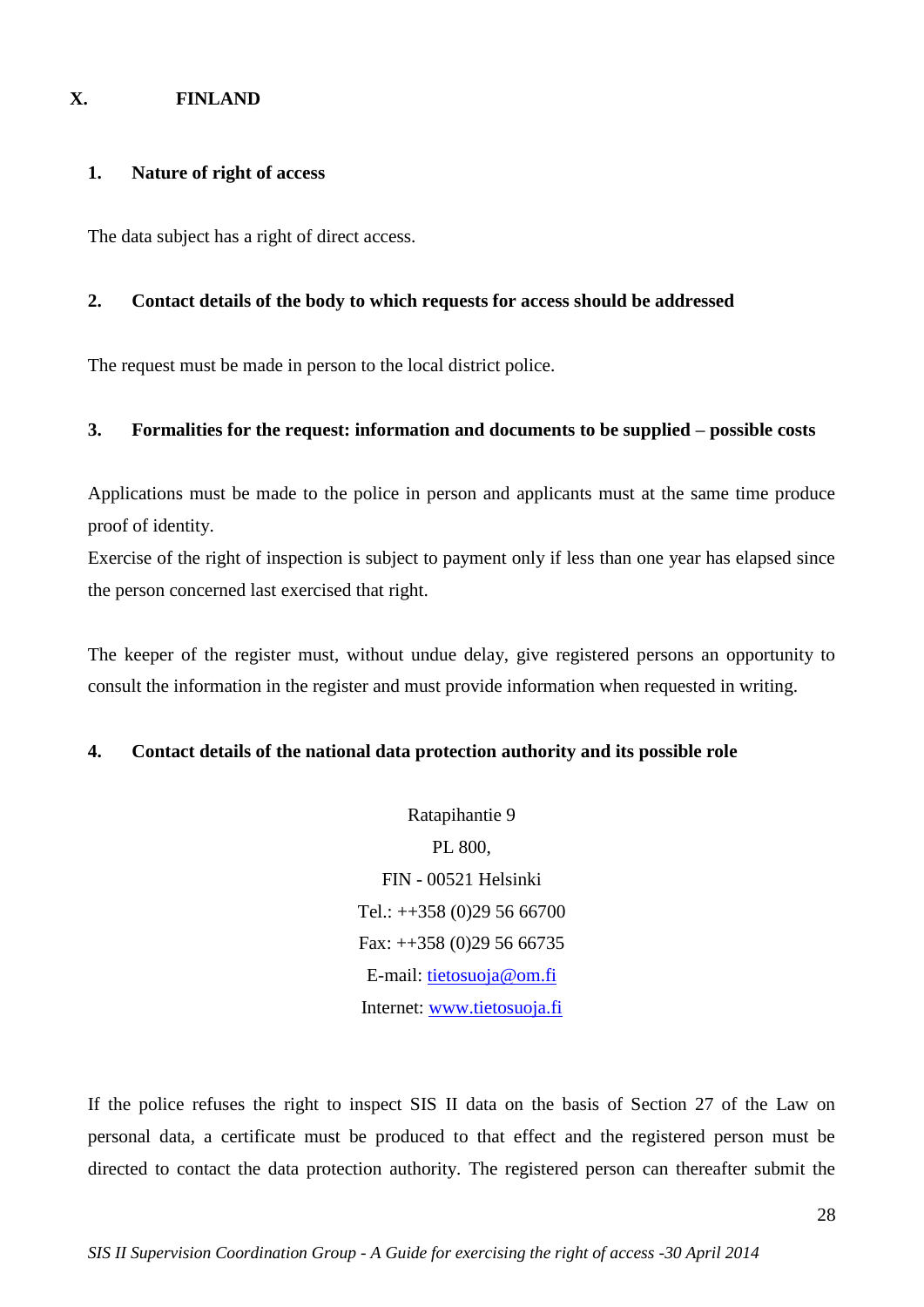matter for the authority's consideration.

The data protection authority takes binding decisions on matters concerning right of inspection. Appeals against decisions taken by the authority may be lodged with the relevant administrative court and thereafter with the Supreme Administrative Court (Sections 28 and 29 of the Law on personal data).

# **5. References of the main national laws that apply**

Data Protection Act (523/1999) Police Data Protection Act (761/2003)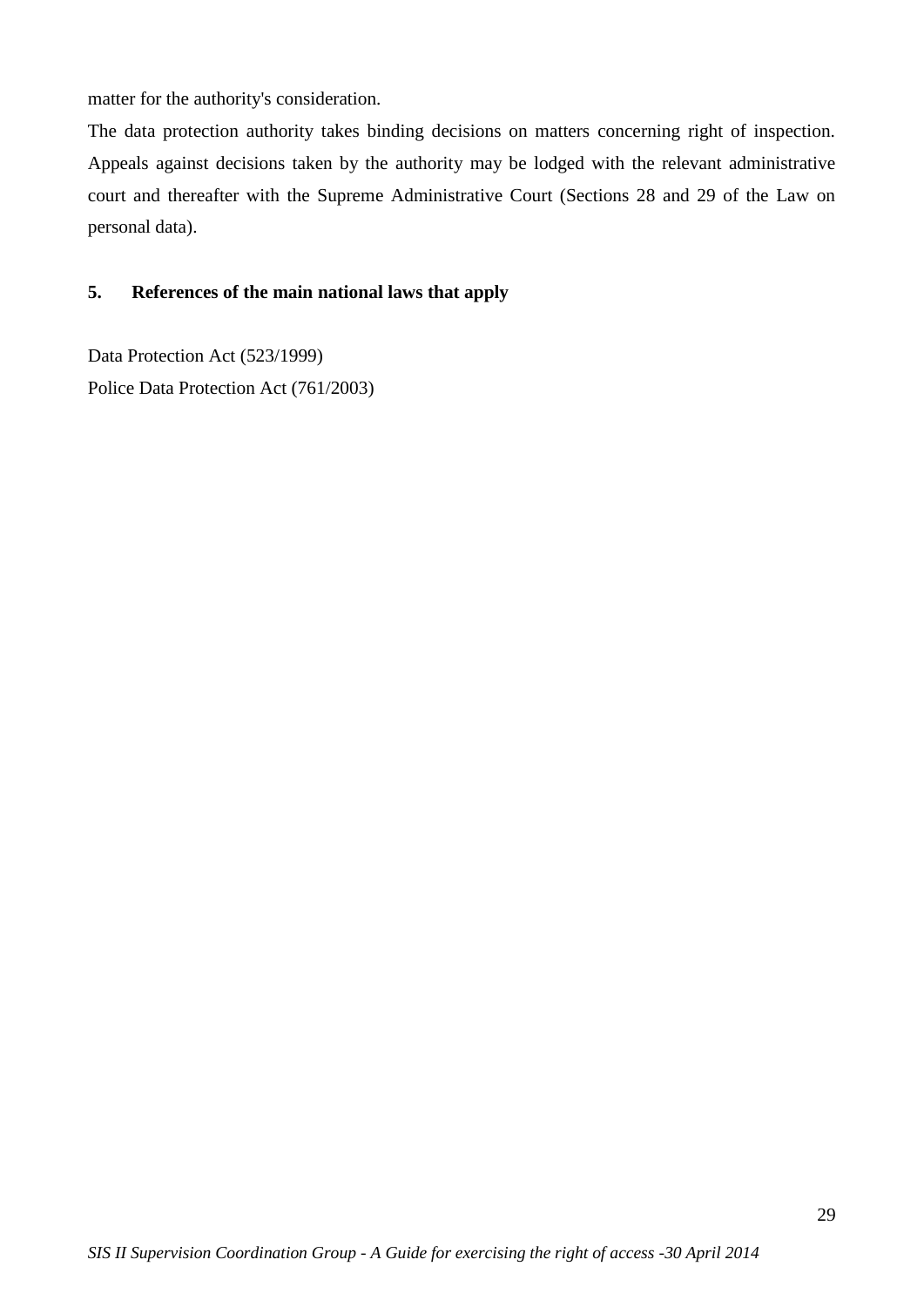## **XI. FRANCE**

#### <span id="page-29-0"></span>**1. Nature of the right of indirect access**

In France, the right of access the Schengen Information System (SIS) is mixed. The right of access is direct for missing persons (*Article 32 of the Council Decision n°2007/533*) or for the persons mentioned or identified in an alert concerning objects (*Article 38 of the same Decision*).

In all other cases, the SIS is considered to be a file that involves State security, the defence or public safety, and therefore the right of access can only be exercised indirectly through the Commission Nationale de l'Informatique et des Libertés (CNIL).

#### **2- Contact details of the agency to which the right of access request should be made**

If the request relates to one of the cases where the right of access is direct, it should be made to the : Direction Centrale de la Police Judiciaire Ministère de l'intérieur

Place Beauvau F-75008 Paris Tél.: +33(0)1.49.27.49.27 Internet: [www.interieur.gouv.fr](file:///C:/Documents%20and%20Settings/man/Bureau/www.interieur.gouv.fr)

In all other cases, the request should be made to the :

Commission nationale de l'informatique et des libertés

8, rue Vivienne - CS 30223 F-75083 Paris Cedex 02 Tél.: ++33 1 53 73 22 22 Fax: ++33 1 53 73 22 00 E-mail: mabiven@cnil.fr Internet: [www.cnil.fr](http://www.cnil.fr/)

#### **3- How to formulate the request : information and requested documents – potential cost**

*SIS II Supervision Coordination Group - A Guide for exercising the right of access -30 April 2014*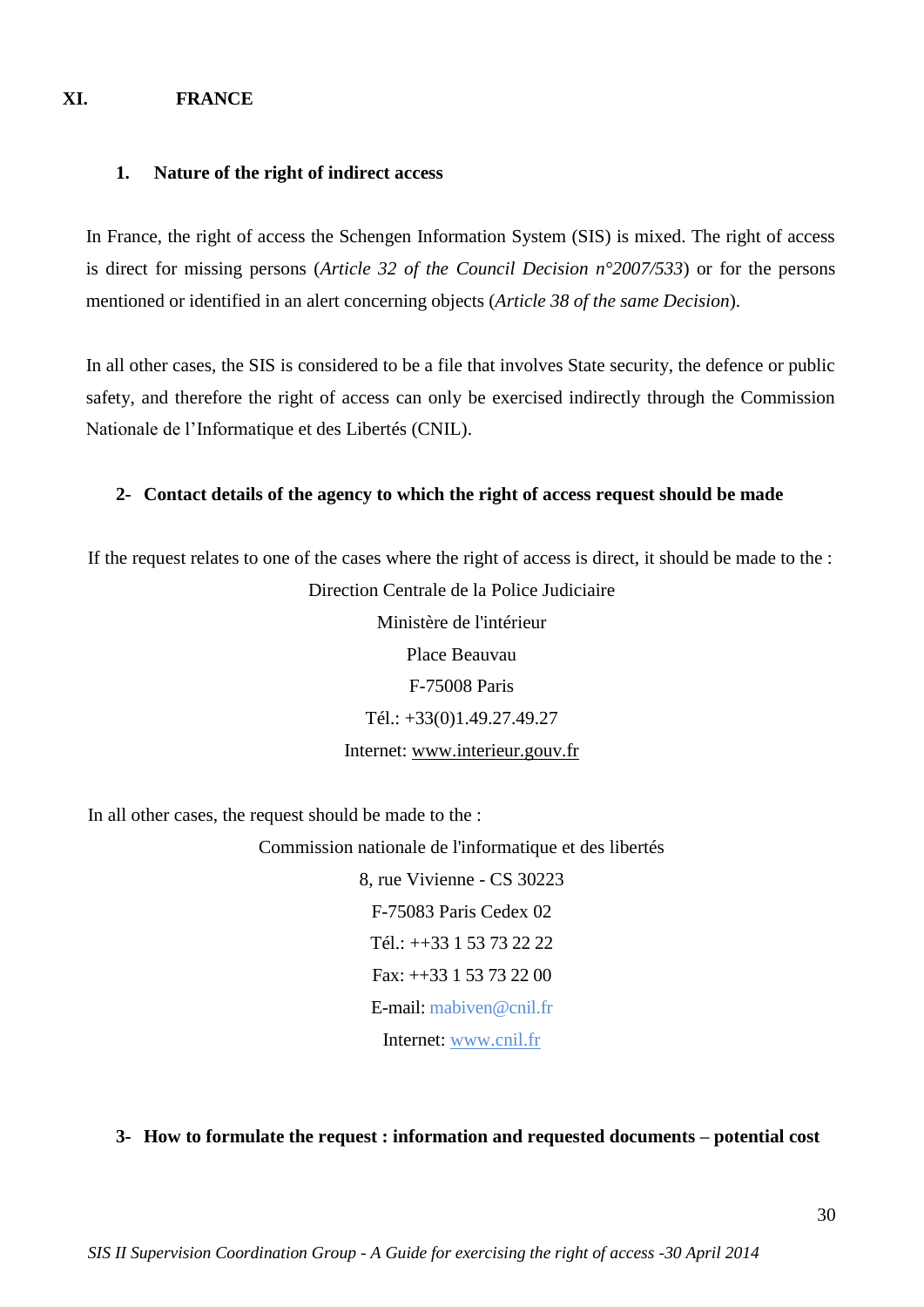The right of access is strictly personal. The request for access should be submitted and signed by the applicant (it cannot, under any circumstances, be submitted by a family member or a relative). The applicant can however mandate a lawyer to introduce the request in his or her name, on the condition that the mandate is clearly stated in the request.

There is no particular formal requirement for the request, but the applicant must attach to his letter a legible copy of an official document certifying his or her identity (name, surname, date and place of birth) such as an identity card, a passport, a residence permit, a birth certificate…

The applicant is also welcome to join any other documents that could be useful to carry out the verifications (notification of a visa refusal based on a SIS alert, any favorable decision such as the repealing of an expulsion order).

The right of access proceedings are entirely free.

#### **4- Contact details for the national data protection agency and its role**

Commission nationale de l'informatique et des libertés

8, rue Vivienne - CS 30223 F-75083 Paris Cedex 02 Tél.: ++33 1 53 73 22 22 Fax: ++33 1 53 73 22 00 E-mail: [mabiven@cnil.fr](mailto:mabiven@cnil.fr) Internet: [www.cnil.fr](http://www.cnil.fr/)

Once the request is received, the CNIL appoints one of its members, who is or has been a magistrate of the "Conseil d'Etat", the "Cour de Cassation" or the "Cour des Comptes", to carry out the necessary investigations and have the necessary modifications made. In order to do so, the appointed magistrate goes directly to the SIRENE France offices and verifies in person the reason why the applicant is potentially registered in the file.

#### **5- Expected outcome of the requests for access**

After the verifications have been made, the results can only be communicated to the applicant subjected to a national alert if the member of the Commission establishes, with the agreement of the data controller, that the disclosure of the data does not undermine its purposes, State security, the

31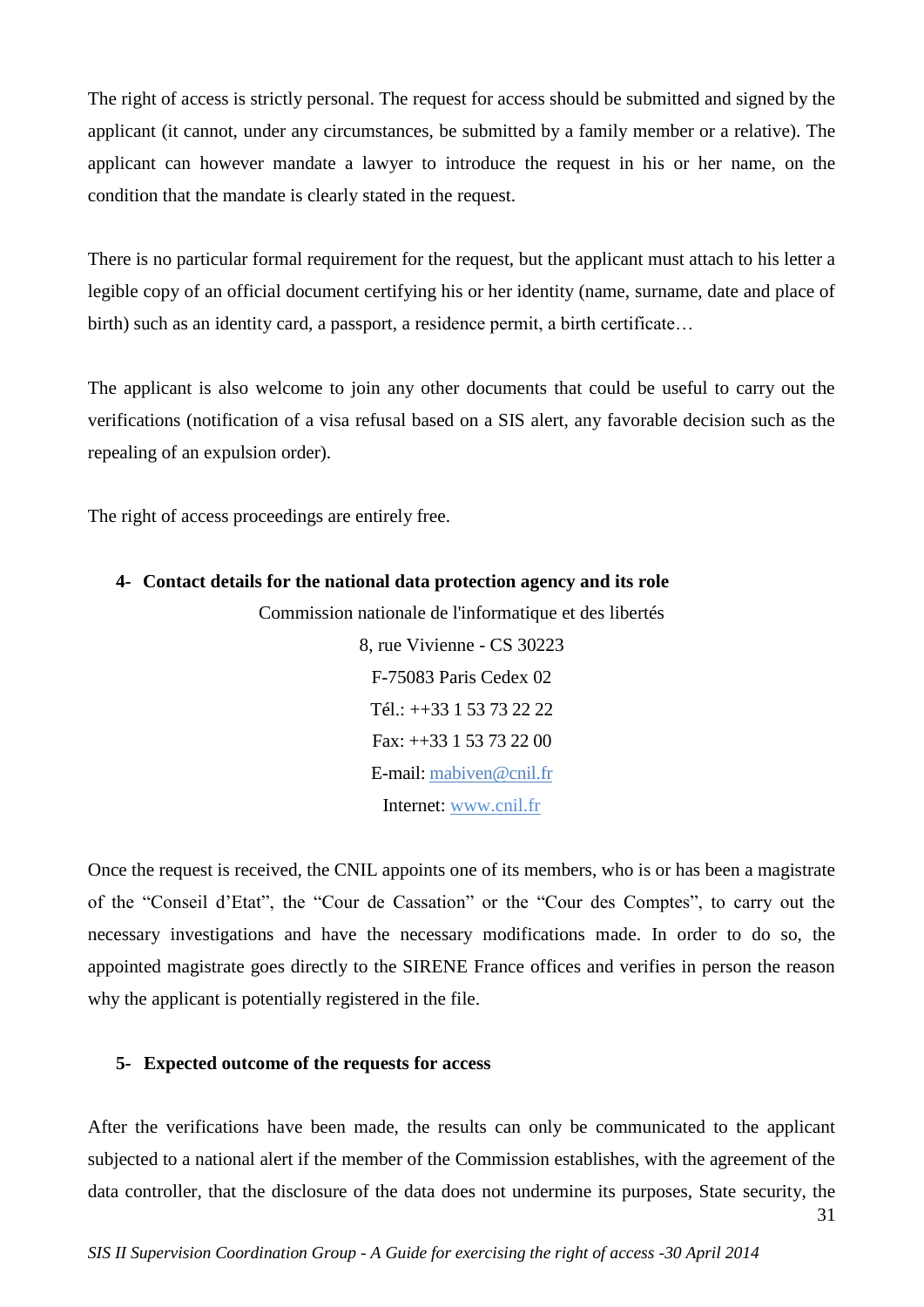defence or public safety.

When the data controller objects to the disclosure of the information (eg. the person is the subject of discreet or specific checks, the person has an arrest warrant issued against him or her, the person is forbidden from entering the country on grounds of public policy…), the Commission informs the applicant that the necessary verifications have been carried out but that no further information can be given to the applicant (*Article 88 of the Decree No 2005-1309 of 20 October 2005 enacted for the application of Act No 78-17 of 6 January 1978 on Information Technology, Data Files and Civil Liberties*). The Commission also informs the applicant of the means and period of time at his or her disposal in order to contest this objection.

If the applicant is the subject of an alert introduced by another Member State, the CNIL will seek the cooperation of the data protection agency of said State.

If the verifications give way to the suppression of the alert to which the applicant was subjected, this will be communicated to him/her providing that the data controller doesn't object to it.

The average processing time varies between one and four months, depending whether or not the applicant is the subject of an alert and whether or not there is a need to undergo further proceedings, such as the cooperation between data protection agencies, in order to verify the validity of the alert.

#### **6- References**

Article 41 of the Act No 78-17 of 6 January 1978 modified on Information Technology, Data Files and Civil Liberties.

Article 86 and following of the Decree No 2005-1309 of 20 October 2005 enacted for the application of Act No 78-17 aforementioned.

#### **7- Language regime**

The applicant can submit his or her request either in French or in English.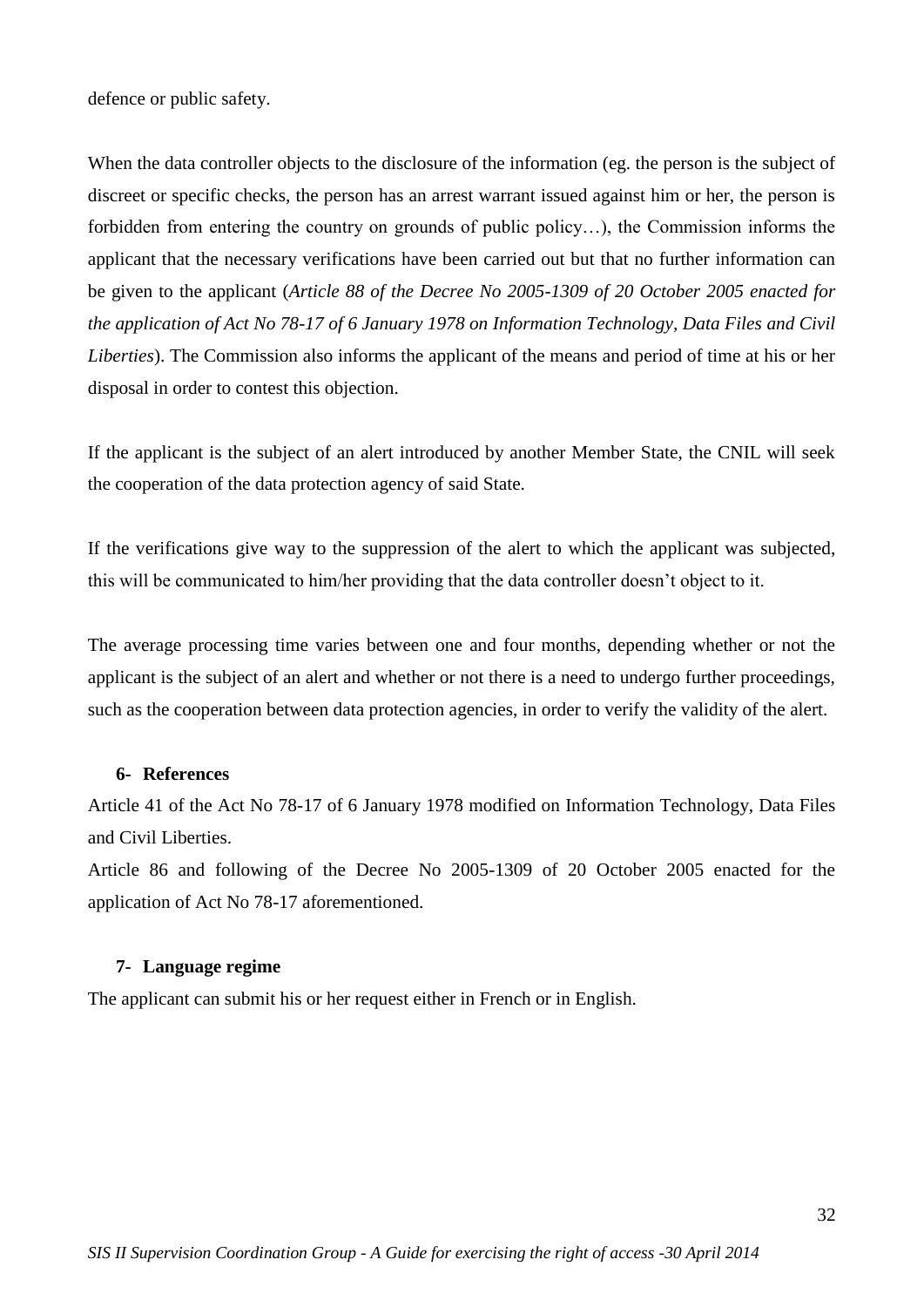#### <span id="page-32-0"></span>**XII. GERMANY**

#### **1. Nature of right of access**

The right of access in Germany is direct. It is exercised directly by application to the authority responsible for recording the data. If he so wishes, the person concerned may exercise his or her right of access through the data protection authority.

#### **2. Contact details of the body to which requests for access should be addressed**

Bundeskriminalamt – SIRENE Büro – D – 65173 Wiesbaden Tel.: ++611 551 65 11 Fax: ++611 551 65 31

E-mail: sirenedeutschland@bka.bund.de

# **3. Formalities for the request: information and documents to be supplied – possible costs**

The person concerned should state his or her surname (maiden name where applicable), first name and date of birth so as to avoid any confusion. Apart from that, there are no particular formal requirements, and the procedure is free of charge.

It is within the competence of the responsible authority – the Bundeskriminalamt – to determine details of the further procedure.

If the right of access is exercised through the data protection authority, the requesting citizen is required to provide a signed copy of his or her passport in order to verify his or her identity.

#### **4. Contact details of the national data protection authority and its possible role**

The national data protection authority may support the person concerned in exercising his or her rights by forwarding the request for information to the body responsible for recording the data, e.g. the *Bundeskriminalamt* (Federal Bureau of Criminal Investigation), or by initiating a data protection inspection of that body on request. The authority's address is: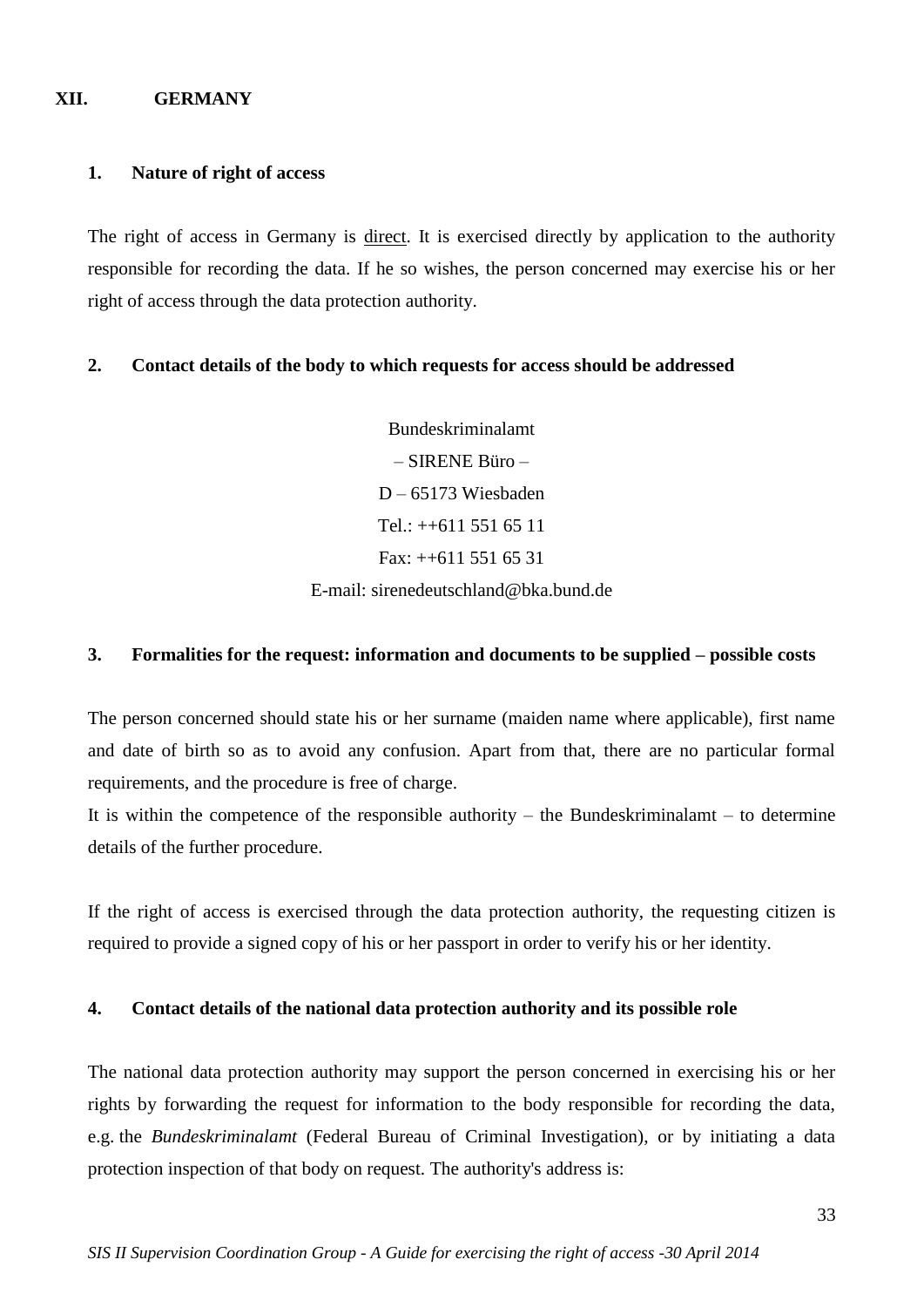# Die Bundesbeauftragte für den Datenschutz und die Informationsfreiheit Husarenstraße 30 D - 53117 Bonn Tel.: ++49-228-997799-0 Fax: ++49-228-997799-550 E-mail: [poststelle@bfdi.bund.de](mailto:poststelle@bfdi.bund.de) Internet: [www.bfdi.bund.de](http://www.bfdi.bund.de/)

If the request concerns an alert pursuant to Article 24 of SIS II Regulation the information is usually disclosed.

If the request concerns an alert pursuant to Article 26 or Article 36 of SIS II Decision, it may be refused if at least one of the generally valid reasons for denying disclosure of information, which are laid down in § 19(4) of the Federal Data Protection Law, is applicable to the request; i.e. if disclosure of the information would jeopardise the proper performance of the tasks incumbent upon the recording body or pose a threat to public security or law and order, or if the data or the fact that they have been recorded must be kept secret by law or by definition, in particular in the overriding interests of a third party, and the interests of the person concerned in obtaining the information must consequently give way.

If the alert was issued by a foreign authority pursuant to Article 26 of SIS II Decision the position of the foreign issuing authority pursuant to the third sentence Article 41(3) of SIS II Regulation or 58(3) of SIS II Decision must be taken into account. The information is usually provided by the *Bundeskriminalamt* – SIRENE Bureau. If the person concerned has applied to the national data protection authority the information is supplied by the Federal Data Protection Commissioner. The information usually includes the legal basis for the alert, the date it was issued and the probable length of time for which it will be kept, as well as the issuing authority.

### **5. References of the main national laws that apply**

The main national texts to be applied are Article 41(3) of SIS II Regulation and 58(3) of SIS II Decision in conjunction with Article 19 of the Federal Data Protection Law or the relevant regulations on the right to information in the laws on data protection at *Länder* level.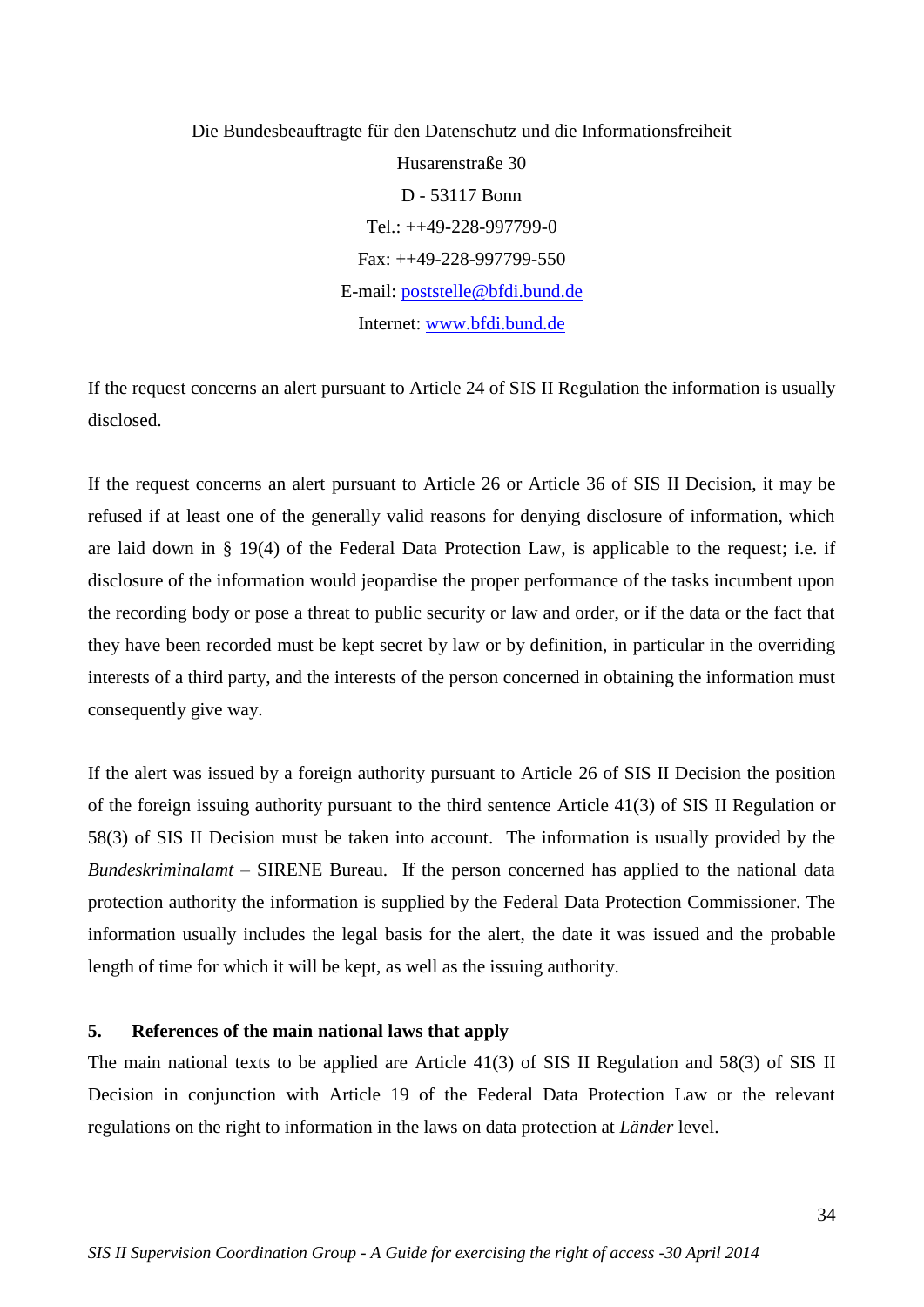# **6. Language regime**

According to the national legislation "(§23 of the Federal Law on administration procedures - "Verwaltungsverfahrensgesetz") the official language is German, but with regard to European Union citizenship, as mentioned in Article 17 ff. EEC Treaty, applications or requests in EU languages other than German are accepted, too.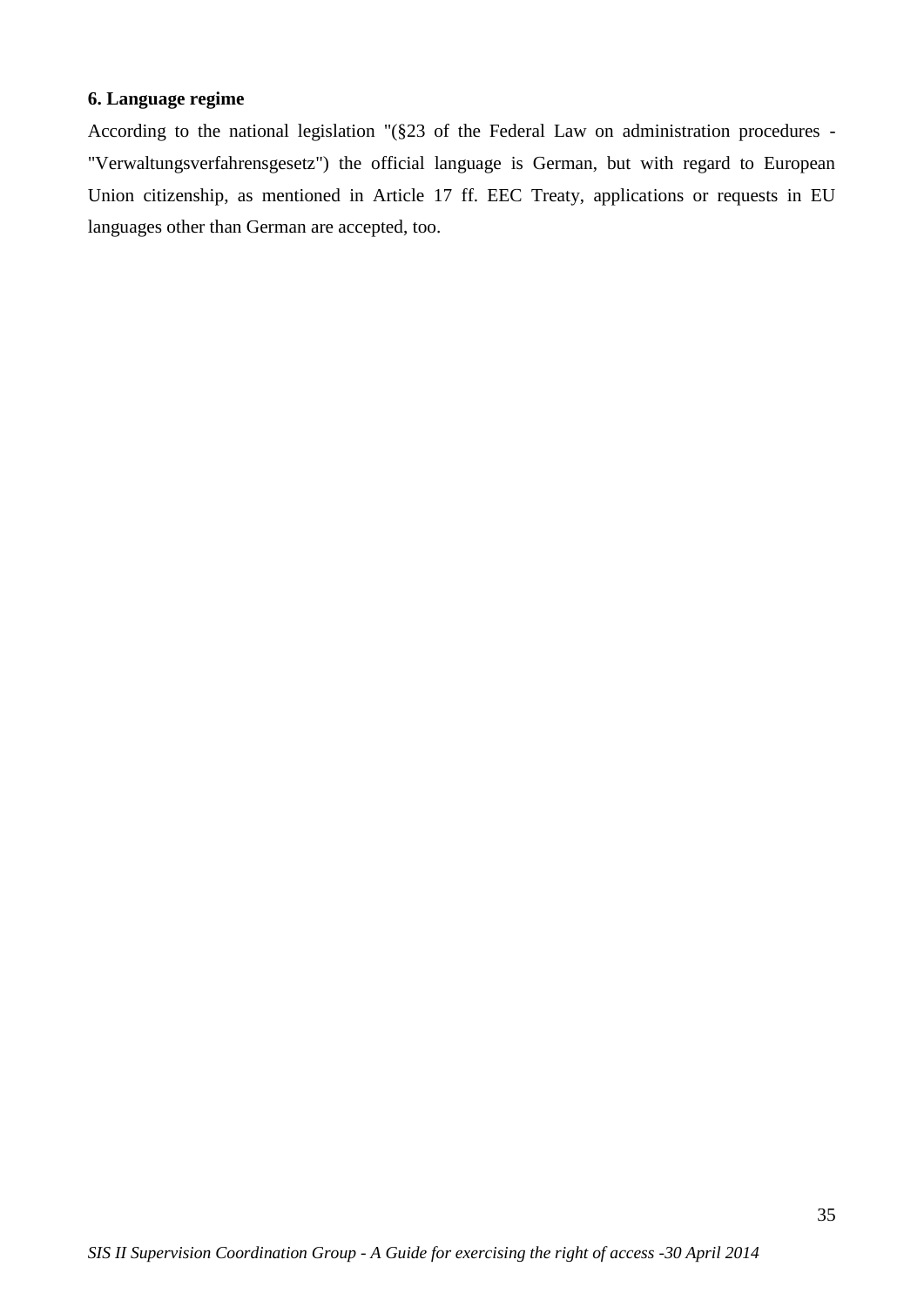#### **XIII. GREECE**

#### <span id="page-35-0"></span>**1. Nature of right of access**

Under Article 12 of Law 2472/1997 the right of access is direct (applicants submit their requests directly to the SIRENE Bureau). If applicants send their requests to the Personal Data Protection Authority, they are advised to submit them directly to the SIRENE Bureau.

#### **2. Contact details of the body to which requests for access should be addressed**

The law stipulates that requests be sent to the SIRENE Bureau, whose full address is:

Ministry of Public Order and Citizen Protection Hellenic Police Headquarter International Police Cooperation Division 3d Department - SIRENE P. Kanellopoulou 4 PC: 101 77 Athens Tel.: ++301 69 81 957 Fax: ++301 69 98 264/5 E-mail: [sirene@police.gr](mailto:sirene@police.gr) Internet: ---

## **3. Formalities for the request: information and documents to be supplied – possible costs**

Requests must state the applicant's name and forename, father's forename, applicant's full date of birth and nationality. Other particulars, e.g. the applicant's identity number, passport number, address and telephone number and mother's forename are optional. Applicants must provide a photocopy of their passports.

To exercise their right of access under Article 12 of Law 2472/1997 applicants must pay EUR 5 to the data controller (SIRENE Bureau), and they must pay EUR 60 in order to exercise their right to object under Article 13 of that Law and Decision 122 adopted by the Personal Data Protection Authority on 9 October 2001. We should add that, in order to exercise the right of access to SIS, the essentially paltry sum of EUR 5 is never levied.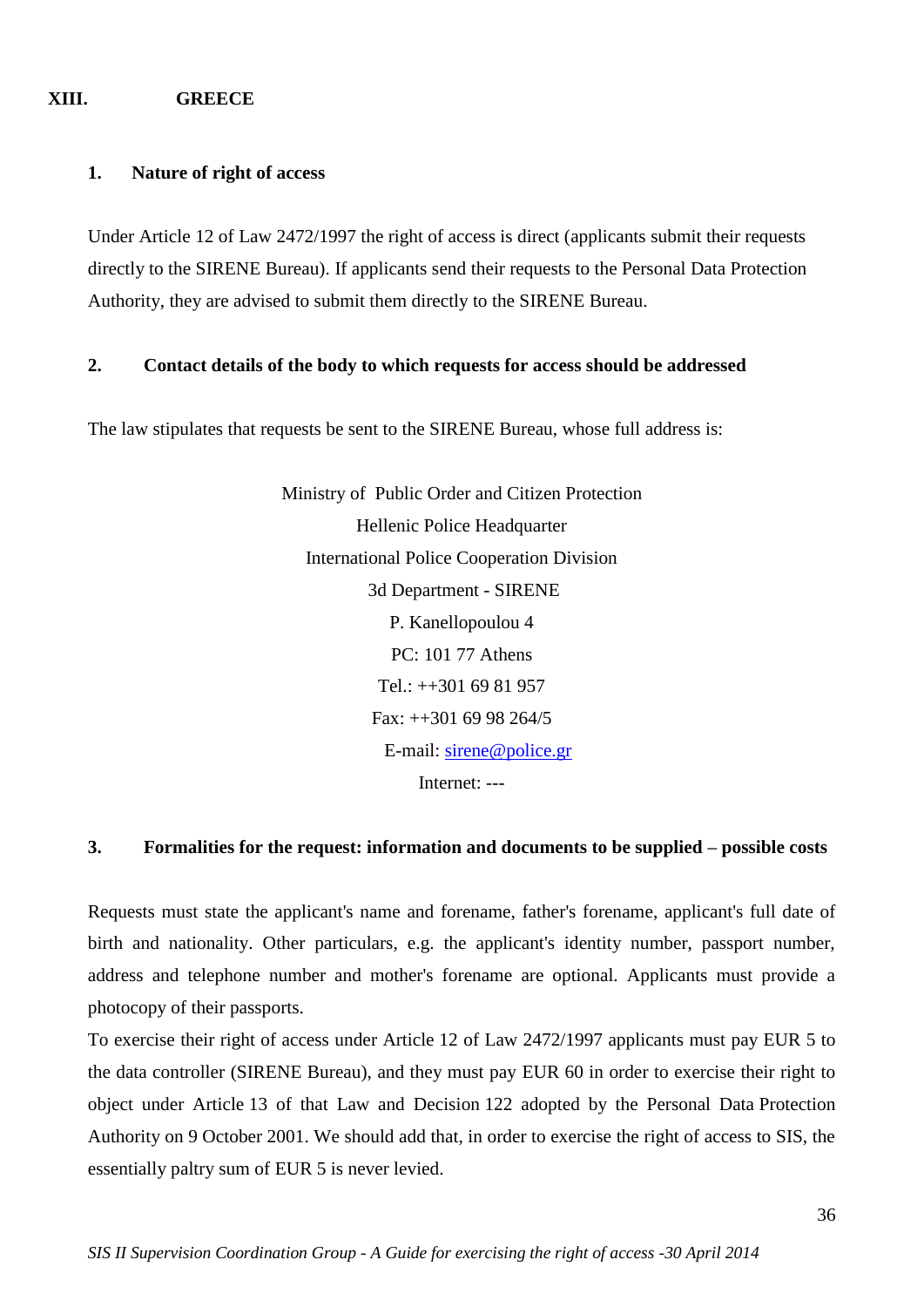# **4. Contact details of the national data protection authority and its possible role**

Contact details of Greece's national personal data protection authority are:

Hellenic Data Protection Authority Kifisias 1-3, 1st floor GR – 115 23 Athens Tel.: ++30 210 6475600 Fax: ++ 301 210 6475628 E-mail: contact@dpa.gr Internet: www.dpa.gr

The national Personal Data Protection Authority checks that the SIS alert concerning the applicant is lawful and legitimate.

# **5. Expected outcome of requests for access. Content of the information supplied**

If the alert was issued under Article 24 of SIS II Regulation , the applicant will be informed of the data relating to him.

If the alert was issued under Article 26 or Article 36 of SIS II Decision, the applicant is likely to be refused disclosure of the data. Moreover, in accordance with Article 12(5) of Law 2472/1997, the data will not be disclosed if the processing has been carried out on national security grounds or in the investigation of particularly serious offences. Where an alert under Article 26 of SIS II Decision has been issued by a foreign authority, the latter's opinion is taken into account when deciding whether to release the data to the applicant.

The information released to the applicant comprises the legal basis for the alert, the date on which it was entered in the SIS II, the department which entered the data, and the length of time it is to be stored.

## **6. References to the main national laws that apply**

37 The applicable provisions are Article 41 of SIS II Regulation and 58 of SIS II Decision and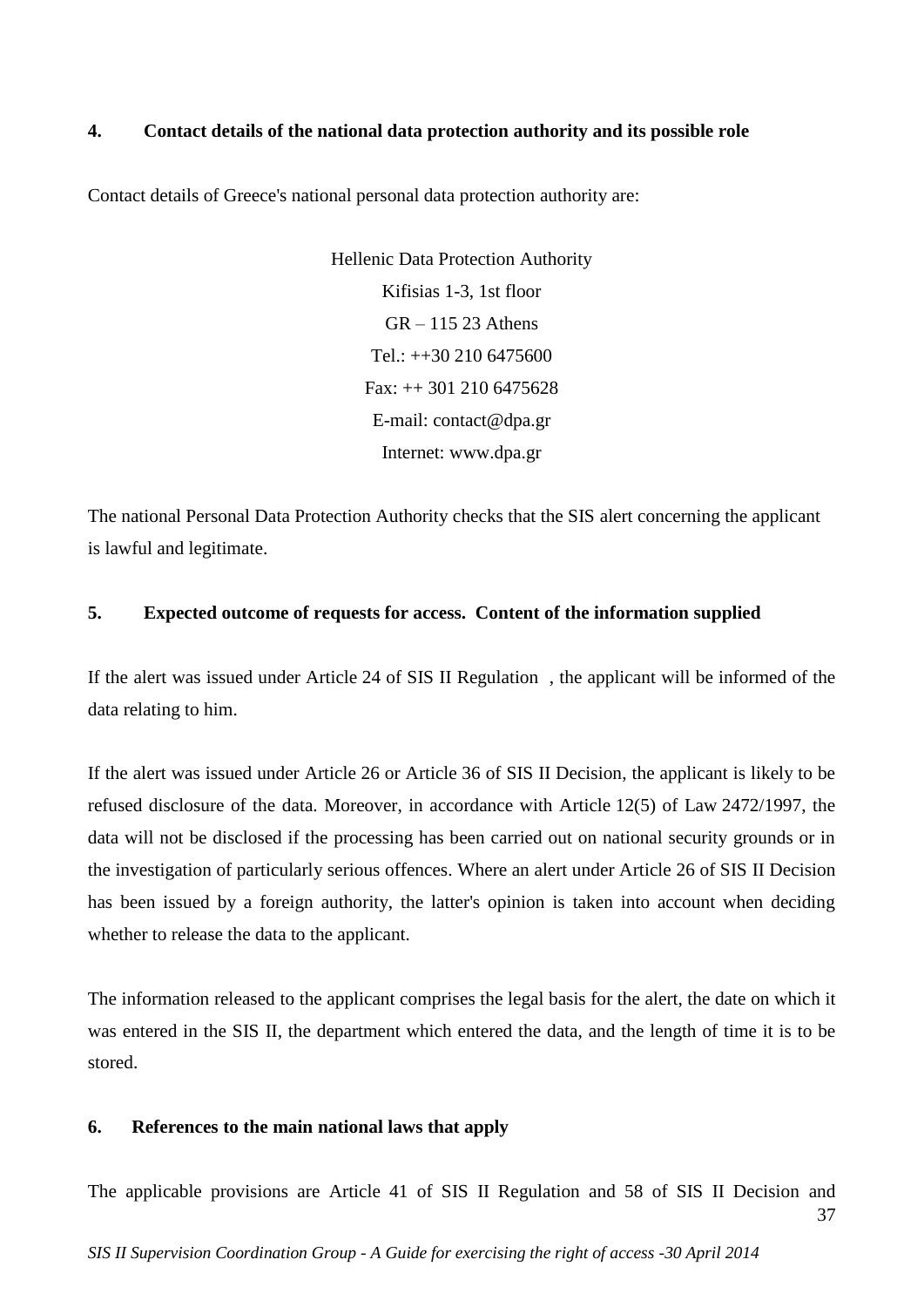Article 12 (exercise of the right of access) and Article 13 (exercise of the right to object) of Law 2472/1997.

# **Comment**

Where applicants' particulars have been entered in the SIS by the Greek Police, requests to exercise the right of access and the right to object under Articles 12 and 13 of Law 2472/1997 are made directly to the data controller.

As for the language regime, the official language is Greek, however, requests in English are also considered.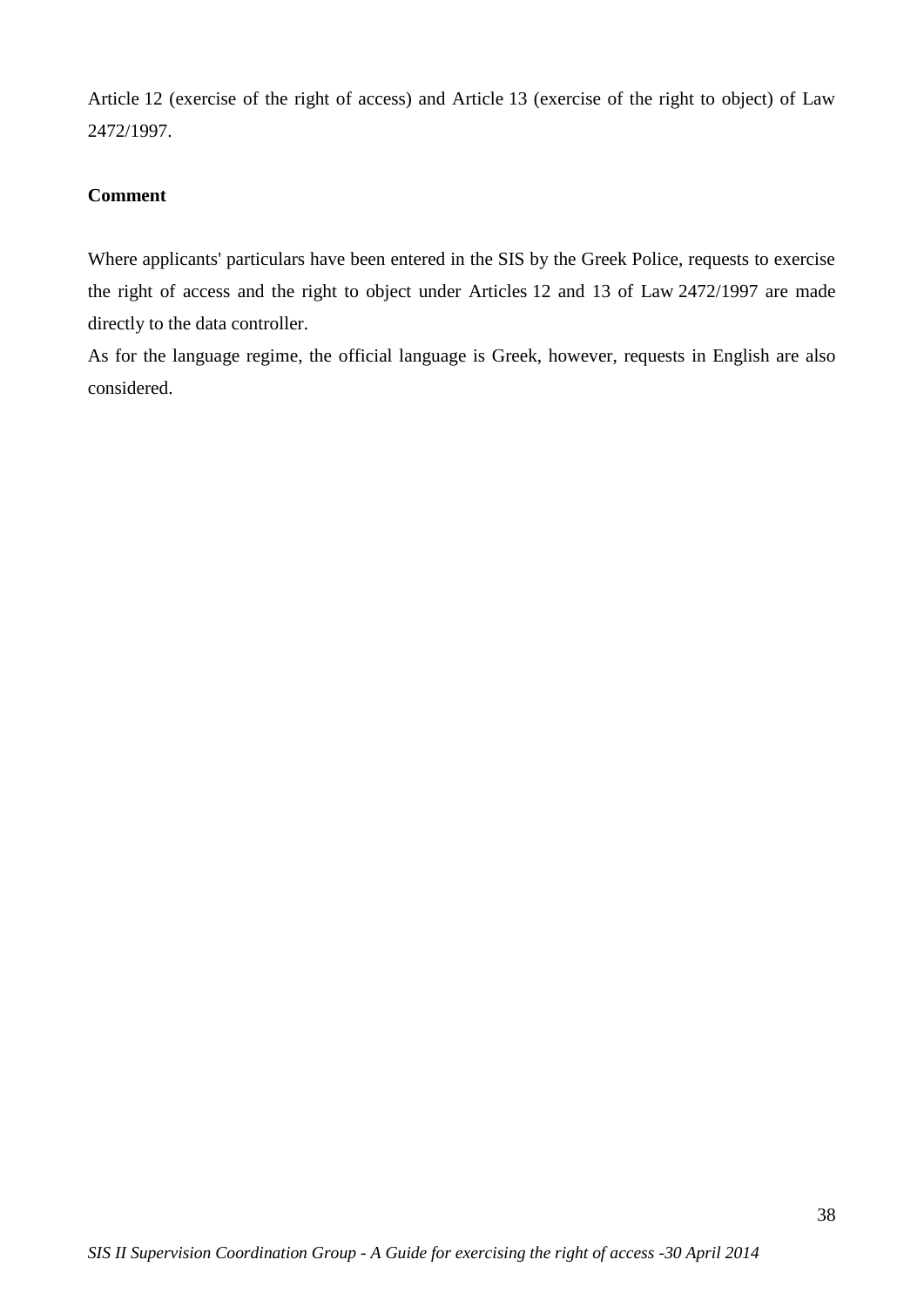# **XIV. HUNGARY**

### **1. Nature of right of access**

The right of access can be exercised both directly and indirectly.

## **2. Contact details of the body to which requests for access should be addressed**

The SIRENE Office of the National Police Headquarters

H-1139 Budapest, Teve utca 4-6. Tel: +36 1 443 5861 e-mail: sirene@nebek.police.hu

Nemzeti Adatvédelmi és Információszabadság Hatóság Postal address: 1530 Budapest, Pf.: 5. Office address: 1125 Budapest, Szilágyi Erzsébet fasor 22/C. Tel: +36 1 391-1400 Fax: +36 1 391-1410 Email: [ugyfelszolgalat@naih.hu](mailto:ugyfelszolgalat@naih.hu) Web: [http://naih.hu](http://naih.hu/)

In Hungary, anyone who is interested in knowing whether or not their data has been recorded in the SIS, or wishes to correct or have inaccurate data deleted should contact any government office (http://www.kormanyhivatal.hu/hu), police station (http://www.police.hu/magyarendorseg/szervezetif) or any Hungarian Embassy or Consulate [\(http://www.kormany.hu/hu/kovetsegek-konzulatusok\)](http://www.kormany.hu/hu/kovetsegek-konzulatusok) and fill in a request for information form which is transferred to the SIRENE Bureau of the Hungarian National Police Headquarters.

#### **3. Formalities for the request: information and documents to be supplied – possible costs**

The person concerned must provide credible proof of his/her identity and/or his/her authorisation. Requests can be submitted in Hungarian, English, German or French. The information must be given in writing within the shortest possible time, but not later than within 30 days counting from the lodging of the request. The request can be made free of charge. If the data subject repeats within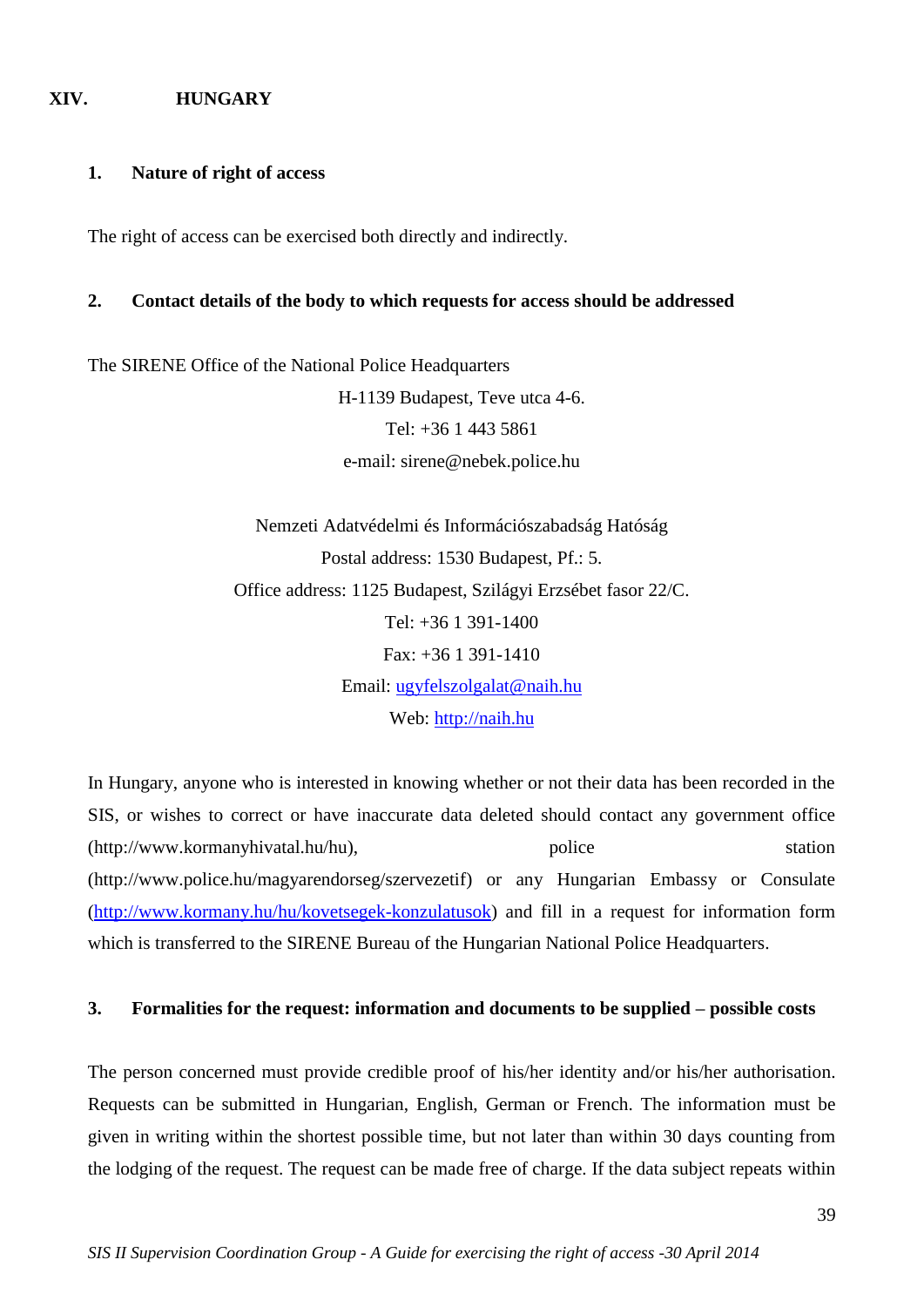unreasonable frequency his/her request during a given calendar year, the costs of providing the information will be charged.

# **4. Contact details of the national data protection authority and its possible role**

The Hungarian National Authority for Data Protection and Freedom of Information has the authority to conduct an investigation or an administrative proceedings for data protection following requests submitted to him according to the relevant provisions (52-61.§) of [Act CXII of 2011 on](http://www.naih.hu/files/Privacy_Act-CXII-of-2011_EN_201310.pdf)  [Informational Self-Determination and Freedom of Information \("Privacy Act"\)](http://www.naih.hu/files/Privacy_Act-CXII-of-2011_EN_201310.pdf) . Furthermore, if the data subject has doubts concerning the answer received from the SIRENE Bureau, or if no answer is received from the SIRENE Bureau, he may apply to the Hungarian National Authority for Data Protection and Freedom of Information.

# **5. References to the main national laws that apply**

[Act CXII of 2011 on Informational Self-Determination and Freedom of Information \("Privacy Act"\)](http://www.naih.hu/files/Privacy_Act-CXII-of-2011_EN_201310.pdf) Act CLXXXI of 2012 on the exchange of information in the framework of the second-generation Schengen Information System

Government Decree No. 15/2013. (28/I) on the detailed procedures of the exchange of information in the framework of the second-generation Schengen Information System.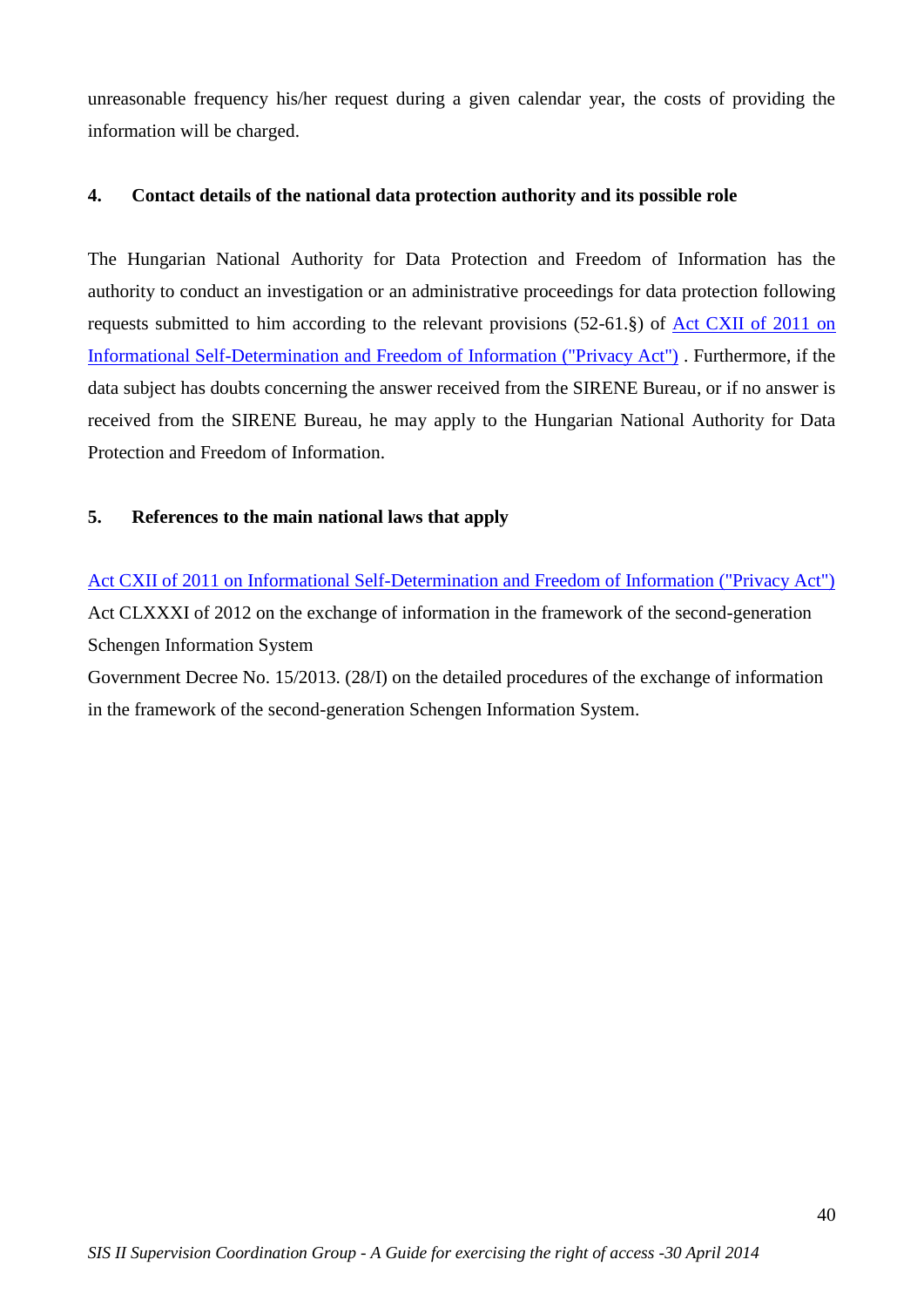## XV. **ICELAND**

#### **1. Nature of right of access**

The right of access is direct, which means that data subjects have to address a request for information, correction or deletion to the SIRENE bureau, which decides whether to grant access.

## **2. Contact details of the body to which requests for access should be addressed**

Applications should be addressed to the Sirene Bureau in Iceland, which is run by the Commissioner of the Icelandic National Police (CINP).

The CINP's address is:

Ríkislögreglustjórinn SIRENE-skrifstofa Skúlagata 21 101 Reykjavík ICELAND Tel.: ++354 444 2500 Fax: ++354 444 2501 E-mail: rls@rls.is Internet: www.rls.is

Special application forms can be filled in at local police stations or at the CINP's premises. Decisions on the release of information are taken by the Sirene Bureau.

## **3. Formalities for the request: information and documents to be supplied – possible costs**

The applicant must provide some proof of identity and the application form must be filled in in the presence of a police officer. The applicant may only request access to information regarding himself. However, a legal guardian may request access to information on his ward. Exercise of the right of inspection is free of charge, but each individual will only be granted access once a year, unless special circumstances for more frequent access apply. The Sirene Bureau will consult the DPA (Data Protection Authority) in such cases.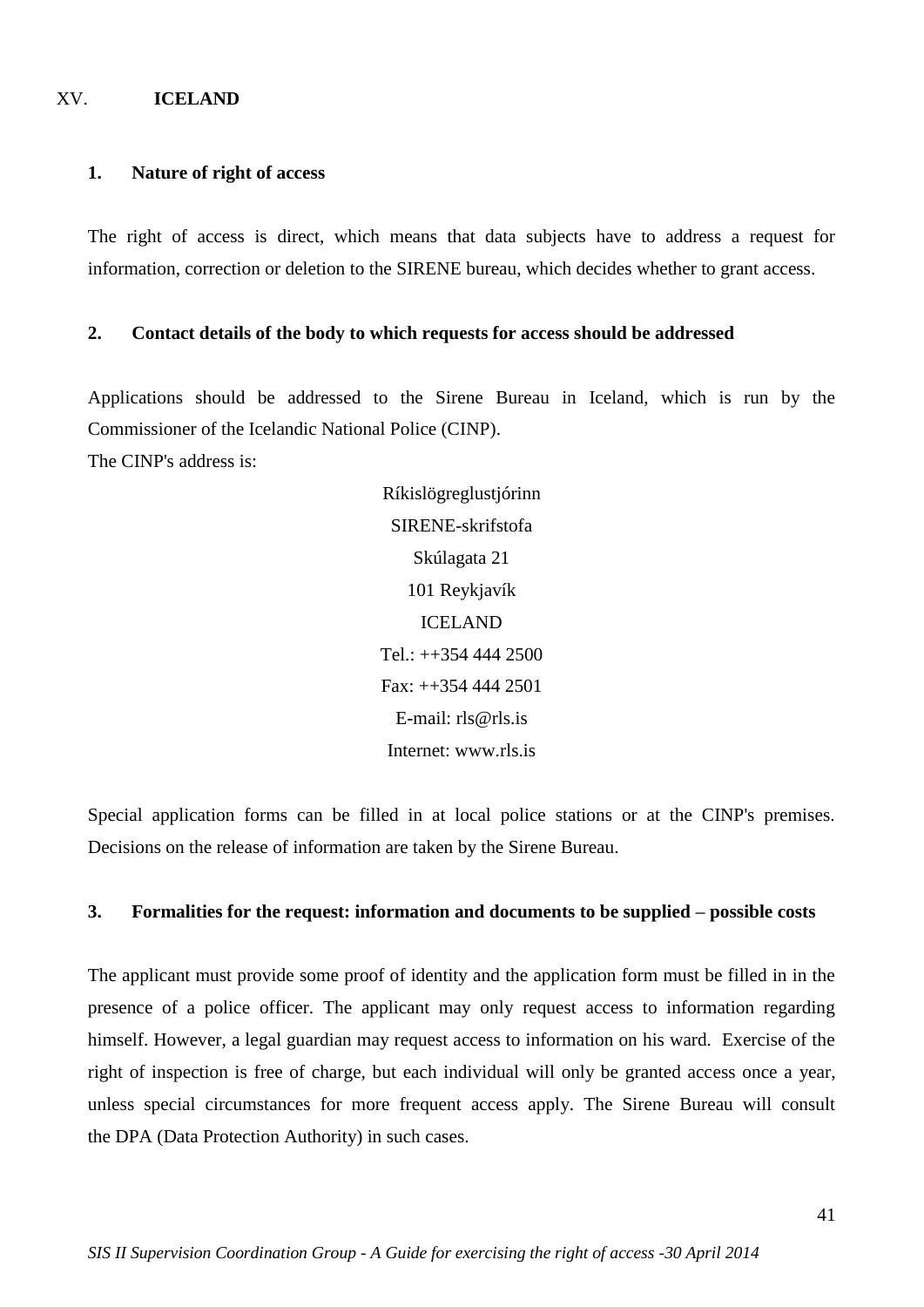Request must be made by the data subject in person. Proof of identification is required. Information should be given free of charge.

# **4. Contact details of the national data protection authority and its possible role**

In cases where an applicant has received a standard reply: "No information is registered/it is not permitted to disclose registered information" (see point 5), the Sirene Bureau must instruct the applicant that he may appeal against this decision to the Ministry of Justice and Human Rights. The Ministry may seek the DPA's opinion on the Sirene Bureau's decision.

> The Ministry of Justice and Human Rights: Dómsmála- og mannréttindaráduneytid Skuggasund IS - 150 Reykjavík Tel.: ++354 545 9000. Fax: ++354.552.7340 E-mail: postur@dmr.stjr.is Internet: www.domsmalaraduneyti.is

The DPA's address is:

Persónuvernd Rauðarárstígur 10 IS - 105 Reykjavík Tel.: ++354 510 9600. Fax: ++354 510.9606 E-mail: postur@personuvernd.is Internet: www.personuvernd.is

If access were not granted, the DPA could give an opinion on the data subject's rights. As of yet, however, the DPA does not have binding powers with regard to SIS II.

# **5. Expected outcome of requests for access. Content of the information supplied**

The Sirene Bureau must answer all applications without undue delay and no later than a month from receipt of the request. If an applicant is registered, he will be informed of the purpose of and reasons

42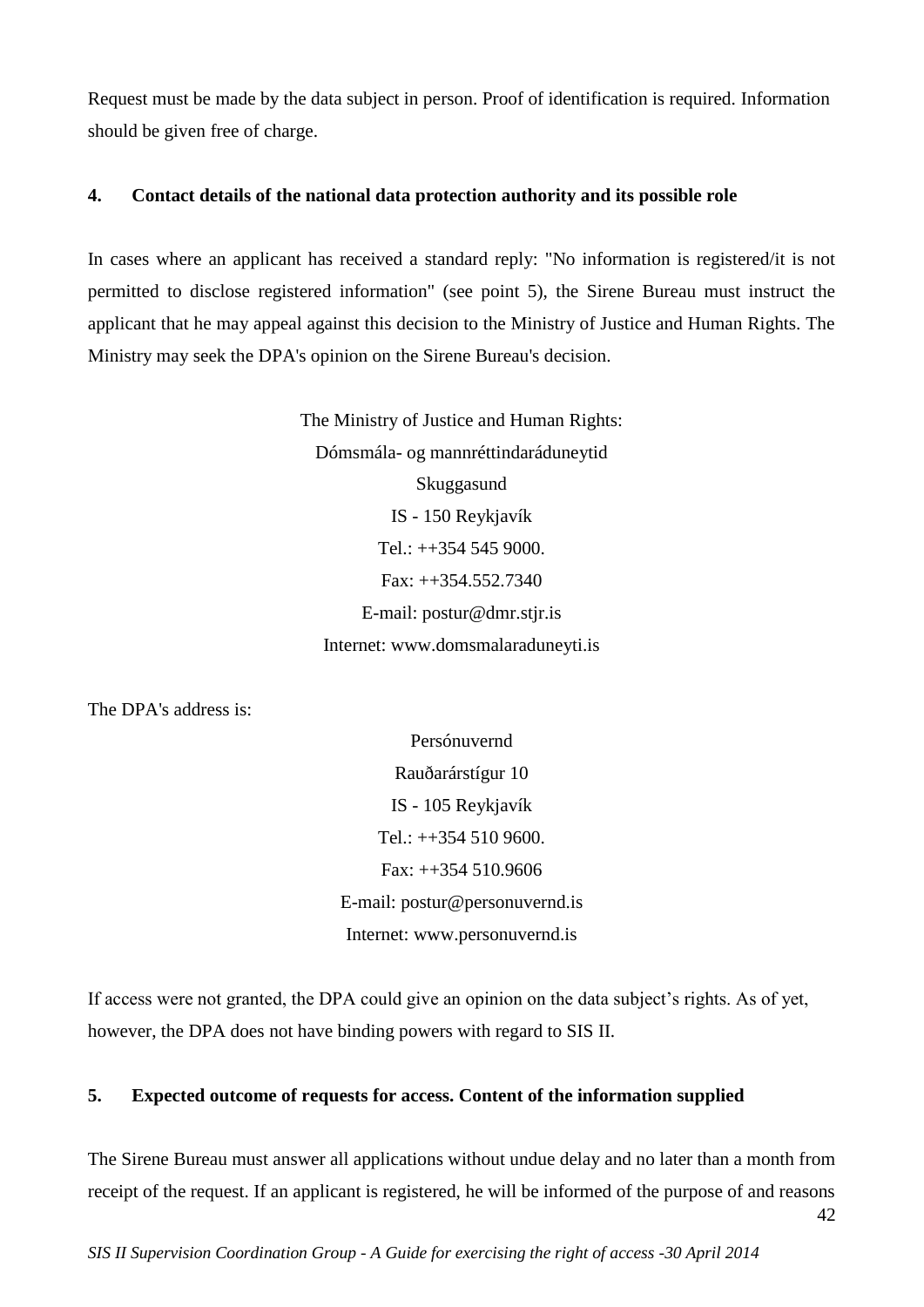for the registration. In cases where it is necessary to keep the information secret in order to achieve the intended aim of the entry into the information system, or in view of the interests of other persons, or when discreet surveillance is in progress, the data subject does not have the right to be informed of the recorded data. The applicant will be given the same standard reply as an applicant who is not registered, namely "No information is registered/it is not permitted to disclose registered information."

Articles 13 and 15 of the Act on the Schengen Information System in Iceland (http://www.personuvernd.is/information-in-english/greinar/nr/440):

## Article 13

Any person on whom data is entered in the information system (data subject) shall have the right to be informed of the data recorded on him in the system.

The right of a data subject to information under paragraph 1 shall not apply if it is necessary to keep the information secret in order to achieve the intended aim of the entry, or in view of the interests of other persons. When discreet surveillance under Article 7 is in progress, the data subject shall not have the right to be informed of the recorded data.

If a person requests to be informed of data on him that has been entered in the system by another state, that state shall be given an opportunity to express its position before the request is granted.

## Article 15

When the Commissioner of the Icelandic National Police receives a request under Article 13 or 14, he shall adopt a position on it without unreasonable delay. Reasons for the commissioner's decision shall be given to the extent possible without revealing any information that should be kept secret.

### **6. References of the main national laws that apply**

The main national laws applying are: Act No 16/2000 on the Schengen Information System in Iceland and Regulation No. 110/2000 on the Schengen Information System in Iceland..

### **7. Language regime**

Although not stated in law, Icelandic is the language of administration in Iceland. However, if a request in another language is received by an Icelandic authority, it will be answered. If the request is from an individual who is not in a position to understand an answer in Icelandic (e.g. a foreign

43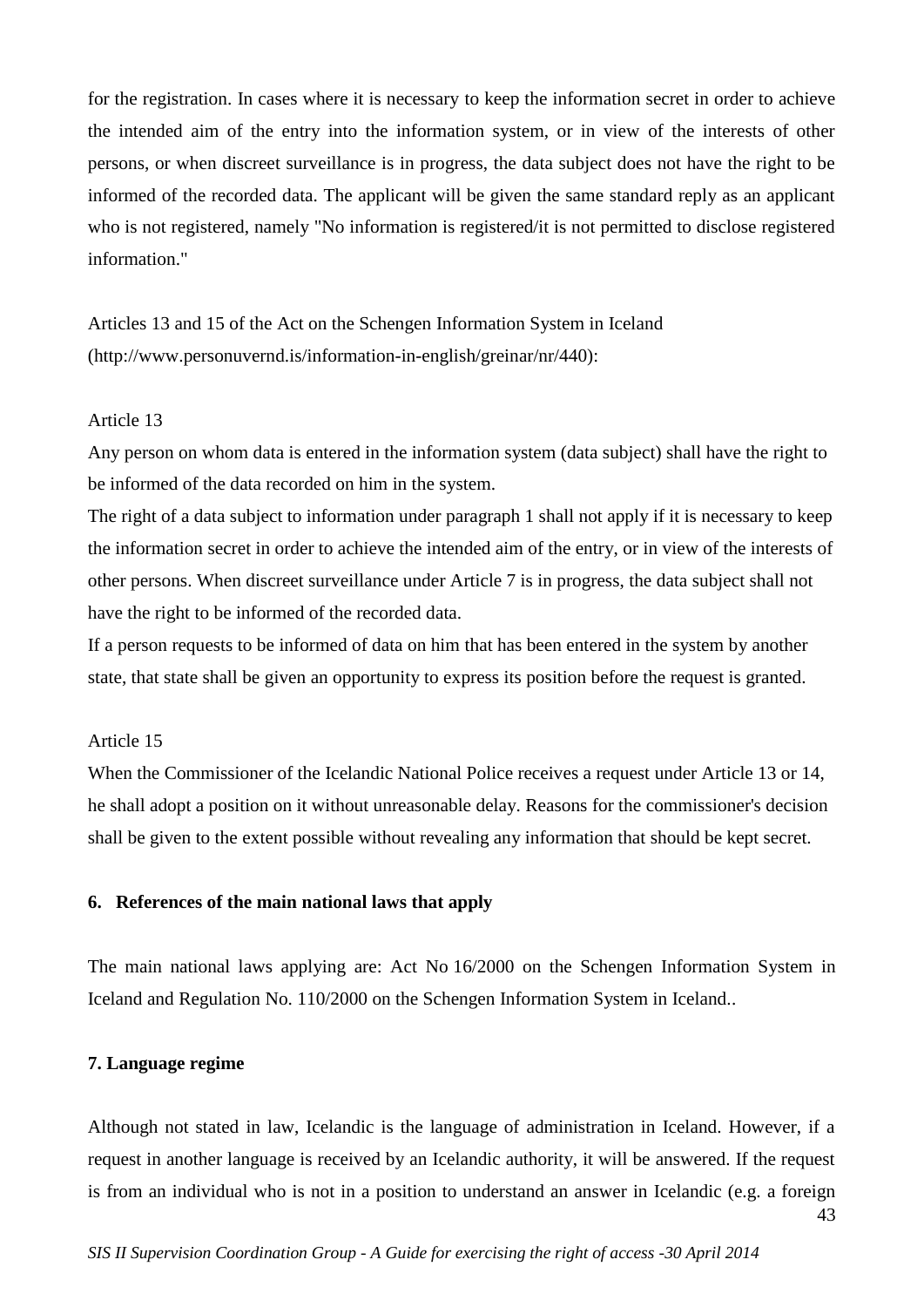national who does not have an Icelandic party guarding his interests, e.g. a solicitor), he will be answered in a language that he understands.

Information brochures in both English and Icelandic have been printed and issued in the international airport of Keflavik. The data subject is entitled to receive information in a language which he or she understands.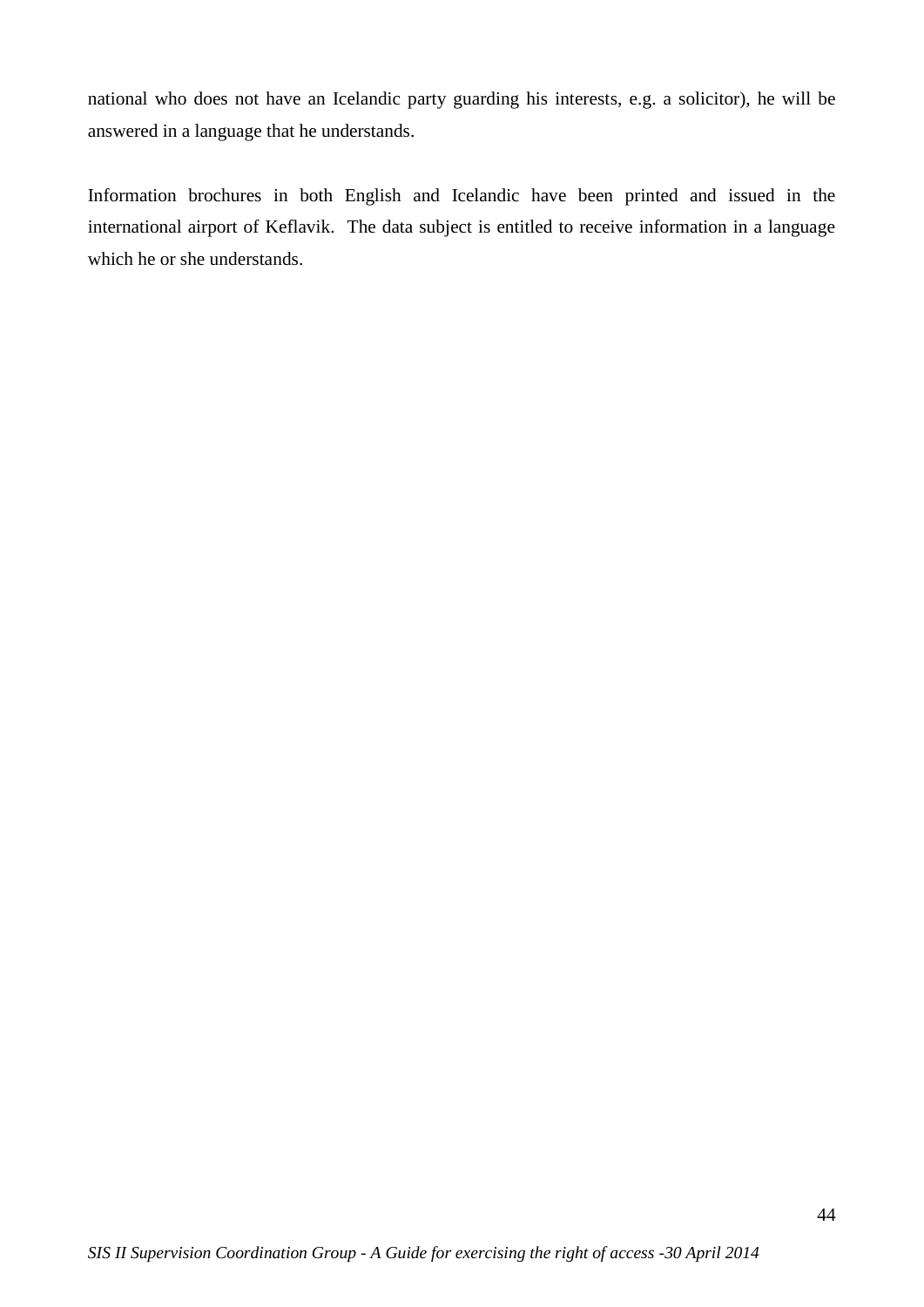# **XVI. ITALY**

# **1. Nature of right of access**

Access may only be exercised directly, by application to the controller, the Public Security Department of the Ministry of the Interior.

## **2. Contact details of the body to which requests for access should be addressed**

Based on the guidance provided by the above Public Security Department, all access and verification requests should be sent to the following address:

> Ministero dell'interno Dipartimento della pubblica sicurezza Ufficio coordinamento e pianificazione delle forze di polizia Divisione N.SIS Via di Torre di Mezza Via 9/121 - 00173 Roma

## **3. Formalities for the request: information and documents to be supplied – possible costs**

No special requirements are to be met in order to lodge the application (which may be sent either by post or by fax) nor is there any fee or tax to be paid. The exercise of the right of access is free of charge.

Although there are no express requirements for establishing the applicant's identity in respect of access to the N-SIS in the applicable legislation, in order to expedite the processing of such a complaint, it should be drawn up, if possible, in Italian, English, French or German and **signed by the data subject concerned**, contain a summary description of the grounds on which it is lodged, and be accompanied by a **photocopy of a suitable valid ID pertaining to the data subject**.

# **4. Contact details of the national data protection authority and its possible role**

If the answer to a request is considered to be unsatisfactory, data subjects may lodge a complaint with the Garante per la protezione dei dati personali at the address given below:

> Garante per la protezione dei dati personali Piazza di Monte Citorio, 121 00186 Roma

*SIS II Supervision Coordination Group - A Guide for exercising the right of access -30 April 2014*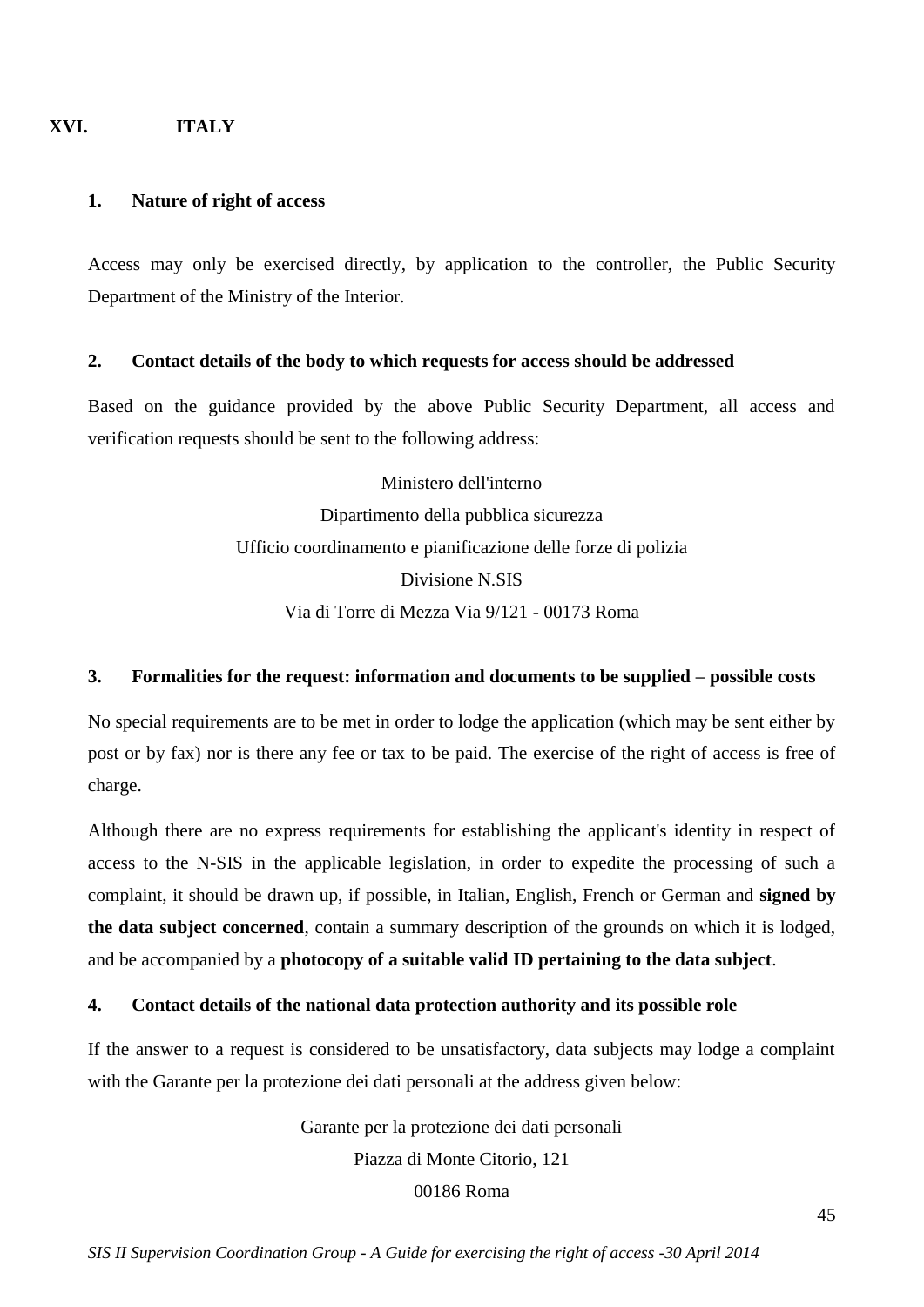Complaints should be sent preferably by post rather than by facsimile, in order to ensure that all the documents are fully readable. They must contain appropriate contact details for the complainant; if possible the latter's postal address, in order to facilitate correspondence.

# **5. Expected outcome of requests for access. Content of the information supplied**

In general an answer (not necessarily a final one) has to be provided within 30 days.

# **6. References to the main national laws that apply**

The main national laws applicable are as follows:

- (a) Law No 388 of 30 September 1993, concerning ratification and implementation of the Schengen Agreement and the relevant implementing Convention (see, in particular, Articles 9, 10, 11 and 12);
- (b) Legislative Decree No 196 of 2003.

# **7. Language regime**

The application should be drawn up, if possible, in Italian, English, French or German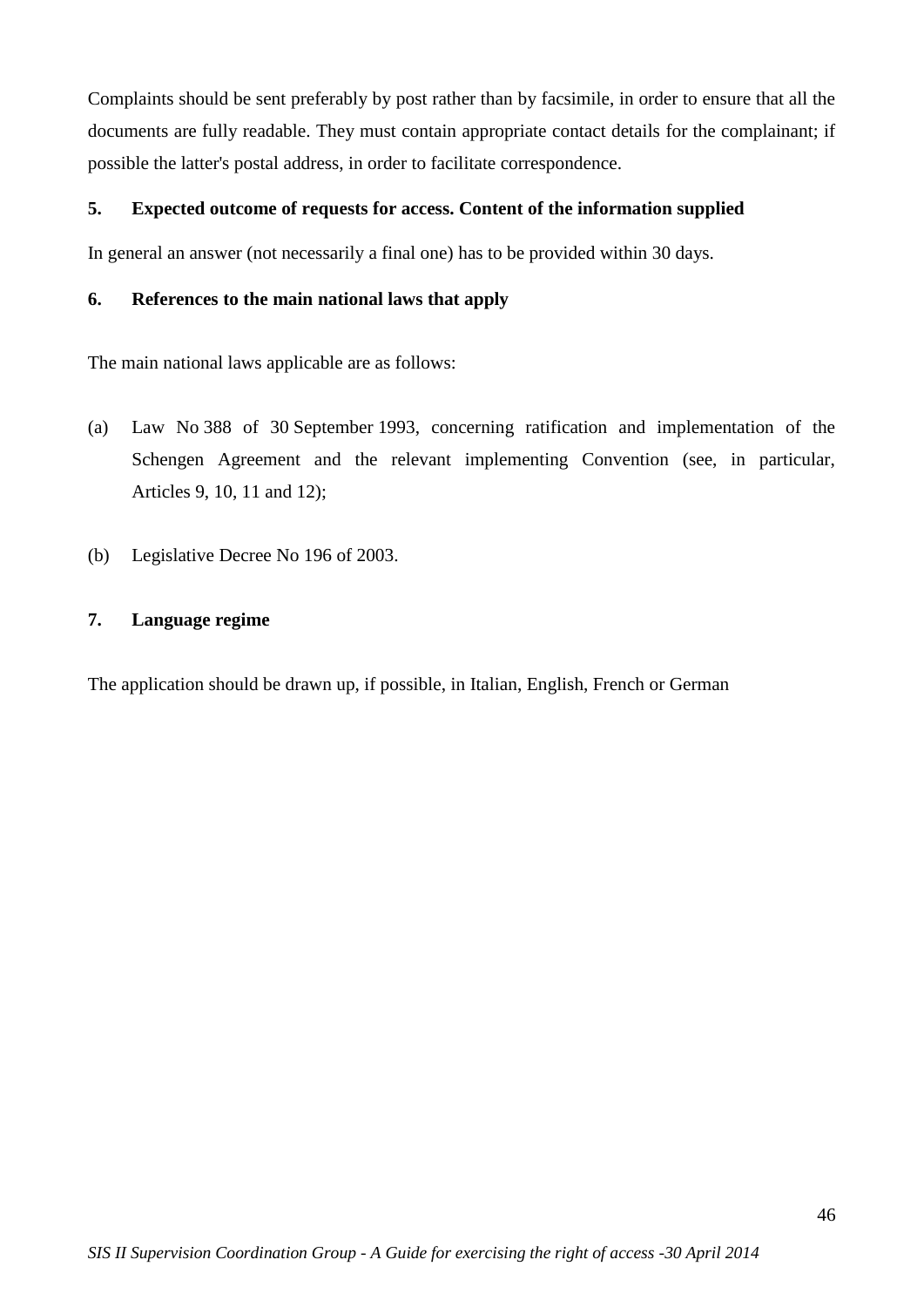# **XVII. LATVIA**

## **1. Nature of right of access**

Anyone (both nationals and non-nationals of the Member States in the Schengen area) has the right to direct access to personal data held on them in SIS. (This is determined by the Cabinet of Ministers' Regulations No.622 *"Order on how the data subject is to request information and how the data subject is to receive information regarding data stored in the Schengen Information System and the SIRENE information system").* The data subject should be given an answer to his request within one month.

The body competent to rule on any appeal submitted by an individual whose request to view personal data pertaining to him/her has either been refused or unanswered is the Data State Inspectorate, which is also competent to carry out supervision of implementation of the right to correct incorrect data or delete illegal personal data.

### **2. Contact details of the body to which requests for access should be addressed**

The (written) request for direct access should be addressed to the State Police or diplomatic and consular representations of the Republic of Latvia.

> **State Police** Čiekurkalna 1.linija 1, k-4 Riga, LV-1026 Ph: +371 67075212; fax +371 67371227 e-mail: [kanc@vp.gov.lv](mailto:kanc@vp.gov.lv)

Contact information on the diplomatic and consular representations of the Republic of Latvia is available on the website of the Ministry of Foreign Affairs (the link to this information: [http://www.mfa.gov.lv/en/mission/\)](http://www.mfa.gov.lv/en/mission/).

## **3. Formalities for the request: information and documents to be supplied**

Requests should be submitted to the State Police or to the diplomatic and consular representations of Latvia in person or electronically, by handing in a dated and signed letter. When submitting a request in person, the data subject must to prove his/her identity by presenting an identity document. If the request is submitted electronically, it should be signed with a secure electronic signature.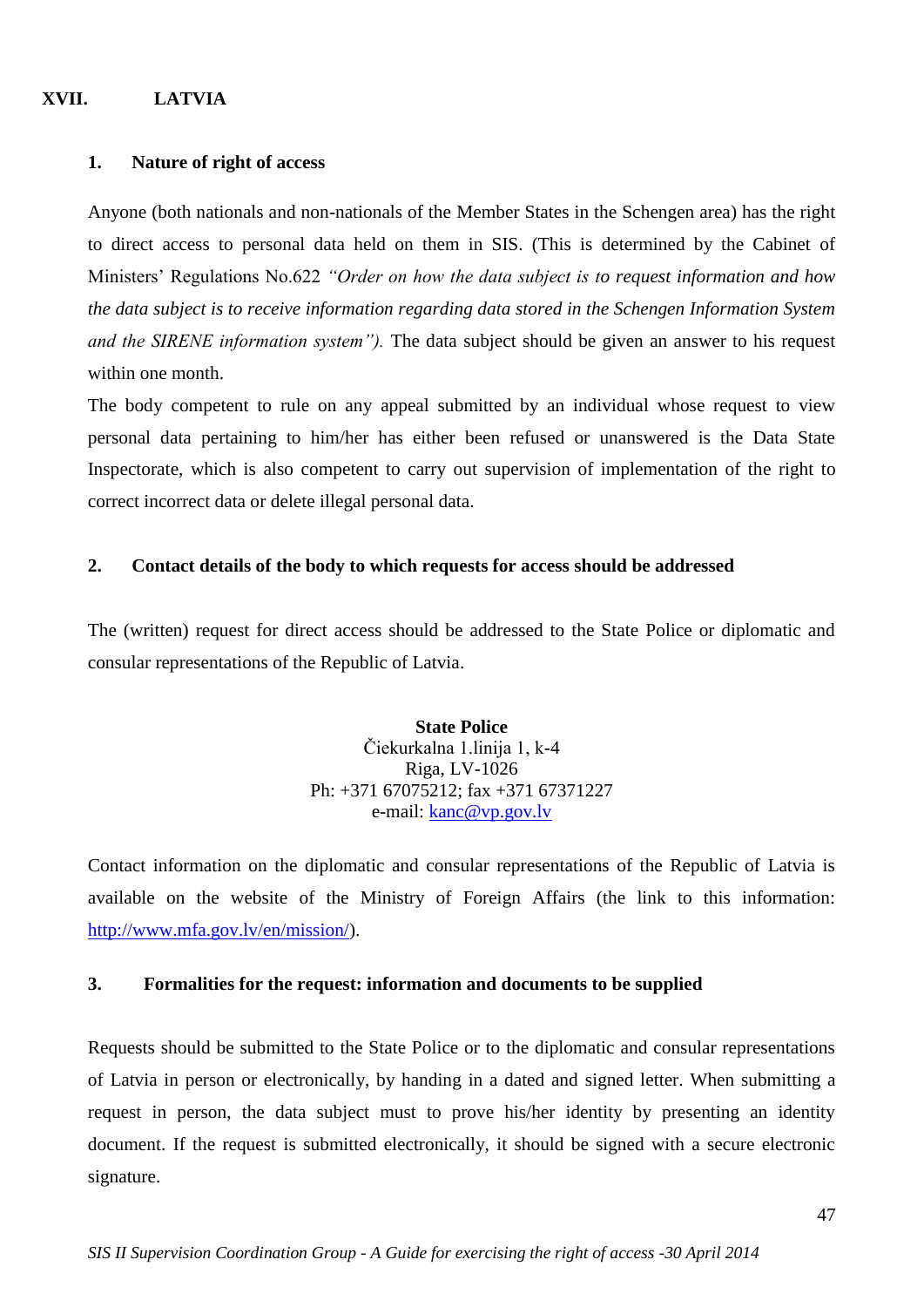The request should contain the surname and first name of the data subject; date of birth; personal code (if the person has one); place of birth; state of origin; type (if there is one) and number of the identity document; title of the institution that issued the document; date when the ID document was issued and its expiry date; amount of information requested (information on data subject, information on recipients of data subject information); the way the individual wants to receive the reply (in person at the State Police office or the diplomatic and consular representations of Latvia or indicate the address where the reply should be sent).

The procedure is free of charge.

#### **4. Expected outcome of requests for access. Content of the information supplied**

The representatives of the State Police or the diplomatic and consular representations of Latvia, on receiving a request for information from a data subject, verify the identity of the data subject submitting the request and send the request to the sub-unit of the State Police – SIRENE Bureau of Latvia.

The SIRENE Bureau carries out the necessary checks on the request submitted and, within one month, provides the data subject with an answer or a refusal to provide information by sending a reply to the address or the institution indicated by the data subject - the address where the letter should be sent or to the State Police or the diplomatic and consular representations of Latvia.

## **5. References of the main national laws that apply**

- Personal Data Protection Law;
- Law on the Operation of the Schengen Information System;

- Cabinet of Ministers' Regulations No.622 (11.09.2007.) "Order on how the data subject is to request information and how the data subject is to receive information regarding data stored in the Schengen Information System and the SIRENE information system".

### **6. Language regime**

As for the language regime, all proceedings before Latvian authorities should be in Latvian, according to the Official Language Law of the Republic of Latvia, which also applies to rights of access to the SIS. However, the Law on Petitions (Article 7 section 1 paragraph 4) states that a petition or complaint may be unanswered if the text of the petition cannot be objectively read or understood. The SIRENE Bureau of Latvia has stated that requests in English or Russian are also considered.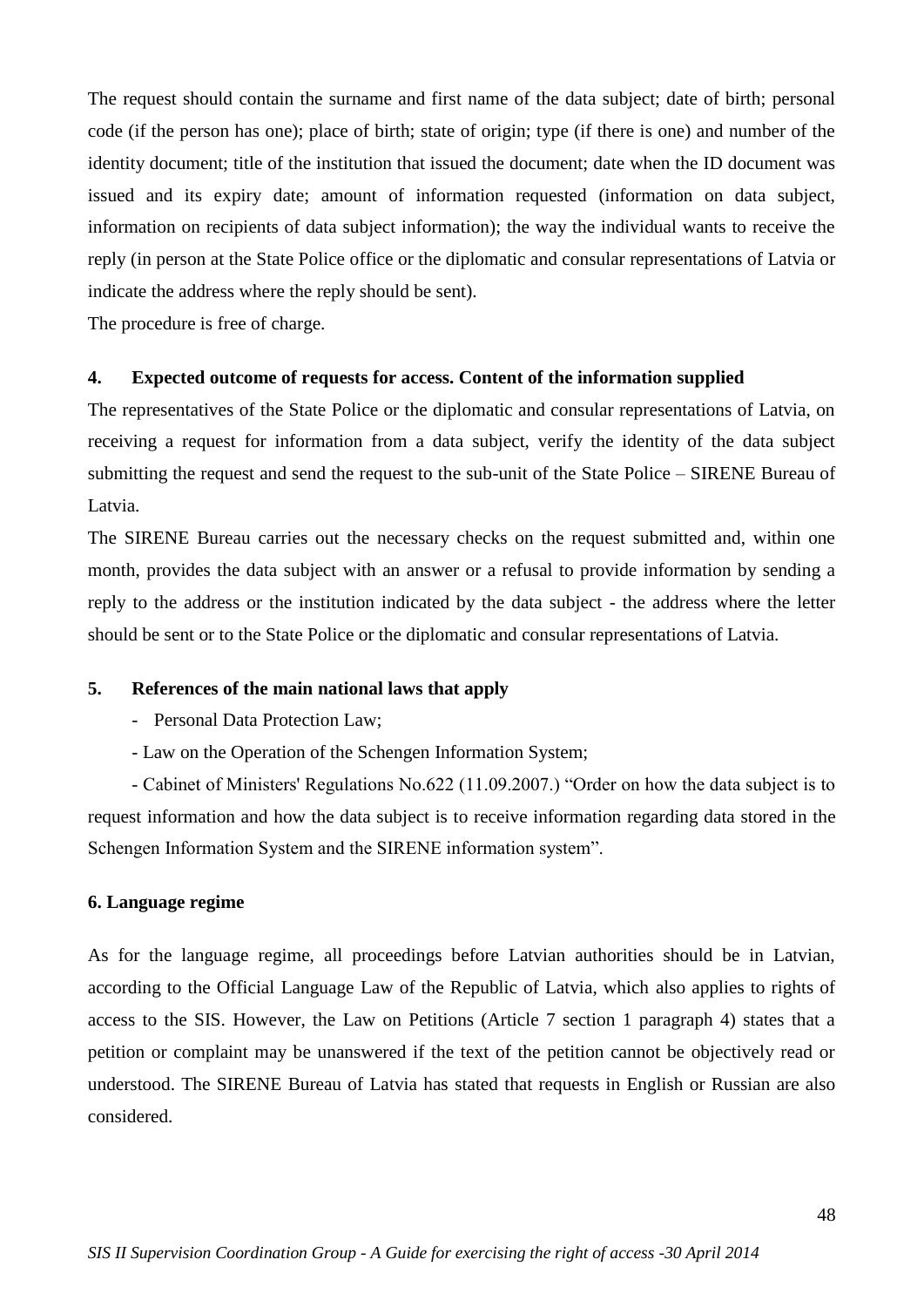# **XVIII. LUXEMBOURG**

#### **1. Nature of right of access**

Access is indirect, in that the right of access can only be exercised through the supervisory authority.

## **2. Contact details of the body to which the request for access should be addressed**

The Supervisory Authority established under Article 17 of the Law of 2 August 2002 on the Protection of Persons with regard to the Processing of Personal Data modified by the Law of 31 July 2006, the Law of 22 December 2006 and the Law of 27 July 2007.

> Parquet Général du Grand-Duché de Luxembourg (Principal State Prosecutor's Office) BP 15 L-2010 Luxembourg Tel.: ++352 47 59 81–331 Fax: ++352 47 05 50 E-mail: [parquet.general@mj.etat.lu](mailto:parquet.general@mj.etat0.lu)

# **3. Formalities for the request: information and documents to be supplied – possible costs**

The Law of 2002 lays down no particular requirements for requests.

The procedure is free of charge.

Under Article 17 of the Law of 2002 the supervisory authority will carry out the appropriate verification and investigations and arrange for any necessary rectifications.

## **4. Expected outcome of requests for access. Content of the information supplied**

The supervisory authority will inform the data subject that the processing in question does not contain any data contrary to the treaties, laws and implementing regulations.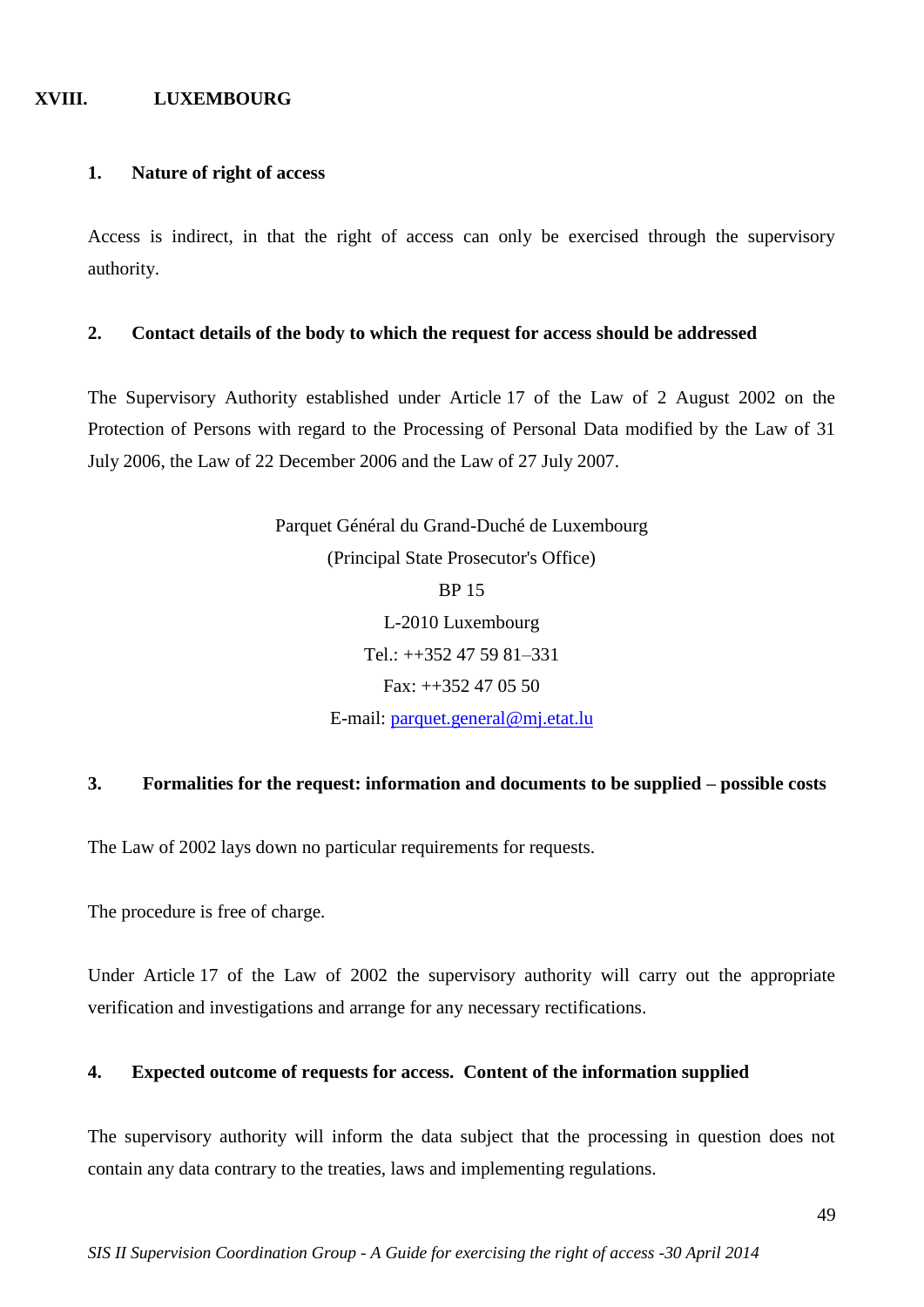Nothing is disclosed with regard to the content of the applicant's data.

# **5. References to the main national laws that apply**

Law of 2 August 2002, as amended, on the Protection of Persons with regard to the Processing of Personal Data.

Regulation of the Grand-Duchy of Luxembourg of 9 August 1993 authorising the establishment and use of a data-bank as the national section of the Schengen Information System (N.SIS) (the Regulation does not cover right of access).

# **6. Language regime**

The data subject may start the procedure for the right of access in one of the following languages:

- Luxembourgish;
- French;
- German;
- English.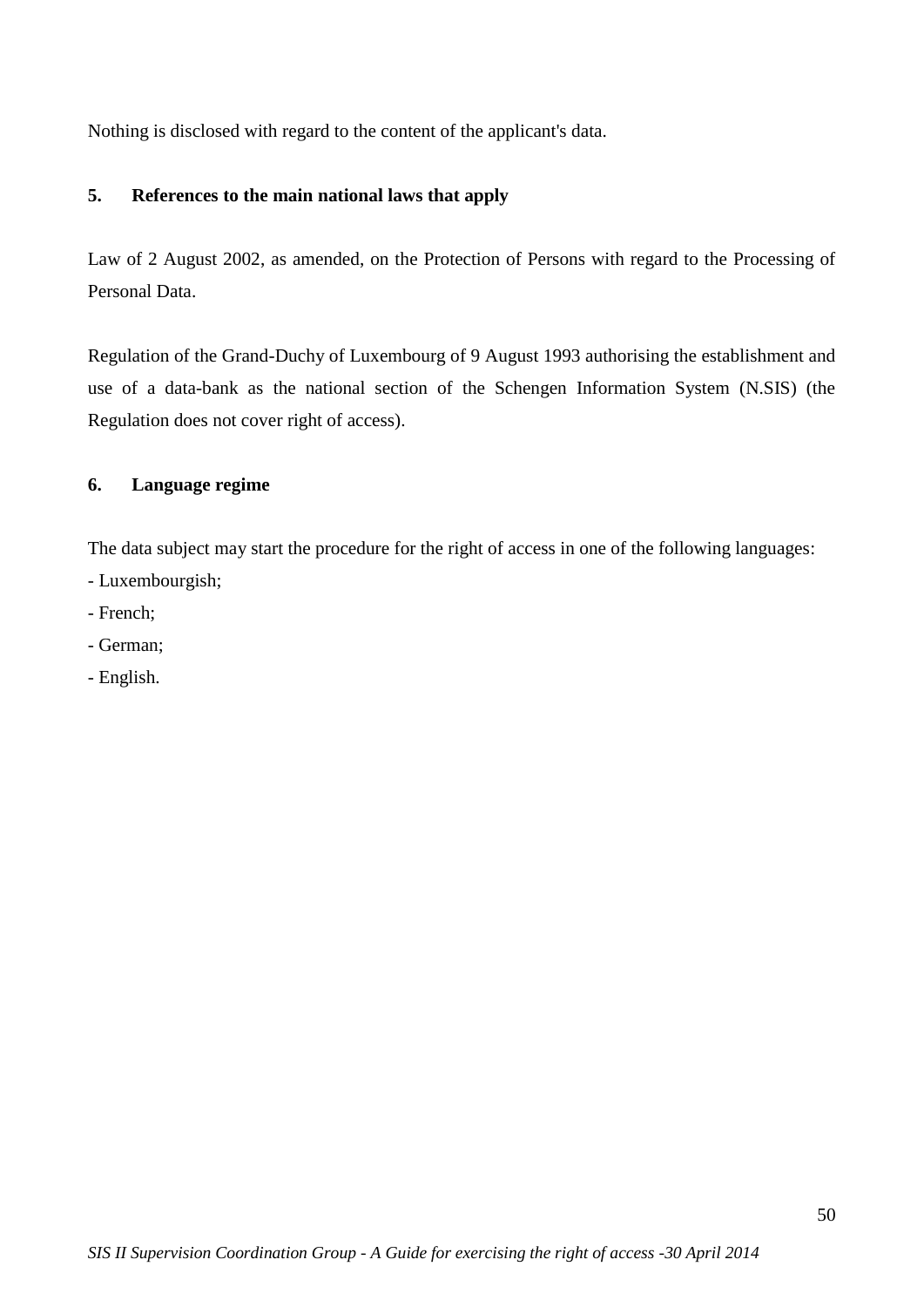# **XIX. LIECHTENSTEIN**

## **1. Nature of the right**

The data subject has a right of direct access.

#### **2. Contact details of the body to which requests for access should be addressed**

Landespolizei des Fürstentums Liechtenstein (National police) Kommando Gewerbeweg 4 Postfach 684 9490 Vaduz FÜRSTENTUM LIECHTENSTEIN

### 3. **Formalities for the request: information and documents to be supplied – possible costs**

The application for access must be addressed to the National Police in writing. The applicant must provide proof of their identity. Is the application not filed in person at the National Police Force, the applicant must provide a certified copy of his/her passport.

## **4. Contact details of the national data protection authority and its possible role**

#### **Data Protection Office**

Kirchstrasse 8 Postfach 684 9490 Vaduz Liechtenstein Tel. +423 / 236 60 90 info.dss@llv.li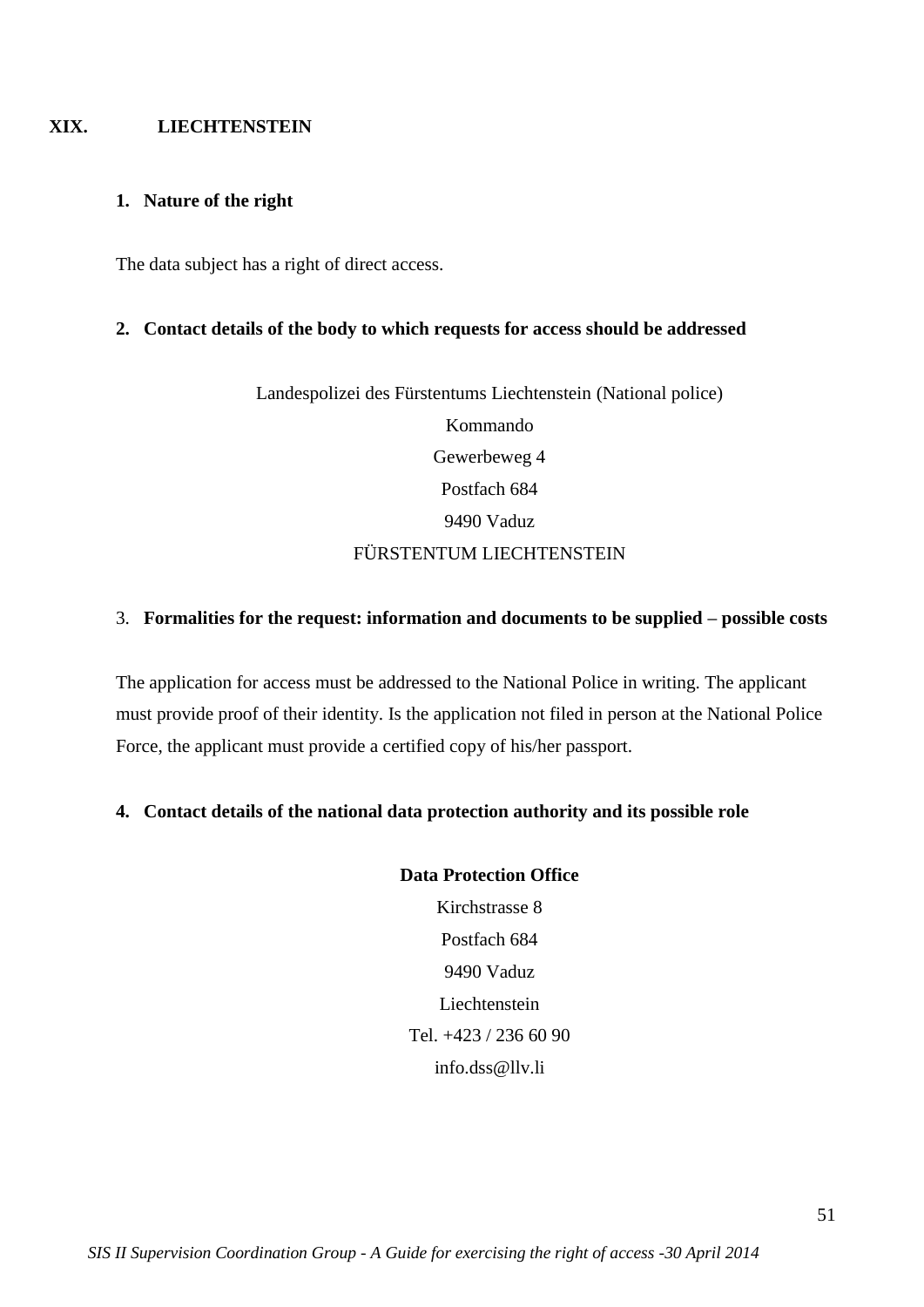# 5. **Expected outcome of the requests for access. Content of the information**

Generally, a reply is given within 30 days. In case a reply cannot be given within this period the applicant has to be informed. However, an answer has to be provided no later than 60 days after filing the application.

# **6. References of the main national laws that apply**

Art. 11 und 12 Data Protection Act;

Art. 34g Act concerning the National Police Force (LGBl. 1989 Nr. 48); Art. 47-49 Ordinance on the Schengen Information System (SIS) and the SIRENE Office (LGBl. 2011 Nr. 140).

# **7. Language regime**

The application should be filed in German.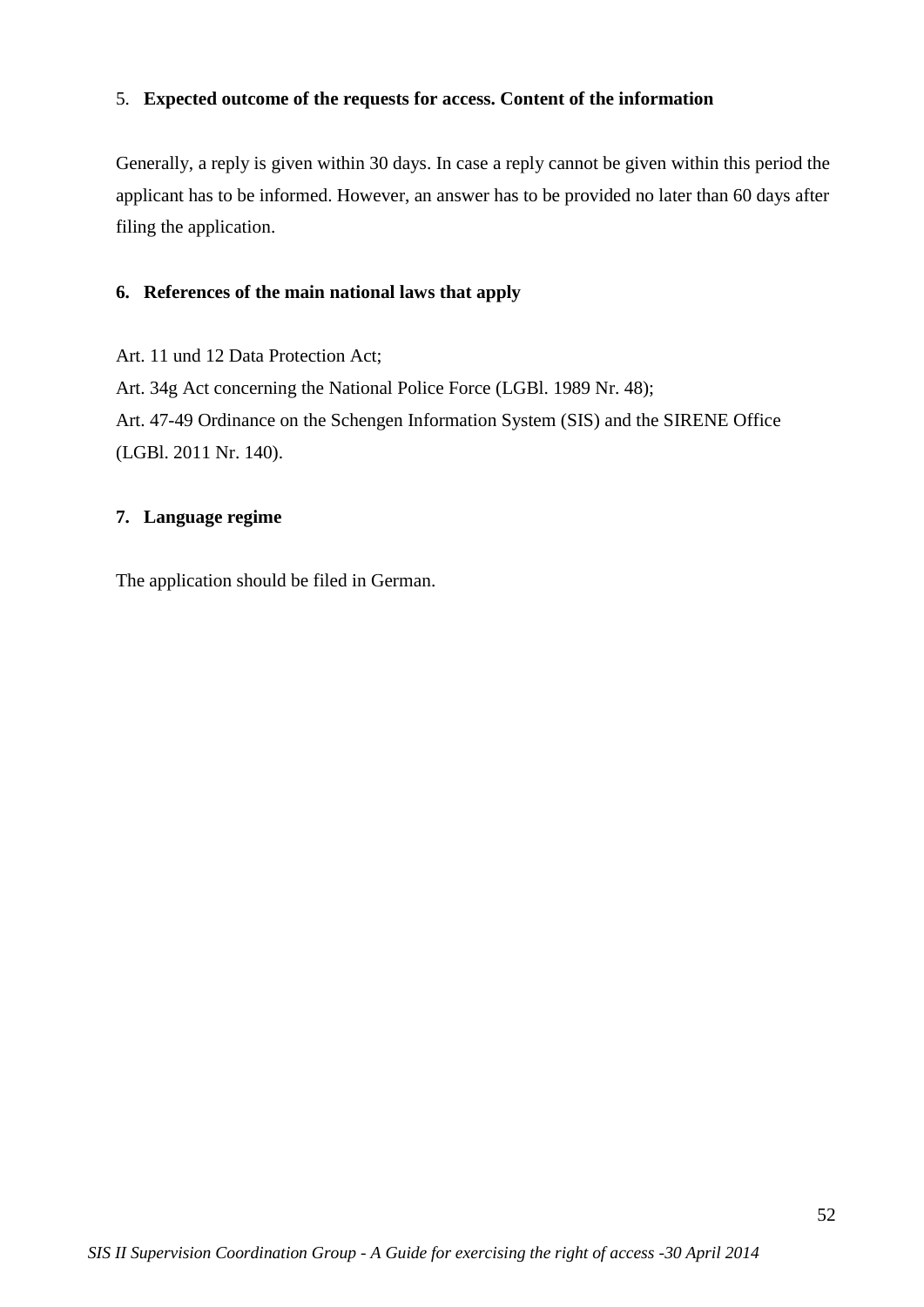# **XX. LITHUANIA**

### **1. Nature of right of access**

The data subject has a right of direct access.

## **2. Contact details of the body to which requests for access should be addressed**

Requests for access, correction or deletion should be addressed to the Ministry of the Interior of the Republic of Lithuania, which is the data controller:

> Ministry of the Interior of the Republic of Lithuania Šventaragio str. 2, LT-01510 Vilnius Lithuania Phone +370 5 271 7130, fax +370 5 271 8551 Email [bendrasisd@vrm.lt](mailto:bendrasisd@vrm.lt)

# **3. Formalities for the request: information and documents to be supplied - possible costs**

Requests have to be submitted in writing and signed. They have to include the identity of the person wishing to have access to data concerning him or her, or to have data concerning him or her corrected/deleted (surname(s) and first name(s), personal identification number (if he does not have a personal identification number, date of birth), place of residence, contact details (phone or email address)). The applicant must provide the data controller with a document certifying his or her identity. Exercise of the rights is free of charge.

#### **4. Expected outcome of requests for access. Content of the information supplied**

The data subject has the right to obtain information on the sources and the type of personal data that has been collected on him, the purpose of their processing and the data recipients to whom the data are or have been disclosed at least during the past year.

On receiving an enquiry from a data subject concerning the processing of his personal data, the data controller must inform the data subject whether personal data relating to him have been processed,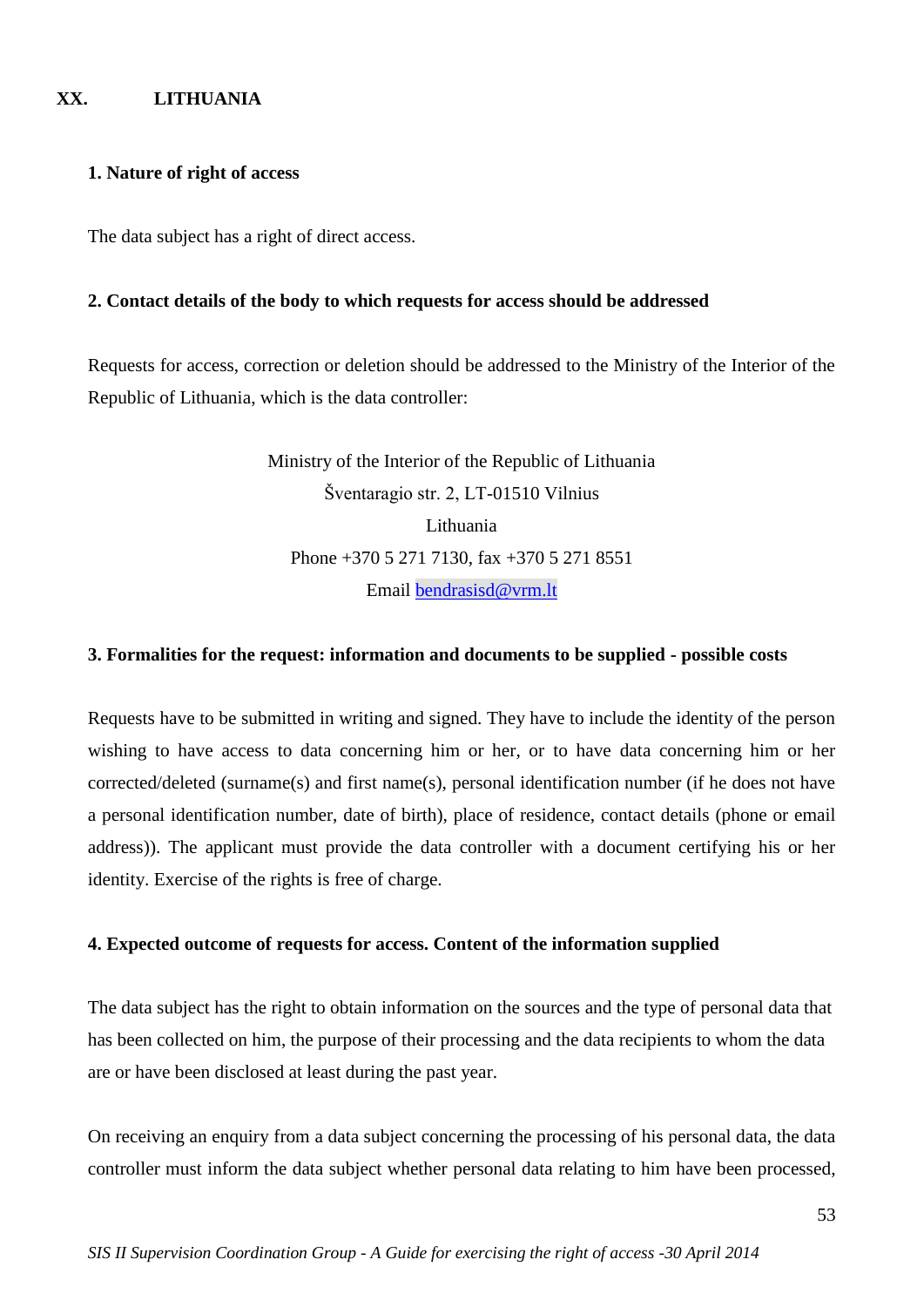and disclose the requested data no later than within thirty calendar days of the date of the data data subject's enquiry (Article 25 of the Law on Legal Protection of Personal Data).

Where the data subject, after inspecting his personal data, finds that they are incorrect, incomplete and inaccurate and applies to the data controller, the data controller must check the personal data concerned without delay and at a written request of the data subject submitted in person, by post or by means of electronic communications, rectify the incorrect, incomplete and inaccurate personal data and (or) suspend processing of such personal data, except storage, without delay. If he finds that personal data are being processed unlawfully and unfairly and applies to the data controller, the data controller must check without delay and free of charge the lawfulness and fairness of the processing of personal data and, at a written request of the data subject, destroy the personal data collected unlawfully and unfairly or suspend processing of such personal data, except storage, without delay.

The data controller must inform the data subject and the data recipients of the rectification, destruction of personal data or suspension of processing of personal data at the request of the data subject, without delay (Article 26 of the Law on Legal Protection of Personal Data).

According to paragraph 2 of Article 23 of the Law on Legal Protection of Personal Data the data controller must provide conditions for the data subject to exercise his rights, with the exception of cases provided by law when necessary to ensure:

- 1) state security or defense;
- 2) public order, the prevention, investigation, detection and prosecution of criminal offences;
- 3) important economic or financial interests of the state;
- 4) prevention, investigation and detection of breaches of official or professional ethics;
- 5) protection of the rights and freedoms of the data subject or any other persons.

The data subject must be refused information about his personal data where necessary to perform actions regarding the alert or to defend the rights and liberties of third parties. Information concerning personal data must not be disclosed to the data subject within the timeframe valid for alerts on discreet surveillance.

Proper reasons must be given for the data controller's refusal to fulfil the data subject's request. The data controller must inform the data subject of his refusal to provide the requested data within no more than 30 calendar days of receipt of the data subject's request.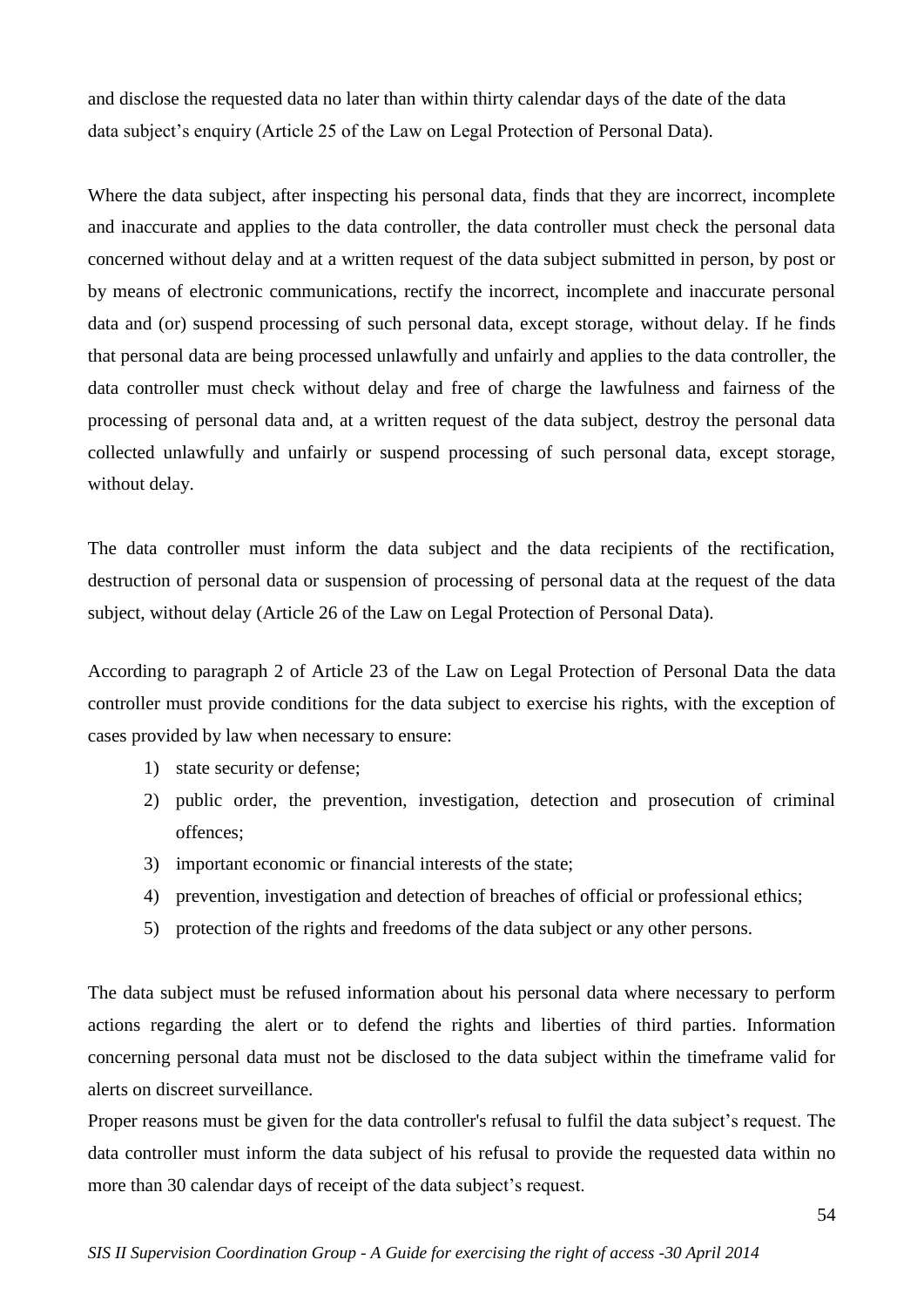Regulations on the Lithuanian National Schengen Information System approved by Order of 17 September 2007 of the Minister of the Interior of the Republic of Lithuania No. 1V-324 provide that in cases where alerts on a data subject have been issued by another Contracting Party, the N.SIS data controller must not disclose information to the data subject concerning personal data on him in the national SIS, until authorization to provide such data has been received from the Contracting Party which issued the alert.

The N.SIS data controller, in response to the data subject's written application for rectification of incorrect, incomplete or inaccurate personal data, destruction of unlawfully processed personal data or suspension of processing operations on personal data, must immediately forward it to the competent institution of the Contracting Party, notifying the data subject accordingly. When the competent institution of the Contracting Party has corrected any incorrect or inaccurate data, updated any incomplete data, destroyed any unlawfully stored data or suspended processing operations on such data, the N.SIS data controller must immediately notify the data subject and the N.SIS data recipients to whom incorrect, inaccurate or incomplete data have been provided.

### **5. Contact details of the national data protection authority and its possible role**

State Data Protection Inspectorate A.Juozapavičiaus str. 6 , LT-09310 Vilnius Lithuania Phone +370 5 279 1445, fax +370 5 261 9494 E-mail: [ada@ada.lt](mailto:ada@ada.lt) Internet: [www.ada.lt](http://www.ada.lt/)

If the data subject is not satisfied with the reply received from the data controller, or the data controller refuses to grant the data subject's request to exercise his/her right to have access to his/her personal data, to request rectification or destruction of his personal data or suspension of further processing of his personal data, or the data controller does not reply to the data subject within 30 calendar days of the date of his application, the data subject may appeal against acts (omissions) by the data controller to the State Data Protection Inspectorate within three months of receipt of the reply from the data controller or within three months of the date when the deadline for replying expires. The data subject can attach documents (the data controller's answer to the data subject's

55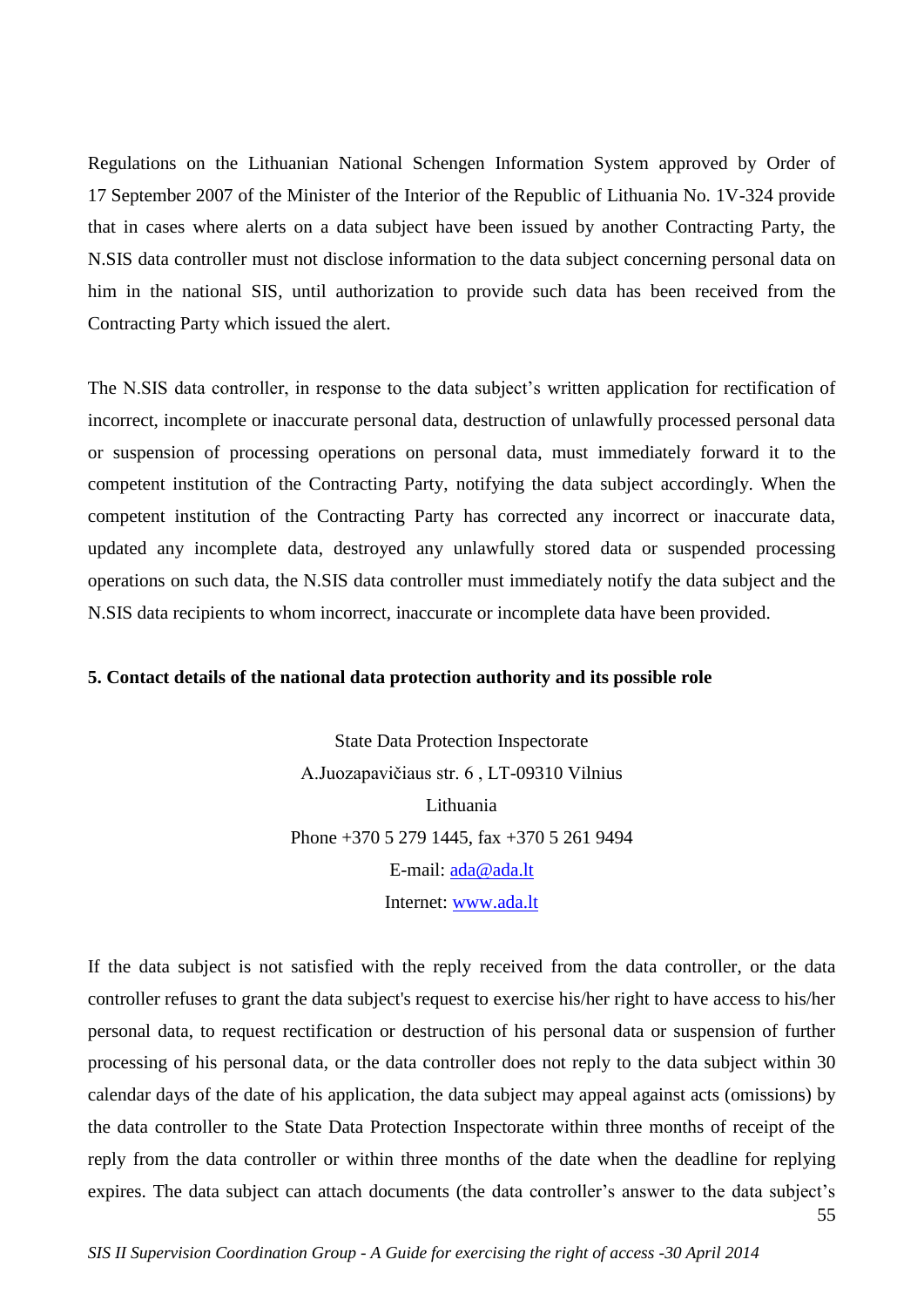request, etc.), where they exist, substantiating the facts mentioned in the data subject's complaint, in order to ensure that the complaint is investigated efficiently.

After receiving the data subject's complaint, the State Data Protection Inspectorate checks the lawfulness of the personal data processing and takes a decision on the facts described in the complaint.

# **6. References of the main national laws that apply**

The Law on Legal Protection of Personal Data

Regulations on the Lithuanian National Schengen Information System approved by Order of 17 September 2007 of the Minister of the Interior of the Republic of Lithuania No. 1V-324

# **7. Language regime**

Requests for access, correction or deletion must be submitted in the official language of the state (Lithuanian). Requests received in any other language will be investigated according to a general procedure. If the data subject's request is in a language other than the official language of the state, it must be translated into Lithuanian. The reply will be given to the applicant in the official language of the state (Lithuanian).

The language of the complaint investigation procedure is Lithuanian. Where a complaint by a data subject is lodged with the State Data Protection Inspectorate in any other language, it has to be translated into Lithuanian. The decision on the complaint is to be adopted and the reply to the complainant given in the official language of the state (Lithuanian).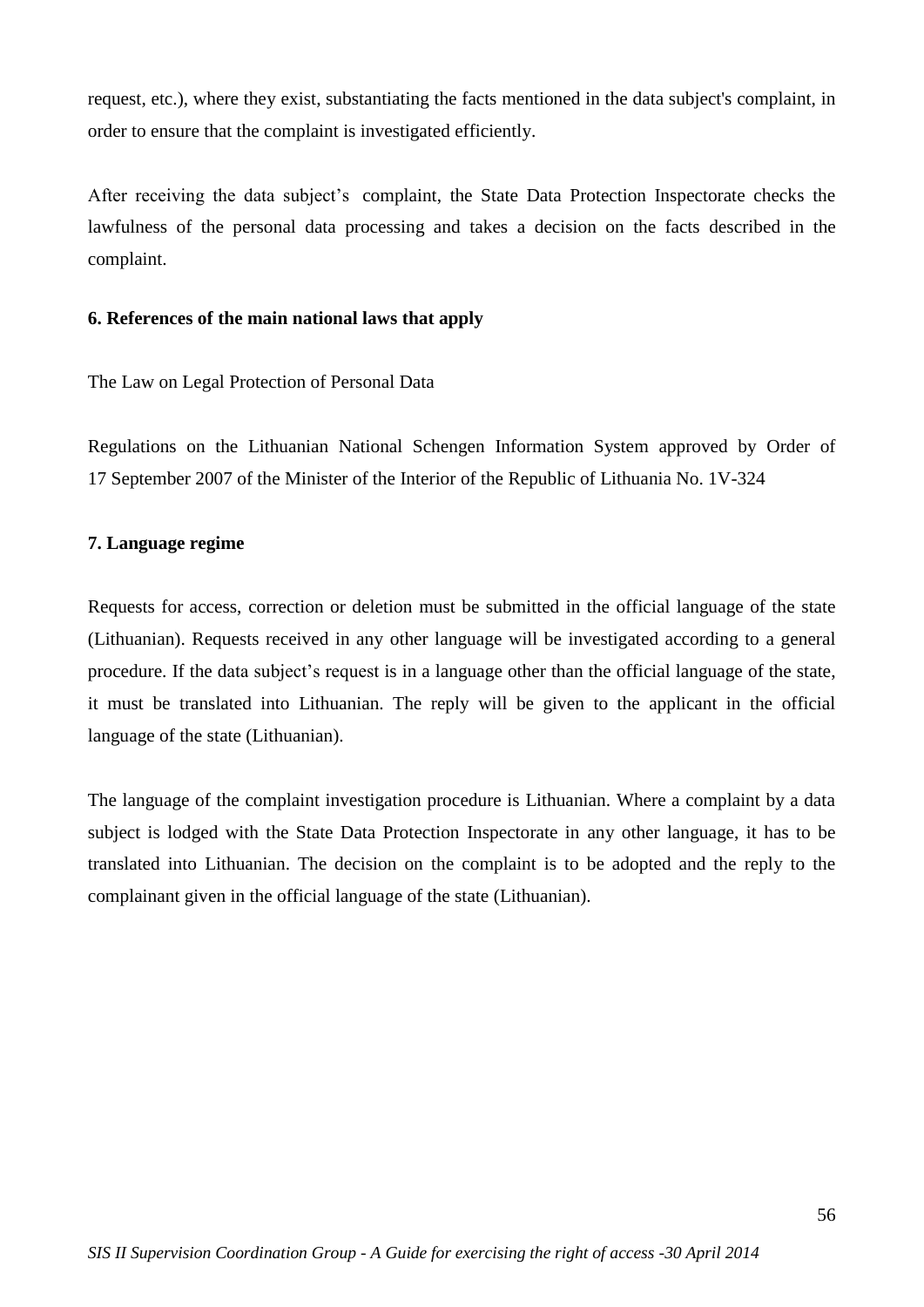# **XXI. MALTA**

#### **1. Nature of right of access**

The data subject has a right of direct access.

#### **2. Contact details of the body to which requests for access should be addressed**

Requests for access, correction or deletion should be addressed to the competent national authority through the following contact:

> Data Protection Officer Insp. Sandro Camilleri Legal Unit Police Headquarters Floriana Tel: 21224001 Email: sandro.camilleri@gov.mt

### **3. Formalities for the request**

In accordance with Maltese law, the request must be submitted in writing and signed by the data subject. The request must be made in Maltese or English, which are the two official languages recognised by the Maltese Constitution. The reply should be provided in the same language as used by the individual submitting the request. The information should be provided without expense and without excessive delay.

#### **4. Procedure**

The SIS II Regulation and Decision establish that the right of individuals to request access to their personal data entered in the second generation Schengen Information System (SIS II), is to be exercised in accordance with the domestic law of the competent national authority where the request is submitted.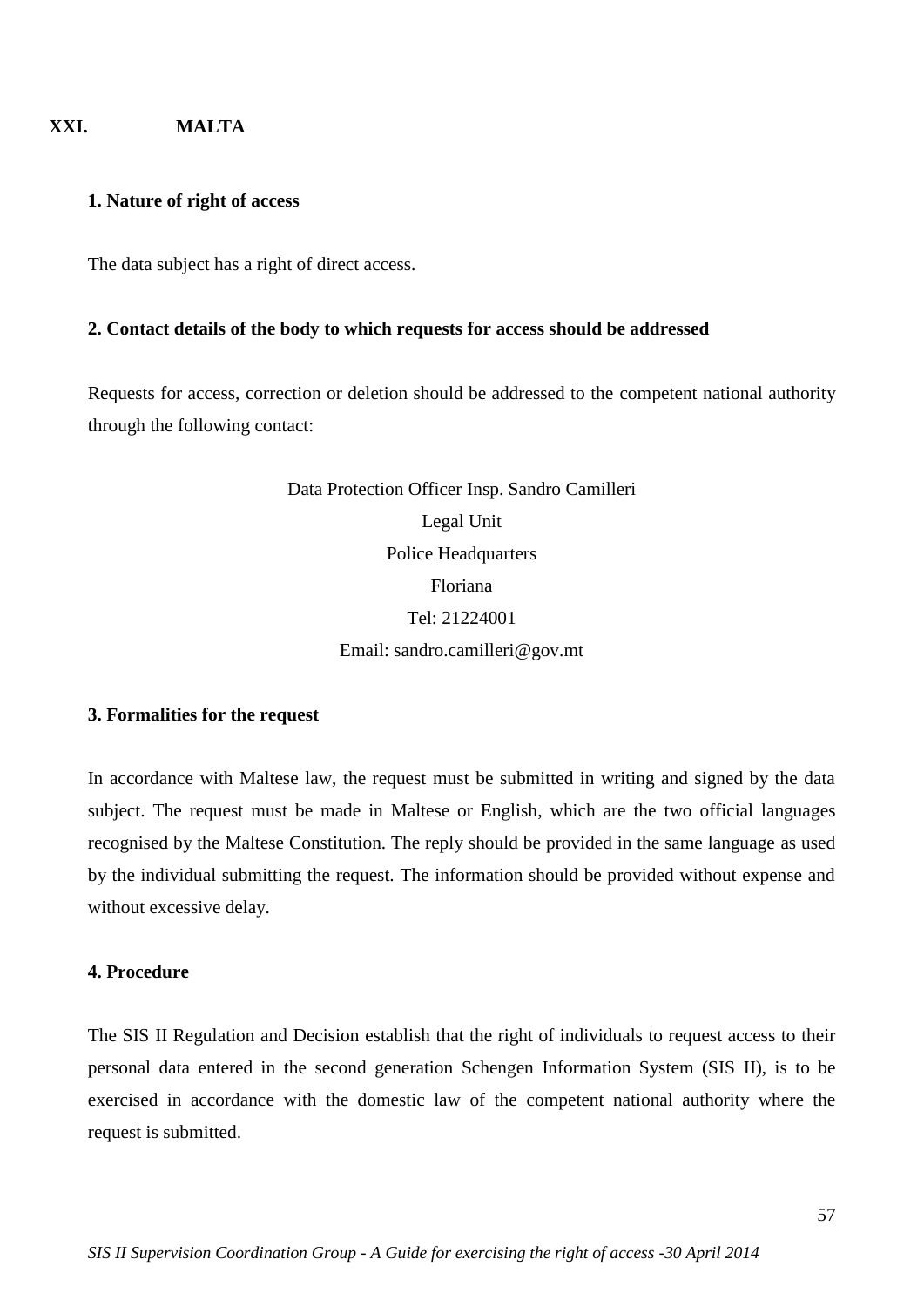Having submitted a request, an individual is entitled to receive written information in line with the general data protection provisions contained in the Maltese Data Protection Act (Cap 440). Information should be provided in intelligible form about the actual personal data being processed, the source from where information was collected, the purpose of processing, and the possible recipients of information. Refusal or restriction to the right of access may only occur when this is justified for the suppression of criminal offences, or where necessary for the protection of the data subjects or the freedoms of other individuals.

In the eventuality of a restriction or refusal, the individual is to be informed in writing of such a decision, including reasons for the decision unless such communication could impinge on a legal task of the Police or the rights and freedoms of other individuals.

# **5. Contact details of the national data protection authority and its possible role**

Office of the Information and Data Protection Commissioner 2, Airways House, High Street Sliema. Malta Tel: +35623287100, fax: +35623287198 Email: [idpc.info@gov.mt](mailto:%20idpc.info@gov.mt) Website: www. idpc.gov.mt

In the case of a restriction or refusal, the individual has a right to file an appeal with the Information and Data Protection Commissioner within thirty days from when the decision is communicated to the individual or when the individual may reasonably be deemed to know about such a decision.

In considering the appeal the Information and Data Protection Commissioner must review the decision and must be satisfied that a refusal or restriction is reasonable and well founded.

### **6. References to the applicable national legal framework**

The applicable legal instruments are the Data Protection Act (Cap 440), and regulation S.L. 440.05 applicable to the processing of personal data in the Police sector.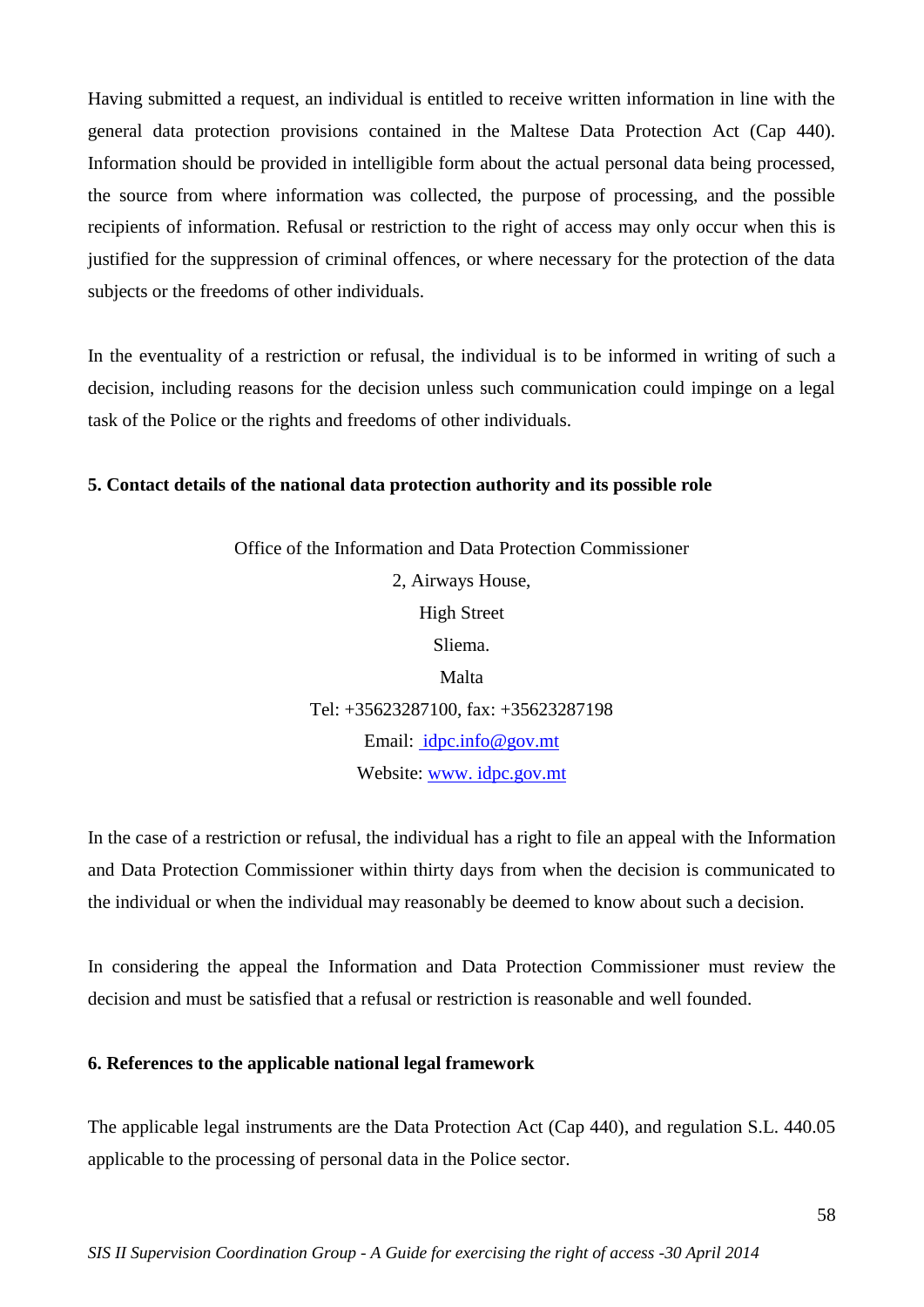# **XXII. NETHERLANDS**

## **1. Nature of the right of access**

The nature of the right of access in the Netherlands is direct. The Police Data Act (Wet politiegegevens) is applicable to the national section of Schengen Information System II (N.SIS). A right of access is provided for by Article 25 of the Police Data Act. Any individual can submit a written request for access to his personal data in SIS II by sending a request to the Data Protection Officer of the Dutch National Police. Within 6 weeks of the request for access a reply should be communicated to the applicant. The reply will contain a communication on the content of the data, unless grounds for refusal of the communication lead to the application of Article 27 of the Police Data Act. Communication may be refused if necessary in the interests of:

a. the proper exercise of policing duties;

b. the protection of the rights of the person concerned or of the rights and liberties of third parties; c. national security.

## **2. Contact details of the body to which requests for access should be addressed**

Requests for access to information should be submitted to:

Dutch National Police Central Unit, Intelligence division Attention of the Data Protection Officer PO Box 3016 NL – 2700 KX Zoetermeer Tel.: ++31-79-345 9911 Fax: ++31-79-345 90 10 E-mail: mailboxipoljz@klpd.politie.nl

#### **3. Formalities for the request: information and documents to be supplied – possible costs**

On receiving a request for information the Data Protection Officer contacts the person concerned regarding arrangements for dealing with the request. A copy of the identity document must be provided and – where applicable – a copy of the legal authorisation to represent the applicant. A fee of EUR 4.50 may be charged for dealing with requests, but in practice requests are free of charge.

Requests concerning alerts based on the SIS II Regulation will be forwarded to the authority responsible for this category of alerts, the Immigration and Naturalisation Service (Immigratie en Naturalisatiedienst, IND) of the Ministry of Security and Justice.

Requests concerning all other alerts will be dealt with by the competent (police) authorities.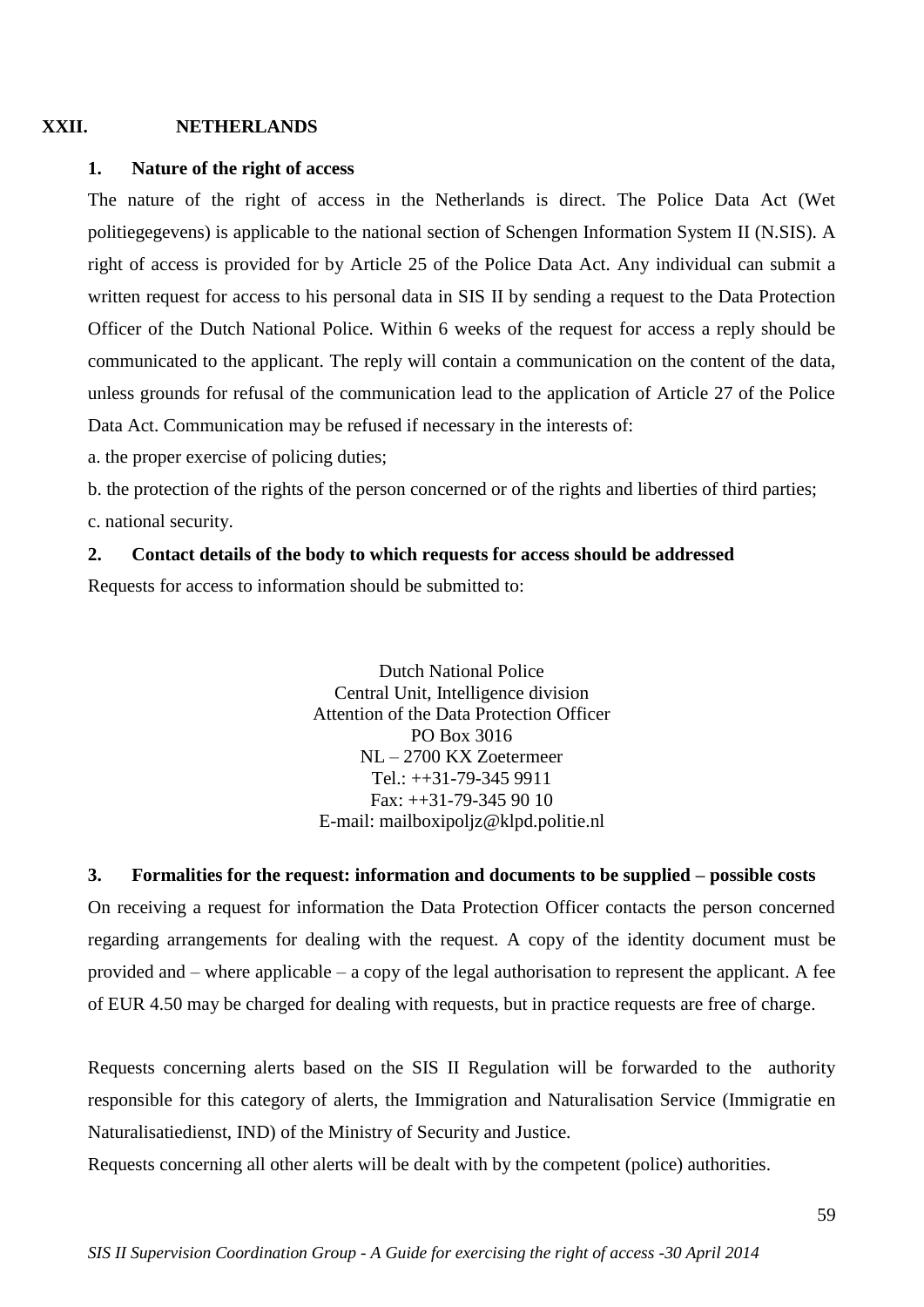Once information has been obtained a request may be made for the data to be completed, corrected or deleted.

# **4. Contact details of the national data protection agency and its possible role**

In case of a dispute regarding the processing of the request an application for mediation may be sent to:

> College Bescherming Persoonsgegevens PO Box 93374 NL – 2509 AJ Den Haag Tel.: ++31-70-8888500 Fax: ++31-70-8888501 E-mail: info@cbpweb.nl Internet: www.cbpweb.nl

The application should be submitted within 6 weeks of receipt of the information.

Cases in which a request has been refused will be examined free of charge by the Dutch Data Protection Authority (College Bescherming Persoonsgegevens, CBP). As an alternative, or if mediation by the CBP has failed, an application may be submitted to the District Court (administrative section) to consider the case and decide as it finds appropriate.

## **5. Language regime**

Requests for access may be written – preferably – in Dutch or English, but will be accepted in French, German or Spanish as well. Applicants using another language should take additional time for translation into account.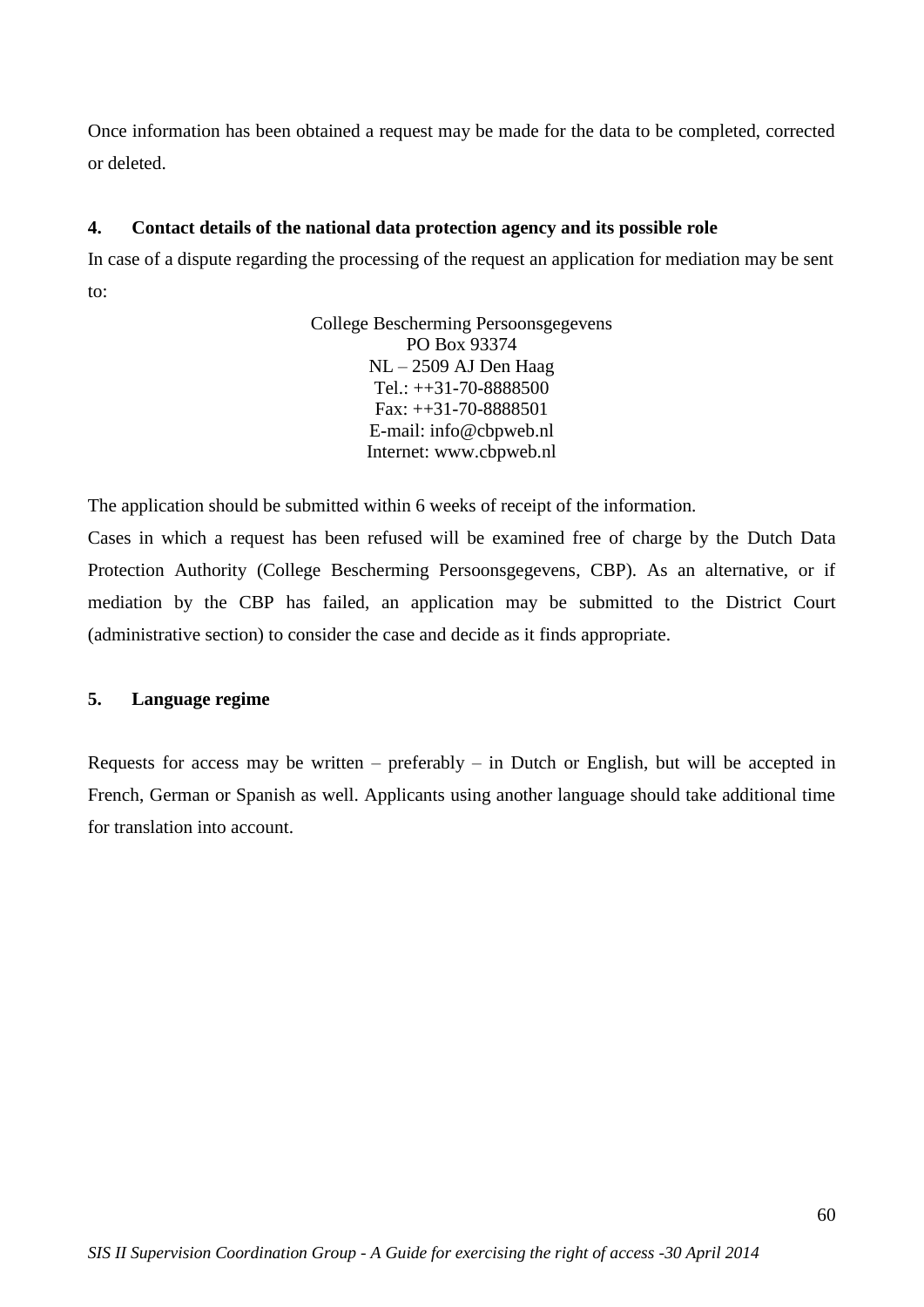# **XXIII. NORWAY**

### **1. Nature of right of access**

The right of access is direct.

# **2. Contact details of the body to which requests for access should be addressed**

Kriminalpolitisentralen (National Criminal Investigation Service NCIS) PO Box 8163 Dep. NO-0034 OSLO Tel.: ++47 23 20 80 00 E-mail: Fax: + +47 23 20 88 80 Internet: www.kripos.no

# **3. Formalities for the request: information and documents to be supplied – provide costs**

Applications for access must be made in writing and signed. A written reply must be given without undue delay and no later than 30 days from receipt of the request.

## **4. Contact details of the data protection authority and its possible role**

Datatilsynet PO Box 8177 Dep. NO-0034 OSLO Tel.: +47 22 39 69 00 Fax: + 47 22 42 23 50 E-mail: postkasse@datatilsynet.no Internet: www.datatilsynet.no

## **5. Expected outcome of requests for access. Content of the information supplied**

Applications for access are decided in the first instance by the registration administrator (NSIS). If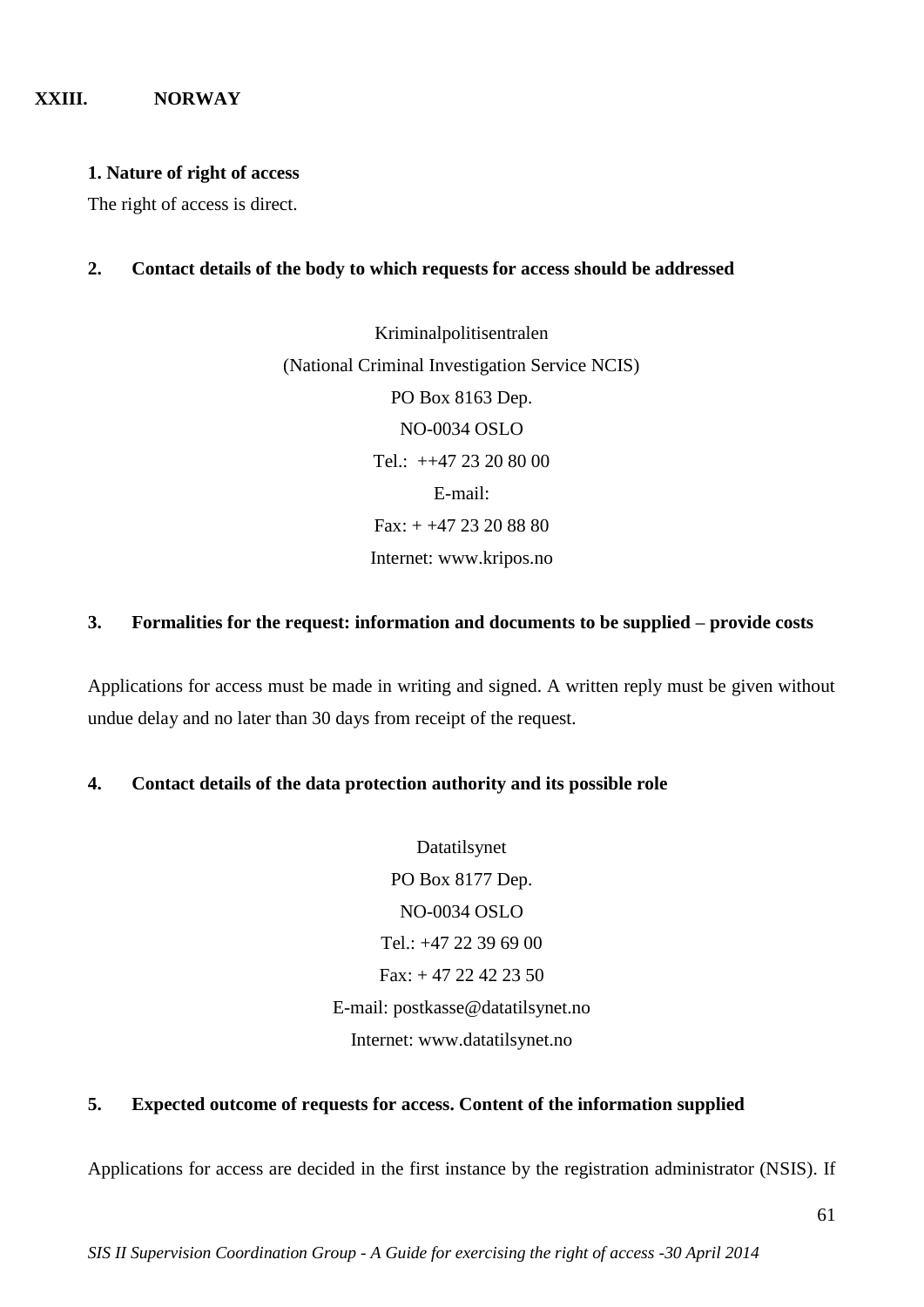the application has been made to the registration administrator, it is referred to the authority that ordered the registration with a request for an opinion. If the application has been made to the authority that ordered the registration, this authority forwards it to the registration administrator, accompanied by an opinion.

If access is not granted because the applicant is not registered or because the exclusionary provision of the SIS Act applies (Section 15), alternative grounds must always be given, so that the grounds provided do not indicate that data which cannot be disclosed have been recorded.

# **6. References of the main national laws that apply**

Act relating to the Schengen Information System (LOV 1999-07-16-66)

Regulations to Act No 66 of 16 July 1999 relating to the Schengen Information System (SIS regulations).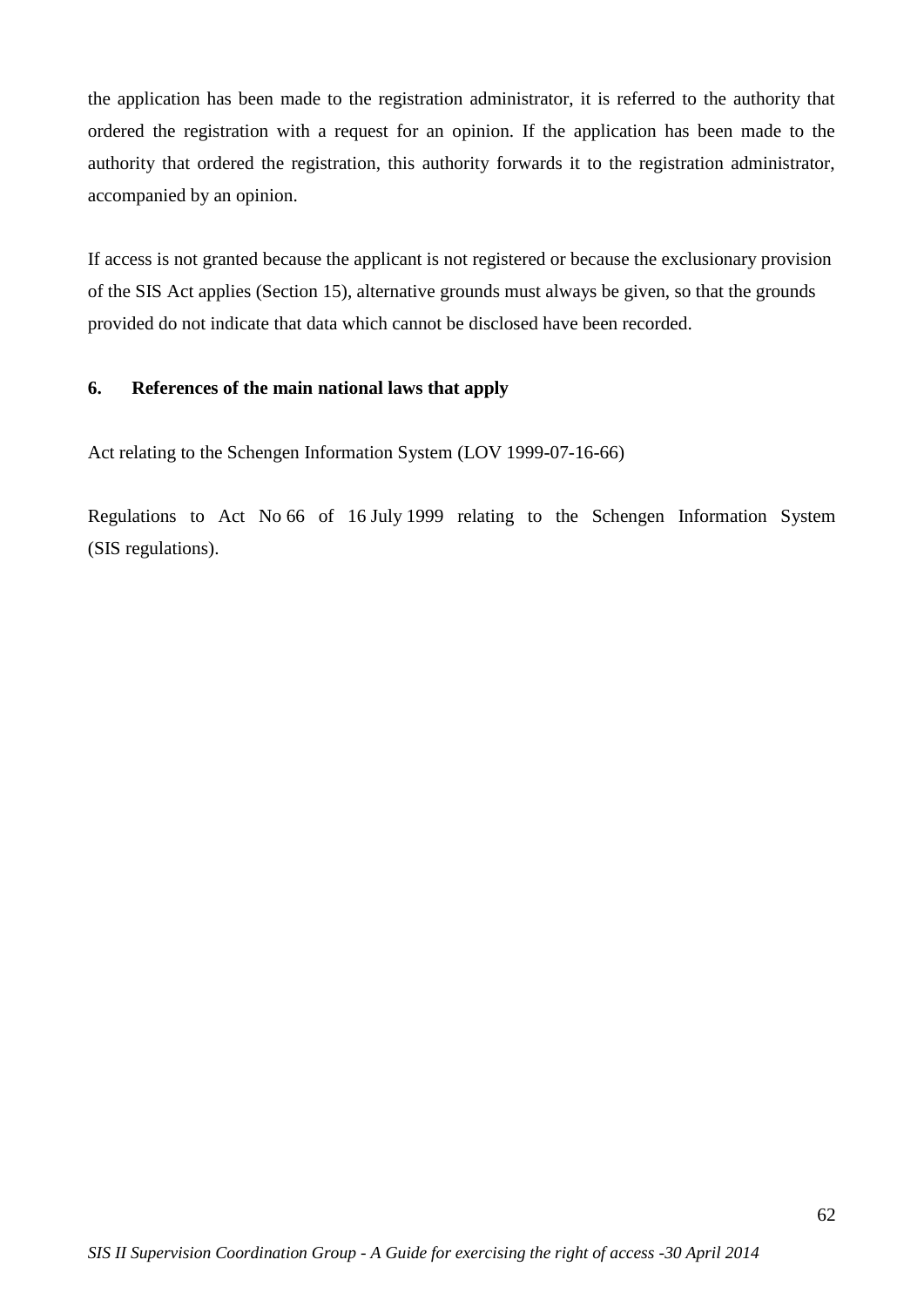## **XXIV. POLAND**

#### **1. Nature of right of access**

The right of access to information is direct.

#### **2. Contact details of the body to which requests for access should be addressed**

According to the Act of 24 August 2007 on the participation of the Republic of Poland in the Schengen Information System and the Visa Information System, Poland's controller of data processed within the Schengen Information System is the Commander-in-Chief of the Police. Requests for access or modification of data should be sent to him.

> Address for correspondence: General Headquarters of the Polish Police (KGP) Central Technical Authority KSI 02-514 Warsaw 148/150 Puławska Street Poland

If there is a need for consultation regarding the contents of a request for access to personal data, contact with us is possible by phone or via e-mail:

> tel.: +48 (22) 601-53-29 tel.: +48 (22) 601-53-15 e-mail: [cot.admin.ksi@policja.gov.pl](mailto:cot.admin.ksi@policja.gov.pl)

#### **3. Formalities for the request: information and documents to be supplied – possible costs**

Everyone has the right to obtain comprehensive information regarding personal data concerning them which are processed in data filing systems.

In accordance with Article 32 (5) of the Act of 29 August 1997 on the Protection of Personal Data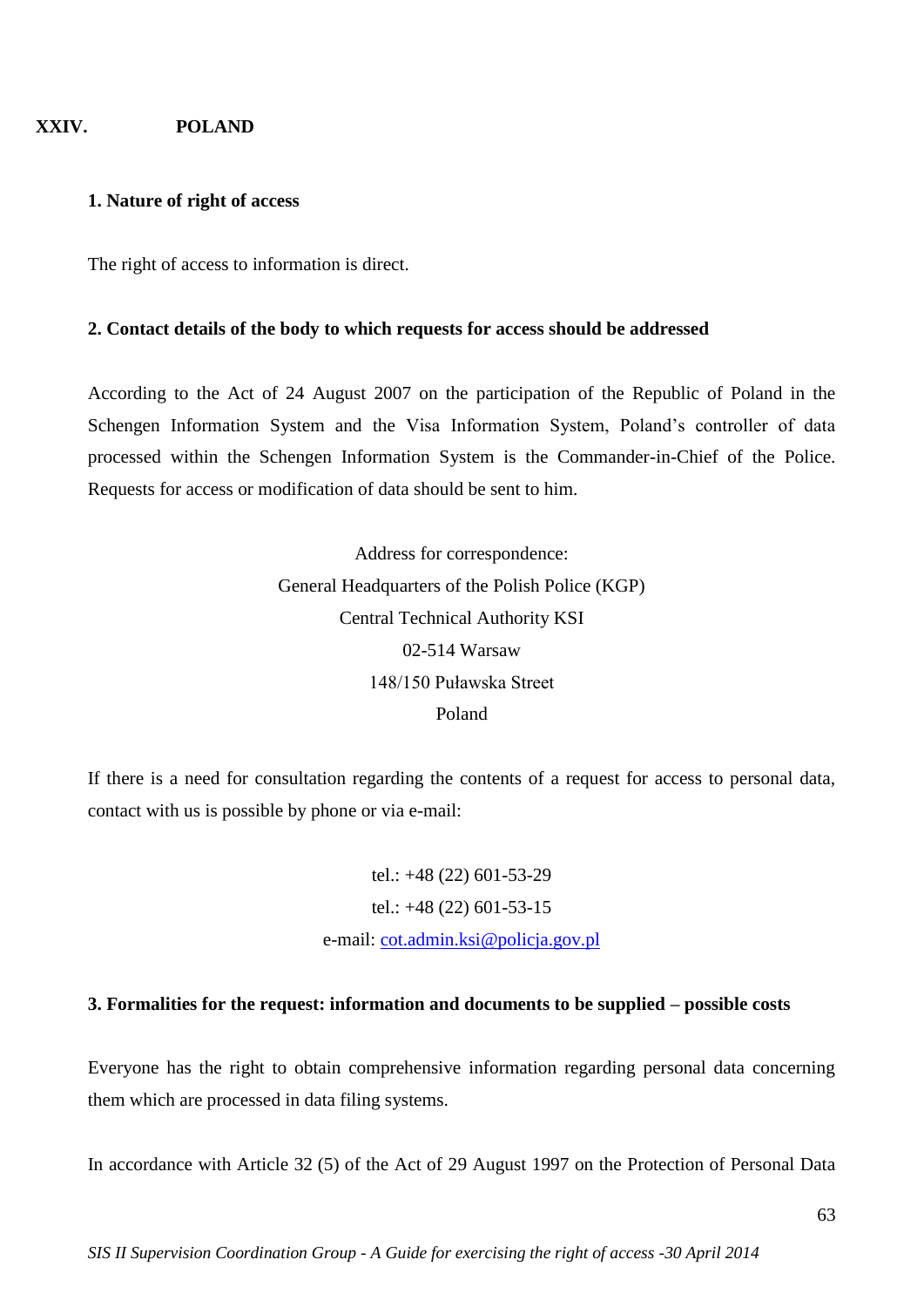(Journal of Laws of 2002, No. 101, item 926, with subsequent amendments), the person concerned may exercise his/her right to obtain information once every six months.

An application for access is free of charge.

Pursuant to Article 32 (1-5a) of the Act on the Protection of Personal Data the data subject may request the following information regarding the processing of his/her personal data:

- $\blacksquare$  whether the data exist in the system,
- **for how long the data have been processed,**
- $\blacksquare$  the source of data acquisition,
- how data is made available.
- $\blacksquare$  the purpose and scope of data processing,
- to what extent and to whom the data were made available.

The controller will reply regarding the requested information within 30 days. In order to obtain such information a written request must be submitted in Polish.

*The request for information should include:*

- 1. name and surname of the applicant,
- 2. Polish national identification number PESEL (where applicable),
- 3. nationality,
- 4. date and place of birth,
- 5. photocopy of an identity document containing a clear image,
- 6. place of residence (country, city, street and house number/apartment),
- 7. subject matter of the request,
- 8. signature of person making the request.

In accordance with Article 32 of the Act of 14 June 1960 on the Code of Administrative Procedure (Journal of Laws of 2000, No. 98, Item 1071, with subsequent amendments), a party may be represented in administrative proceedings by a plenipotentiary, unless the nature of the activities requires action in person. Article 33 of the Code establishes the procedural rules for power of attorney, i.e.:

- $\blacksquare$  the plenipotentiary may be a natural person having legal capacity;
- power of attorney should be notified in writing;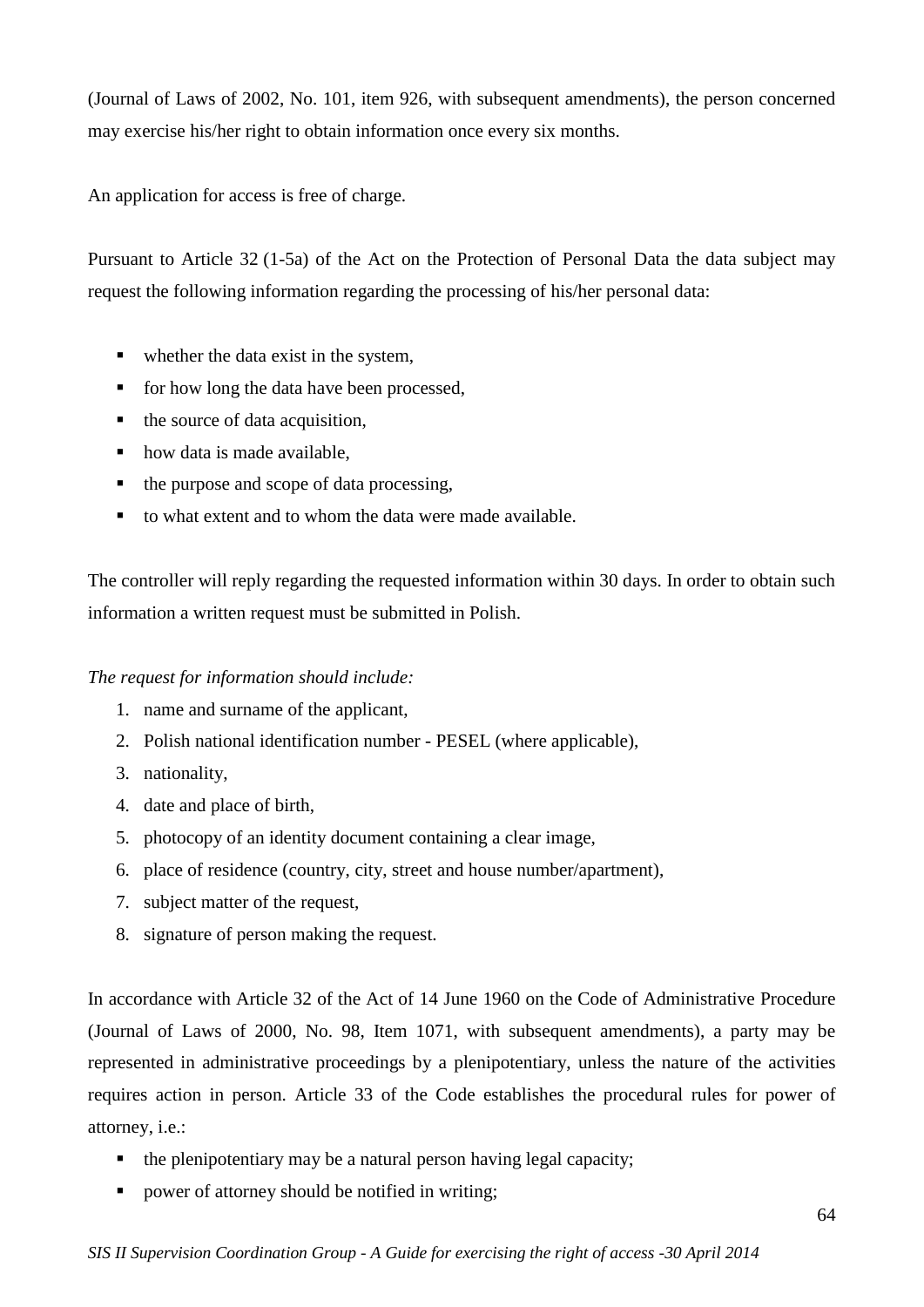the plenipotentiary files an original or officially certified copy of the power of attorney.

A lawyer, legal counsel or patent agent may themselves authenticate a copy of the power of attorney granted to him/her.

# *Refusal to provide information on processed personal data*

According to Article 30 of the Act on the Protection of Personal Data the controller may refuse to provide access where this would:

- 1. result in the disclosure of information constituting a state secret,
- 2. pose a threat to state security or defence, life and human health or safety and public order,
- 3. pose a threat to the basic economic or financial interest of the State,
- 4. result in a substantial breach of personal interests of data subjects or third persons.

# *The right to correct the data, request the suspension of their processing or removal*

The data subject may ask the controller to supplement, update, correct, remove, and temporarily or permanently suspend processing of his/her data. However, the data subject must demonstrate that the data are incomplete, outdated, inaccurate, have been collected in violation of the law or that their processing is no longer necessary to achieve the purpose for which they were collected. Application proceedings are conducted in accordance with the provisions of the Code of Administrative Procedure.

## **4. Contact details of the national data protection authority and its possible role**

In order to provide an adequate level of legal protection for persons whose data is stored in the Schengen Information System, the General Inspector for Personal Data Protection supervises whether the use of data violates the rights of data subjects. This supervision is exercised in accordance with the laws on personal data protection.

## Address for correspondence:

Bureau of the Inspector General for Personal Data Protection (GIODO)

2 Stawki Street

00-193 Warsaw

## Poland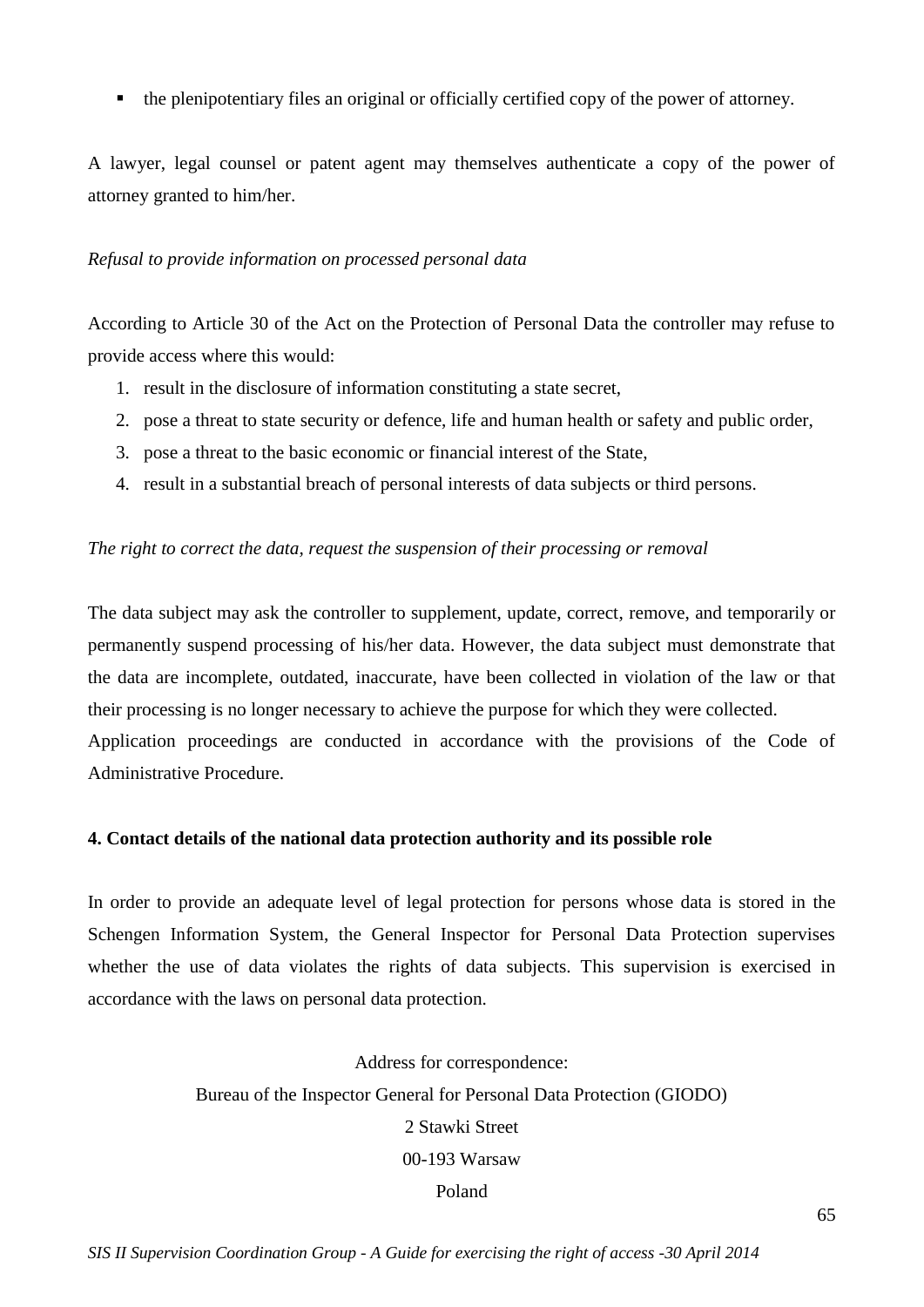tel. +48 (22) 860-73-93 fax +48 (22) 860-70-86 [http://www.giodo.gov.pl](http://www.giodo.gov.pl/) [kancelaria@giodo.gov.pl](mailto:kancelaria@giodo.gov.pl)

Any person whose data are processed in the Schengen Information System, is entitled to submit a complaint to the Inspector General for Personal Data Protection in relation to the implementation of the provisions on the protection of personal data.

# **5. References of the main national laws that apply**

- Act of 24 August 2007 on the participation of the Republic of Poland in the Schengen Information System and the Visa Information System,
- Act of 29 August 1997 on the Protection of Personal Data,
- Act of 14 June 1960, Code of Administrative Procedure,
- Act of 7 October 1999 on the Polish Language.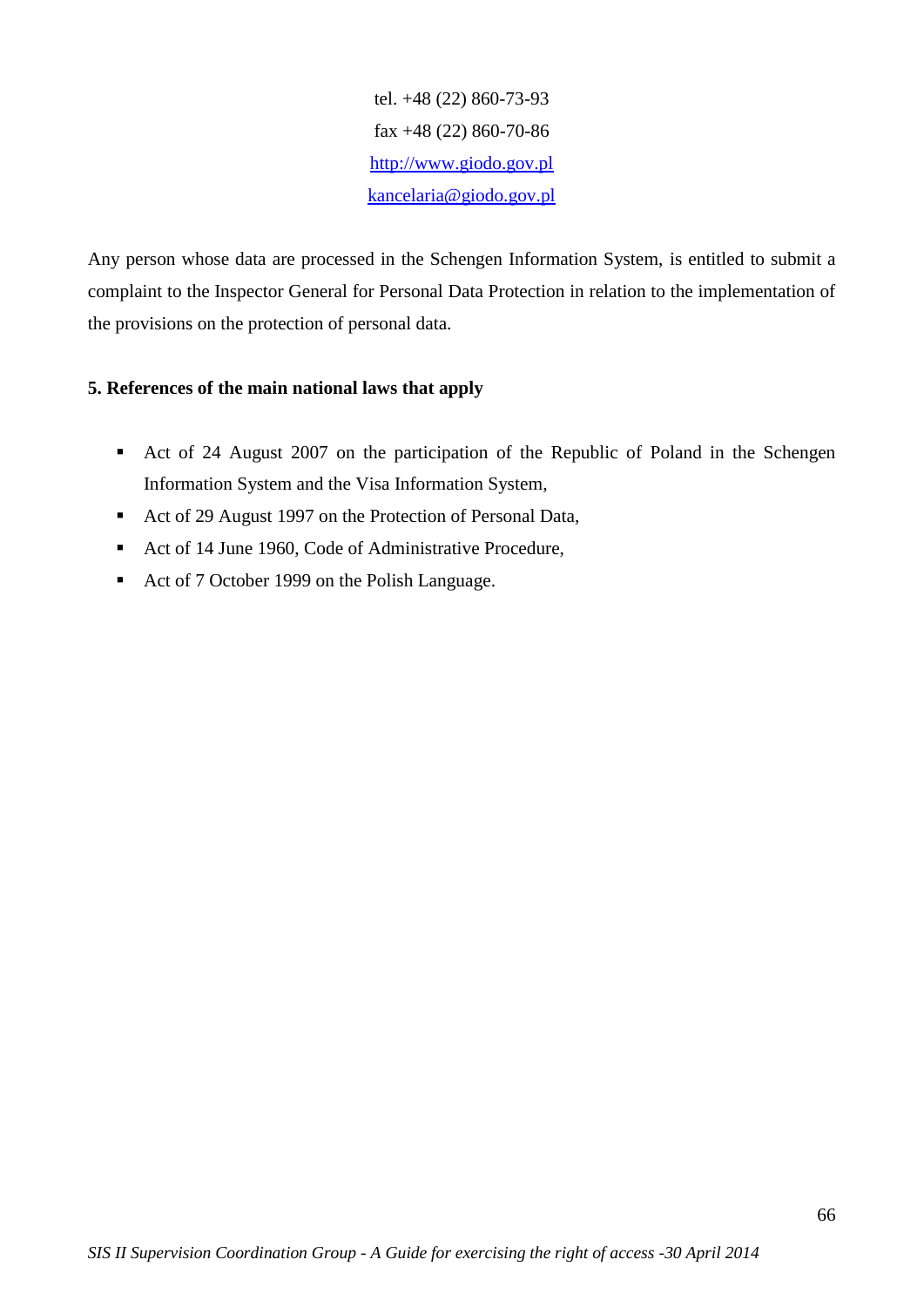# **XXV. PORTUGAL**

## **1. Nature of the right**

The right of access, correction and deletion of personal data processed in the SIS II is exercised indirectly, via the national data protection authority – CNPD.

## **2. Contact details of the body to which requests for access should be addressed**

Comissão Nacional de Protecção de Dados – CNPD Rua de S. Bento, 148, 3º 1200-821 Lisboa

[www.cnpd.pt](http://www.cnpd.pt/)

**Front Office** - Privacy Line: (00.351) 393 00 39 (Mondays to Fridays, from 10-13h GMT) Personal attendance: Mondays to Fridays, from 14.30 – 16.30h (GMT)

### **3. Formalities for the request: information and documents to be supplied – possible costs**

Requests must be submitted in writing, using one of the specific three forms, either for the right of access, the right of correction or the right of deletion. These forms are available on the DPA website in Portuguese, English and French versions. The requests may be submitted in person in the DPA Front Office or sent by post mail. Applicants must present an identification document (passport or ID card for Portuguese citizens). If requests are sent by post mail, it must be enclosed to the form an intelligible and certified copy of the passport or ID card.

Requests are free of charge.

#### **4. Contact details of the national data protection authority and its possible role**

Contact details of the CNPD are given in item 2.

All information on the rights of the persons concerning the Schengen Information System is available in PT, EN and FR in the DPA website.

#### **5. Expected outcome of the requests for access. Content of the information**

The DPA makes all due diligences before the Schengen competent authorities and provide an answer to the requester as soon as possible and, in any case, no longer than 30 days for the access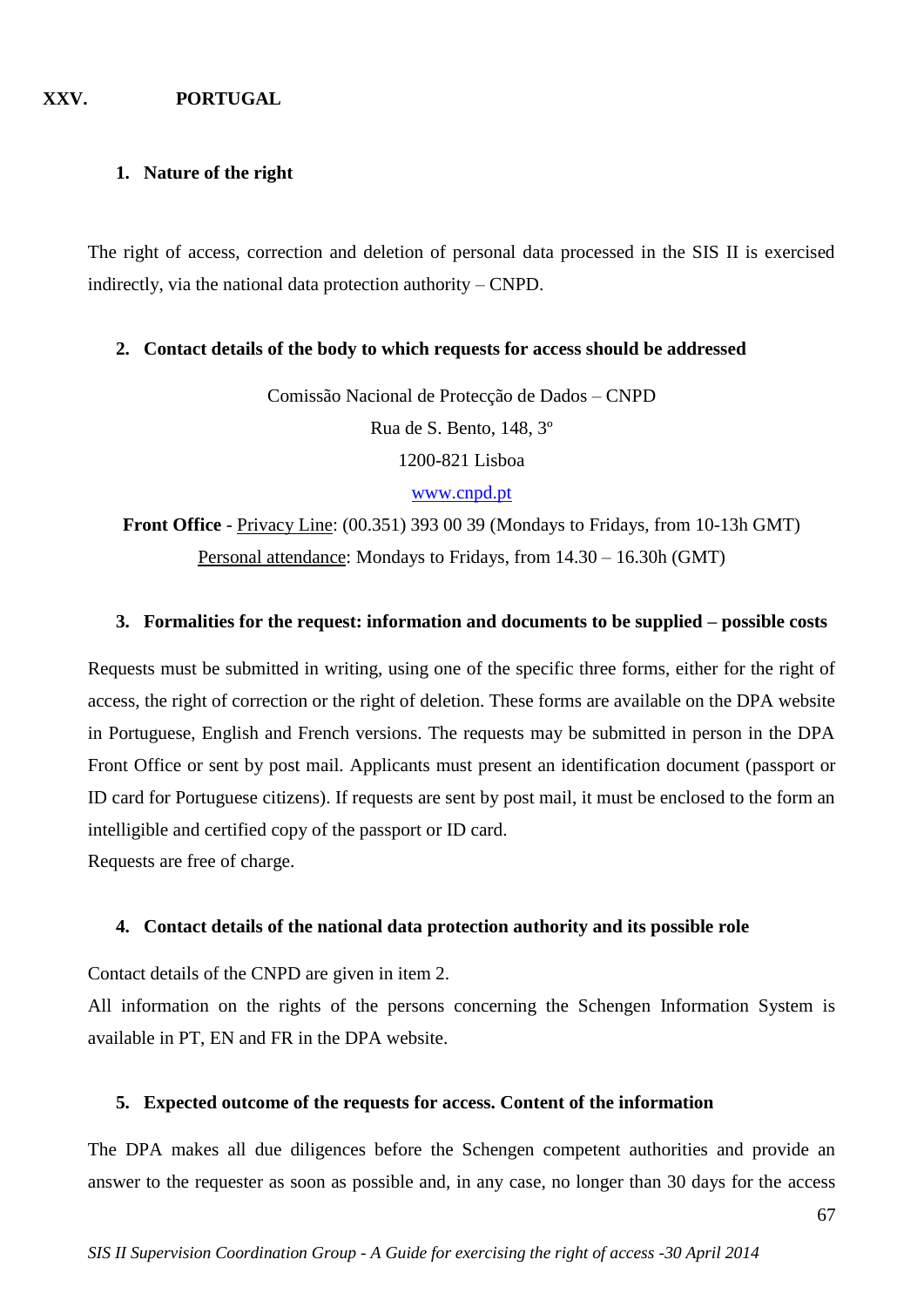requests. For the correction and deletion requests, the DPA, if unable to provide a final answer, will inform the requester within 90 days of the follow-up of the request.

# **6. References of the main national laws that apply**

Law 67/98 of 26 October (article 11) – Data Protection Law

# **7. Language regime**

The requests must be submitted in Portuguese, as well as any documents enclosed shall be translated into Portuguese. The Front Office will assist you in fulfilling the request, if necessary.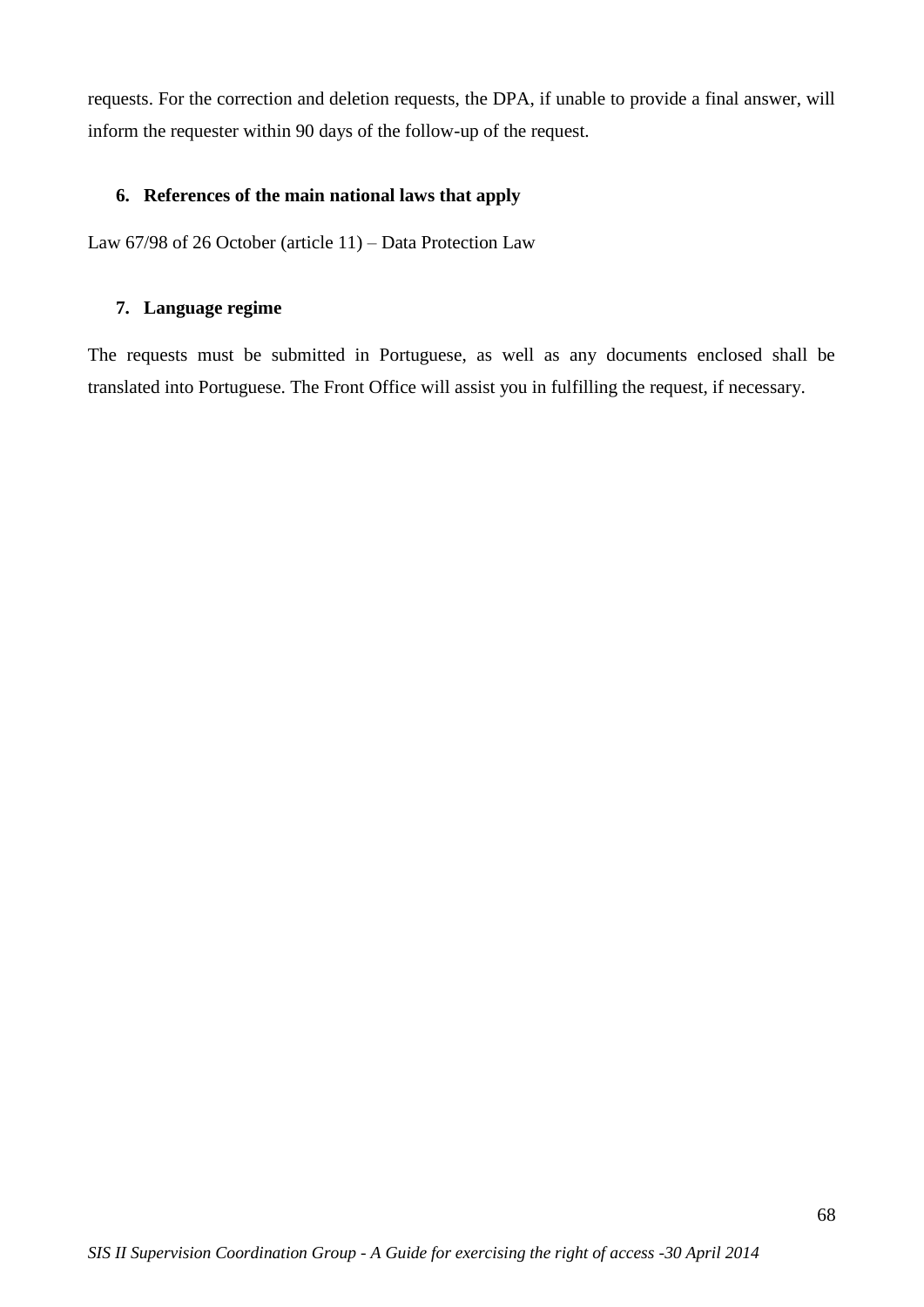## **XXVI. ROMANIA**

#### **1. Nature of right of access**

The right of access in Romania is direct.

#### **2. Contact detail of the body to which requests for access should be addressed**

According to Article 62 (3) of Law no. 141/2010 on the setting up, organisation and functioning of the National Information System for Alerts (NISA) and participation of Romania to the Schengen Information System, the requests may be submitted to the national SIRENE Bureau or to any data controller within the Minister of Administration and Interior or its structures, which sends the request to the national SIRENE Bureau within 5 days from its submission.

> Address for correspondence: Centre for International Police Cooperation SIRENE Bureau 1-5 Calea 13 Septembrie, Bucharest, 5<sup>th</sup> District Romania Tel.: +40 21 315 96 26 Tel.: +40 21 314 05 40 Fax: +40 21 314 12 66 Fax: +40 21 312 36 00 E-mail: [ccpi@mai.gov.ro](mailto:ccpi@mai.gov.ro)

## **3. Formalities for the request: information and documents to be supplied/possible costs**

The rights of the person as regards the personal data processing in the NISA or SIS II are used according to the provisions of Law no. 677/2001 on the protection of individuals with regard to the personal data processing and the free movement of such data, with the subsequent modifications and amendments, with the exceptions mentioned by this law.

According to Article 13 (1) of Law no. 677/2001, *an application for access is free of charge.*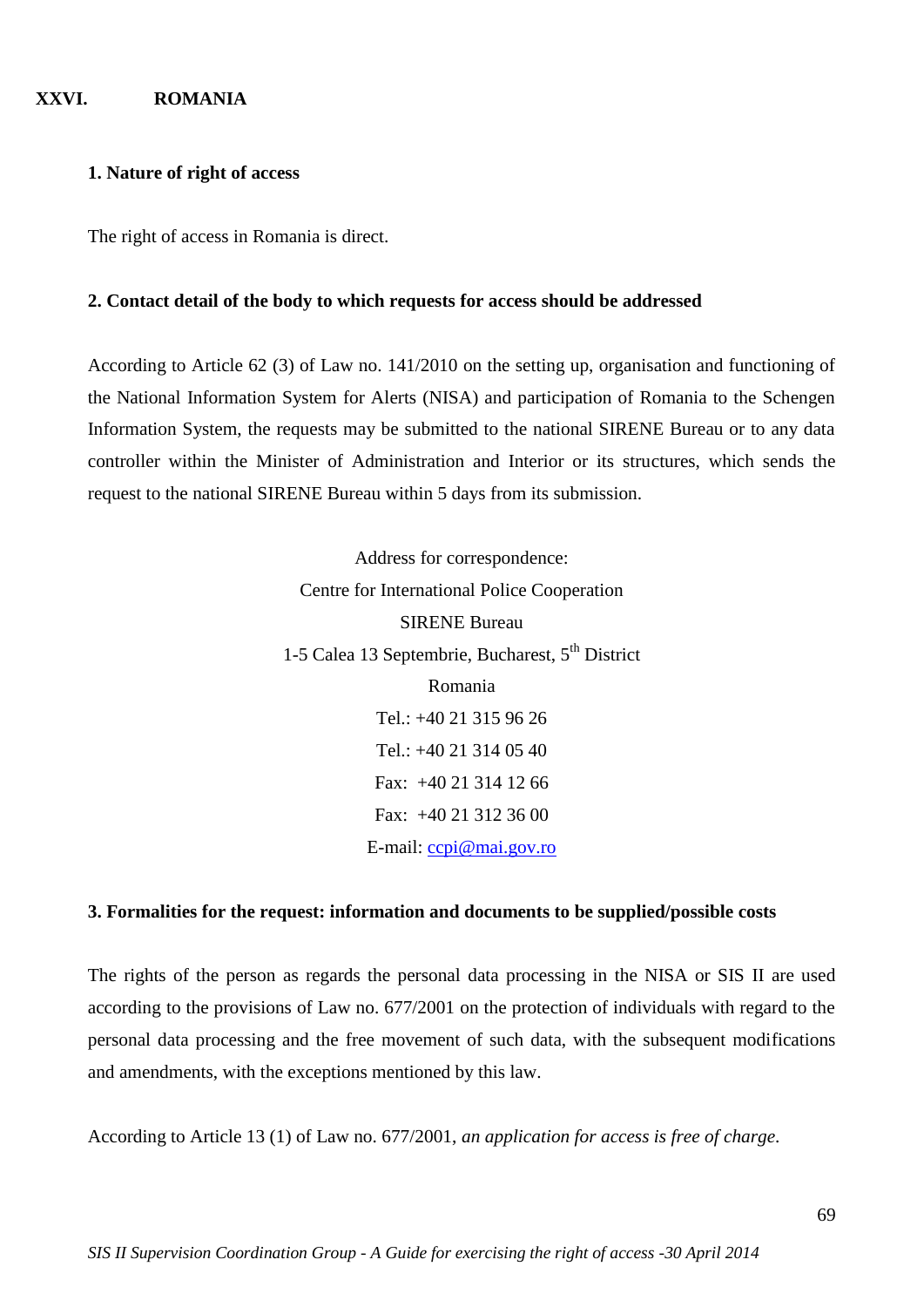The data subject shall not be communicated information regarding personal data processed in NISA or SIS II as long it is necessary for performing the activities on the basis of the alert or the objective of the alert or for protecting the rights and freedom of other persons.

## **4. Contact details of the national data protection authority and its possible role**

The legality of the personal data processing in the N.SIS on the territory of Romania and transmitting this data abroad, as well as subsequent exchanging and processing of supplementary information are subject to monitoring and control by the National Supervisory Authority for Personal Data Processing.

The auditing of the personal data processing is performed by the National Supervisory Authority for Personal Data Processing according to audit international standards at least once every four years.

> Address for correspondence: National Supervisory Authority For Personal Data Processing 28-30 G-ral Gheorghe Magheru Bld. Bucharest,  $1<sup>st</sup>$  district 1 Romania Tel.: +40 31 805 92 11 Fax: +40 31 805 96 02 E-mail: [anspdcp@dataprotection.ro](mailto:anspdcp@dataprotection.ro)

### **5. Expected outcome of the requests for access. Content of the information supplied**

The requests of the data subjects in the context of personal data processed in the NISA or the SIS II can be submitted only to the national SIRENE Bureau which will communicate the answer to the applicant as soon as possible but no later than 60 days after the receipt of the request, in the case of using the right of access to the personal data and as soon as possible but no later than 90 days after the receipt of the request in the case of using the right of rectification and deletion of the personal data, by exception from the provisions of Law no. 677/2001, with the subsequent modifications and amendments.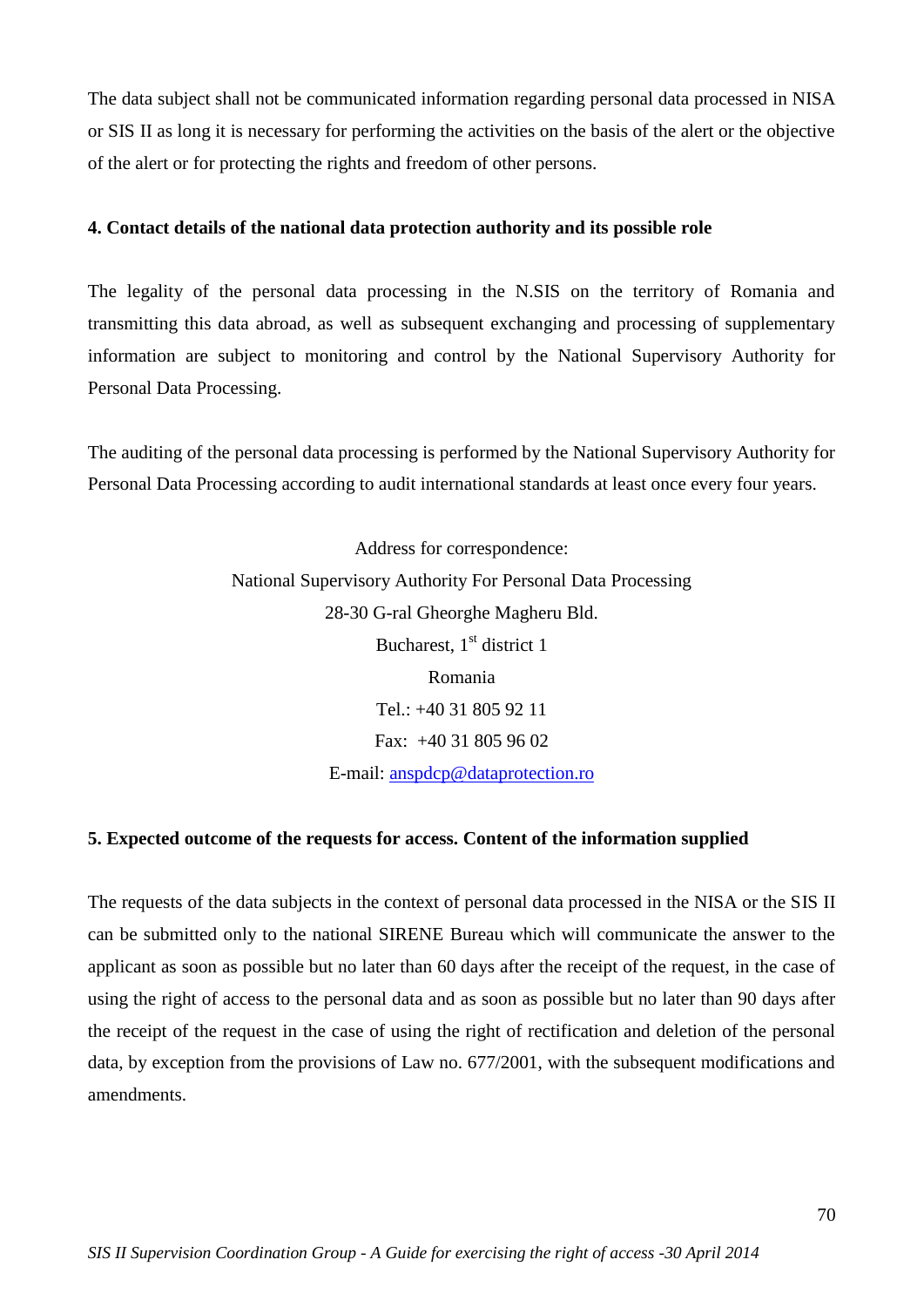# **6. References of the main national laws that apply**

- Law no. 141 of  $12<sup>th</sup>$  of July 2010 on the setting up, organisation and functioning of the National Information System for Alerts (NISA) and participation of Romania to the Schengen Information System,
- Law no. 677 of  $21<sup>st</sup>$  of November 2001 on the Protection of Individuals with Regard to the Processing of Personal Data and the Free Movement of Such Data, amended and completed.

# **7. Language regime**

If the data subject is Romanian, he/she can submit his/her request in Romanian and if the data subject is foreigner, he/she can submit his/her request in English.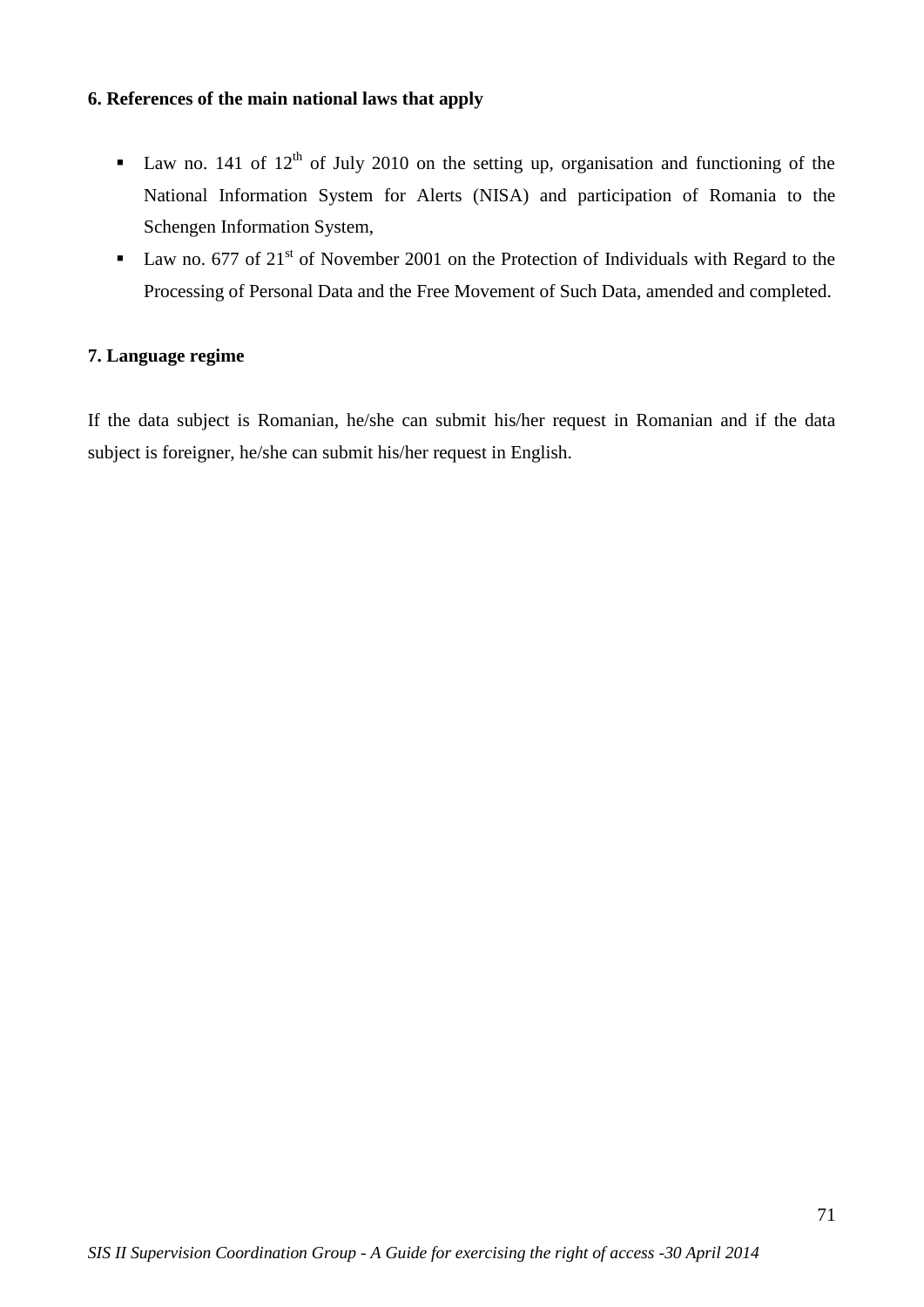# **XXVII. SLOVAK REPUBLIC**

## **1. Nature of right of access**

Under Article 41 of SIS II Regulation and 58 of SIS II Decision, anyone has the right to have access to data entered in the second generation Schengen Information System (SIS) which relate to him. This right is to be exercised in accordance with national law of the contracting party. In the case of the Slovak Republic, the data subject has a right of direct access.

# **2. Contact details of the body to which requests for access should be addressed**

Requests for access should be addressed to the Ministry of Interior, which is the data controller:

MINISTERSTVO VNÚTRA SLOVENSKEJ REPUBLIKY Pribinova 2, 812 72 Bratislava Slovenská republika Phone: 02/5094 1111 Fax: 02/5094 4397 [send](http://www.minv.sk/?kontakty-13&kontakt=1082&) the mail Internet :http://www.minv.sk

## **3. Formalities for the request: information and documents to be supplied**

Under Article 69c of Act No. 171/1993 Coll. on the Police Force everyone has right to request, in writing, that the Ministry of Interior provide information on what personal data is being processed on them. At the same time the controller of the Schengen Information System is obliged to provide the information free of charge within 30 days from the date of receiving such **written request.** The standard application form for the above request is available on the web site of the Ministry of Interior. The data subject is obliged to provide his/ her personal data (name, surname, permanent address, place and full date of birth and nationality) as well as a copy of his/her ID card or passport for the purpose of proving his/her identity.

# **4. Expected outcome of requests for access. Content of the information supplied**

Provision of personal data to the applicant from the information systems operated by police is executed under Article 69c of the Act No. 171/1993 Coll. on the Police Force.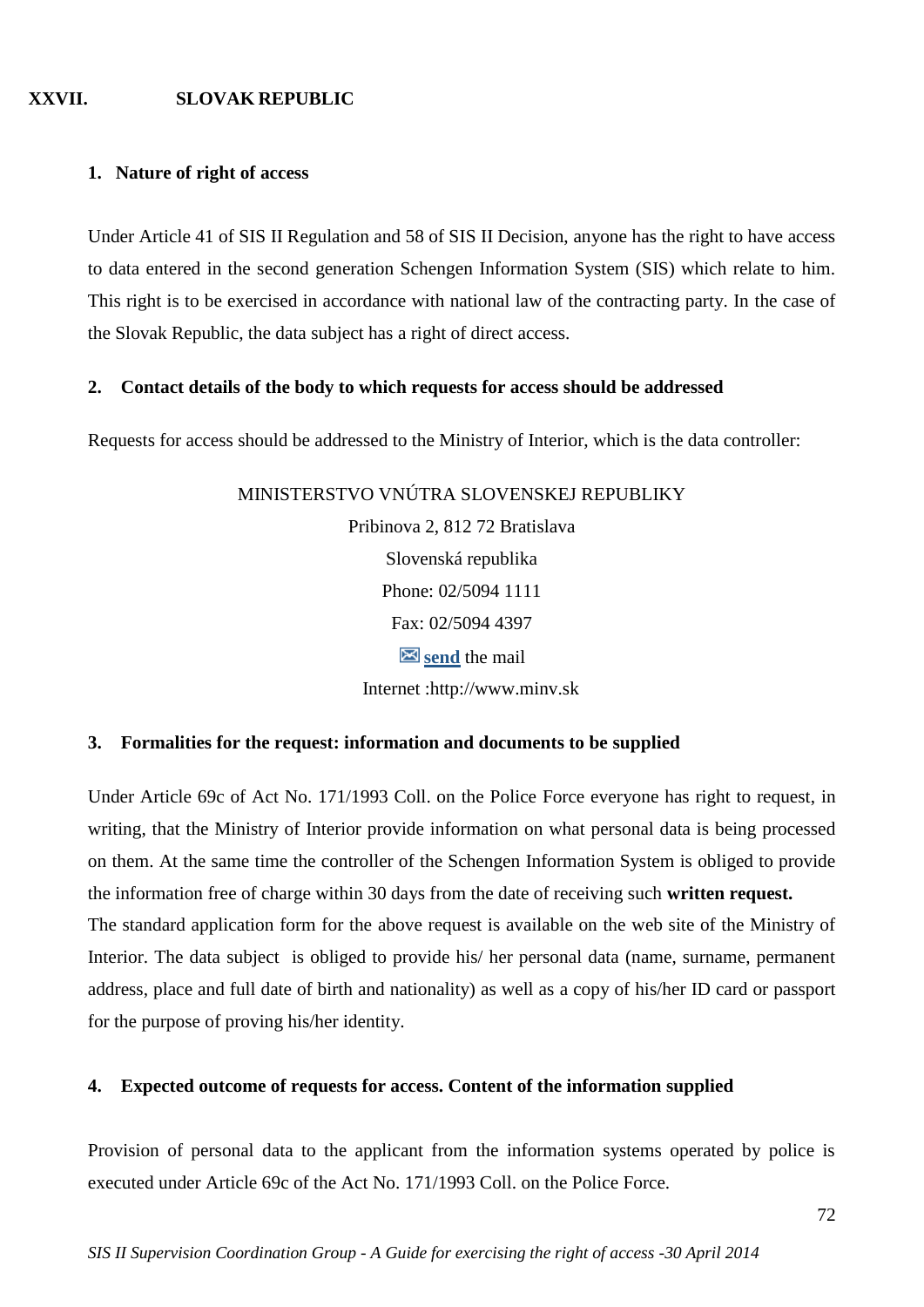In the case of the Schengen Information System II, if the alert was issued under Articles 26 - 34 and Article 38 of the SIS II Decision, the applicant will be informed of the data relating to him/ her (at least the following personal data: name, surname, date and place of birth, sex, nationality and reason for the alert i.e. the purpose of the processing of his/her personal data).

Where the right of access to information concerns an alert which was not issued by the Slovak Republic, the issuing county must be given an opportunity to state its position as to the possibility of disclosing the data to the applicant.

If the alert was issued under Article 36 of the SIS II Decision, the applicant is likely to be refused disclosure of the data (the processing has been carried out on national security grounds or in the investigation of particularly serious offences).

In other words, communication of information to the data subject is to be refused if essential for the performance of a lawful task in connection with the alert or for the protection of the rights and freedoms of third parties. In any event, it must be refused throughout the period of validity of an alert for the purpose of discreet surveillance.

Under Art. 69c of Act No. 171/1993 Coll. on the Police Force the data subject also has a right to **apply in writing** to the Ministry of Interior for correction or deletion of his/ her personal data processed in the Schengen Information System (a standard form concerning the request for deletion/correction of data is available on web site of the Ministry of the Interior).

If the data subject suspects that his/her personal data are being processed without authorization, under Article 20 par. 6 of the Data Protection Act he/she may lodge a **complaint** directly with the Office for Personal Data Protection of the Slovak Republic, who consequently check if there is any violation of data subject rights in the course of processing and use of personal data on the data subject held in the Schengen Information System II.

Bringing complaints is regulated by the provisions of Section 63 of Act No. 122/2013 Coll. on Personal Data Protection...(The standard form for lodging complaints is available on the website of the Ministry of the Interior too).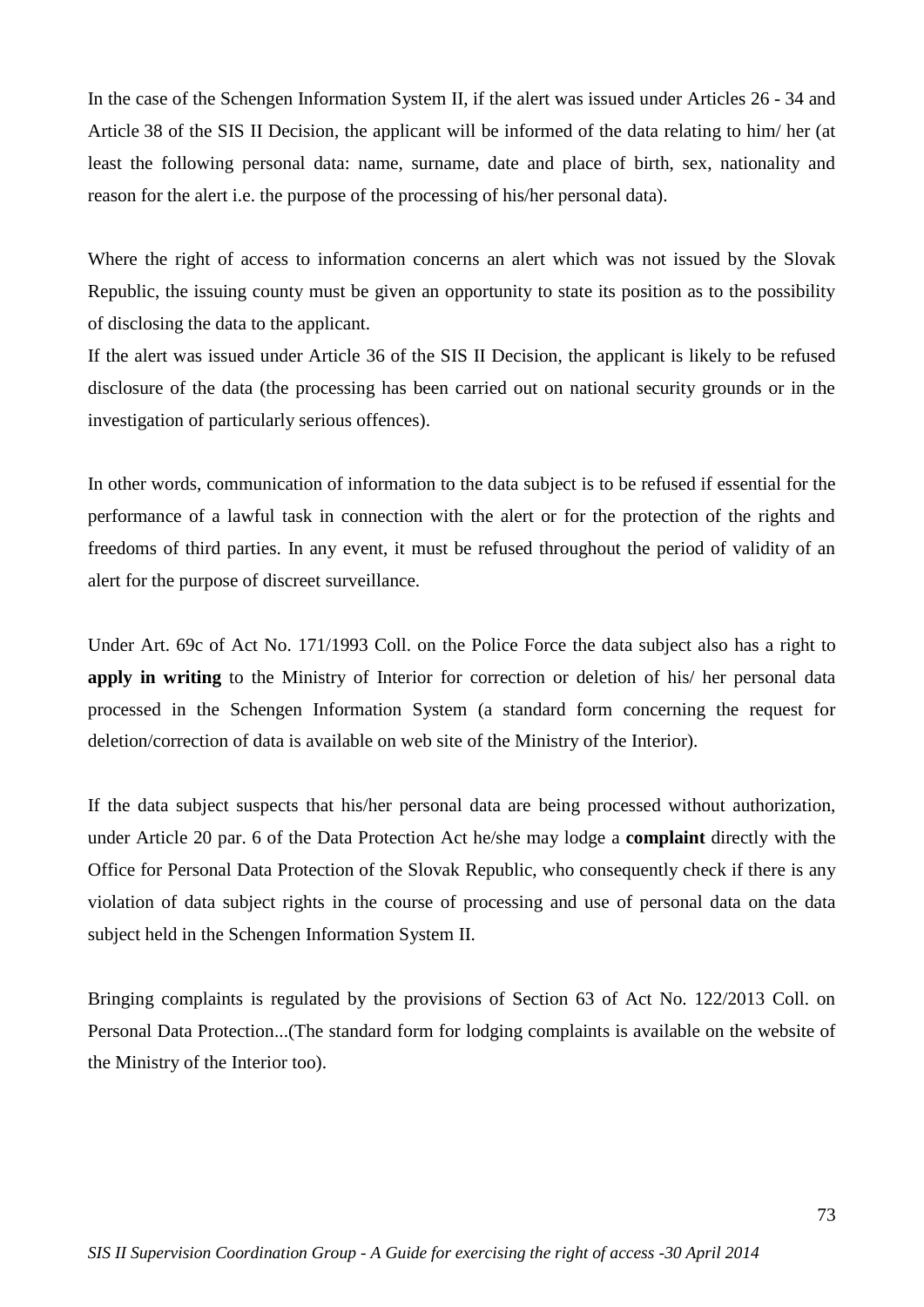# **5. Contact details of the national data protection authority and its possible role**

Úrad na ochranu osobných údajov Slovenskej republiky (Office for Personal Data Protection of the Slovak Republic) Hraničná 12 827 07 Bratislava 27 Slovenská republika Tel: +421 2 32 31 32 14 Fax: 421 2 32 31 32 34 e-mail:statny.dozor@pdp.gov.sk Internet:http:// [www.dataprotection.gov.sk](http://www.dataprotection.gov.sk/)

# **6. References of the main national laws that apply**

Act No. 122/2013 Coll. on Personal Data Protection and on Changing and Amending of other acts, as amended by Act No. 84/2014 Coll.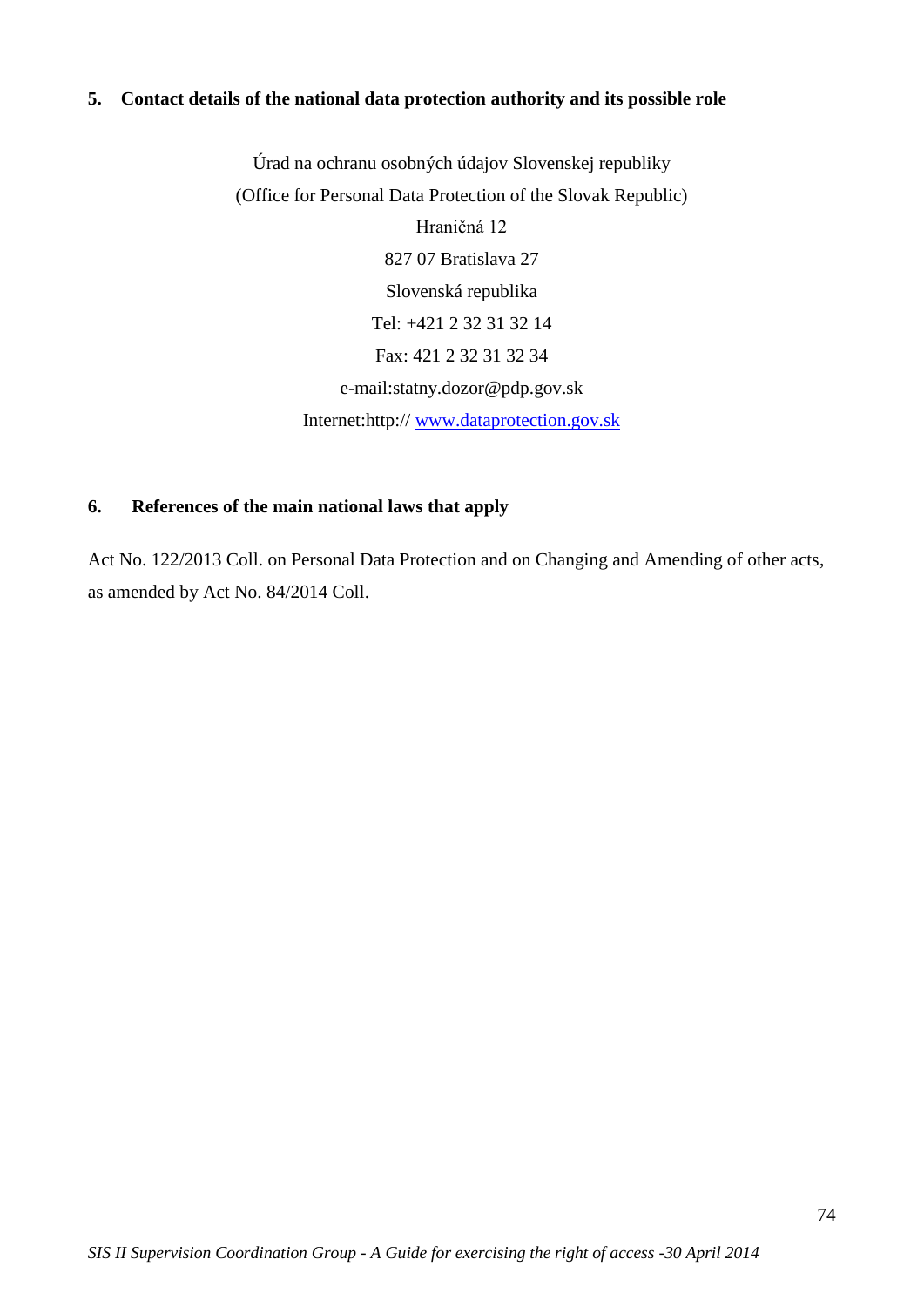# **XXVIII. SLOVENIA**

#### **1. Nature of right of access**

There is a right of direct access.

#### **2. Contact details of the body to which requests for access should be addressed**

Applications can be filed in written form or also orally, for the record, with the Police (Ministry of the Interior). The address is the following:

> Policija, Ministrstvo za notranje zadeve Štefanova 2 1501 Ljubljana Slovenia  $Fax: + 38614284733$ E-mail: gp.mnz(at)gov.si

Applications may also be filed at all border crossing points, administrative units and Slovenian diplomatic and consular authorities abroad. They are submitted to the Police immediately.

Link to the form for Request for Information on Data in the National Schengen Information System in Slovenia (N.SIS), which can be downloaded in English: <http://www.ip-rs.si/index.php?id=346>

### **3. Formalities for the request: information and documents to be supplied – possible costs**

The process of exercising the right to consult one's own personal data in Slovenia is regulated in accordance with the Personal data protection act (Articles 30 and 31) and the Information commissioner act.

Article 30 of the Personal data protection act requires the Police, which is subordinate to the Ministry of the Interior and a data controller, to:

1. enable consultation of the SIS filing system catalogue;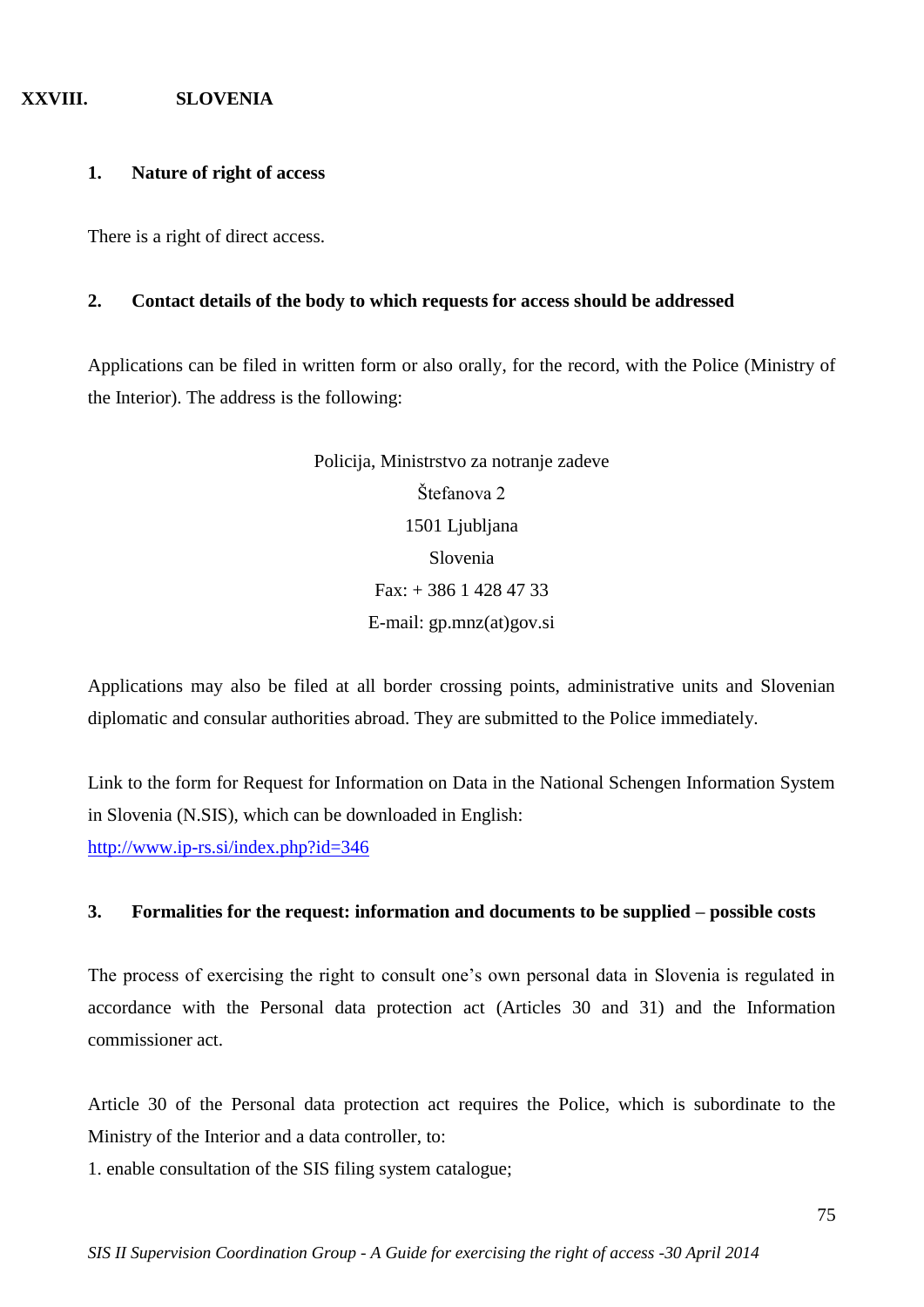2. certify whether data relating to the data subject are being processed or not, and enable him to consult personal data contained in the national SIS filing system that relate to him, and to transcribe or copy them;

3. supply him with an extract of personal data contained in the national SIS filing system that relate to him;

4. provide a list of data recipients to whom personal data were supplied, stating when, on what basis and for what purpose;

5. provide information on the sources on which records about the individual in the SIS are based, and on the method of processing;

6. provide information on the purpose of processing and the type of personal data being processed in the SIS, and all necessary explanations in this connection;

7. explain the technical and logical-technical procedures of decision-making.

The processing of applications is at present free of charge. The requesting individual may be charged only material costs for photocopying as stipulated in the Rules on the charging of costs related to the exercise of the right of an individual to access his own personal data.

#### **4. Contact details of the national data protection authority and its possible role**

Informacijski pooblaščenec (Information Commissioner) Zaloska 59 1000 Ljubljana Slovenia Tel.: ++ 386 1 230 97 30 Fax: ++ 386 1 230 97 78 E-mail: gp.ip@ip-rs.si Internet: www.ip-rs.si

The Information Commissioner is competent for deciding on an appeal by an individual when a request to consult his personal data has been refused or the competent authority has refused to answer his application.

Applicants who consider that any of their rights have been violated in relation to an application for access may lodge a claim with the Information Commissioner. The Information Commissioner,

76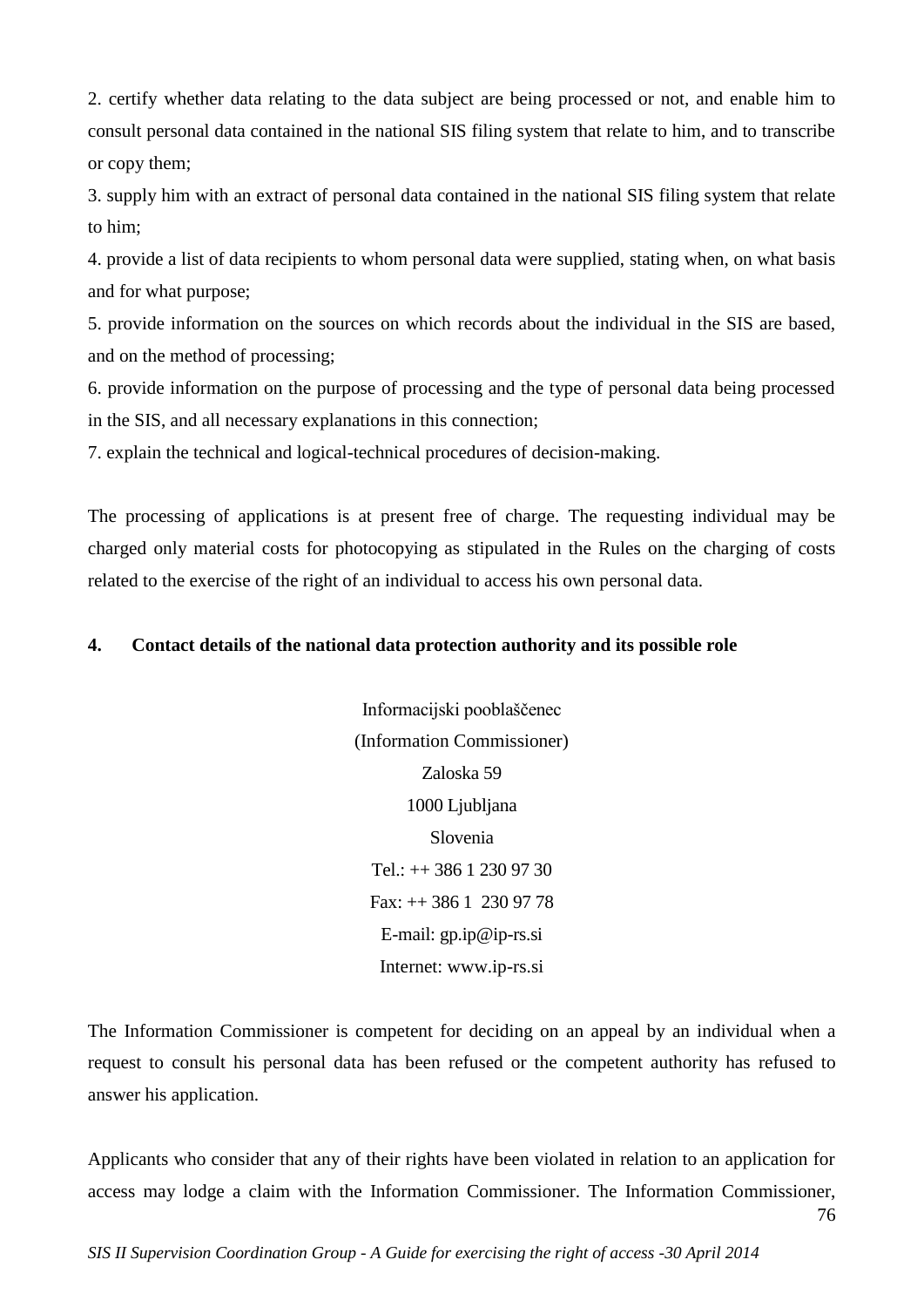having received the complaint, forwards it to the controller of the file, so that he can draw up any statements he regards as relevant. Finally, the Information Commissioner takes a decision on the complaint and forwards it to those concerned, after receiving the statements and the reports, evidence and other investigation documents, as well as inspection of the files where necessary and interviews with the person concerned and the controller of the file.

The processing of this appeal is at present free of charge.

### **5. Expected outcome of requests for access. Content of the information supplied**

If the data relating to the person concerned are contained in the SIS file and if the request is granted, the controller of the file will provide the person concerned with the data relating to him in the form requested. The Police must enable the individual to consult, transcribe, copy and obtain a certificate no later than 15 days from the date of receipt of the request, or within the same interval, inform the individual in writing of the reasons for refusal. The Police is obliged to supply the extract mentioned above in point 3, the list in point 4, the information in points 5 and 6 and the explanation in point 7 to the individual within 30 days from the date the request was received, or, within the same interval, to inform him in writing of the reasons for refusal.

Likewise, the individual's right to consult personal data that relate to him may also be exceptionally restricted in accordance with the Article 36 of the Personal Data Protection Act, by statute, for reasons of protection of national sovereignty and national defence, protection of national security and the constitutional order of the state, security, political and economic interests of the state, the exercise of the responsibilities of the police, the prevention, discovery, detection, proving and prosecution of criminal offences and minor offences, the discovery and punishment of violations of ethical norms for certain professions, for monetary, budgetary or tax reasons, supervision of the police, and protection of the individual to whom the personal data relate, or the rights and freedoms of others. These restrictions may only be imposed to the extent necessary to achieve the purpose for which the restriction was provided.

### **6. References of the main national laws that apply**

• Personal Data Protection Act (Official Gazette of the Republic of Slovenia, no. 94/2007, official consolidated text), unofficial English translation of the Act available at: http://www.ip-rs.si/index.php?id=339;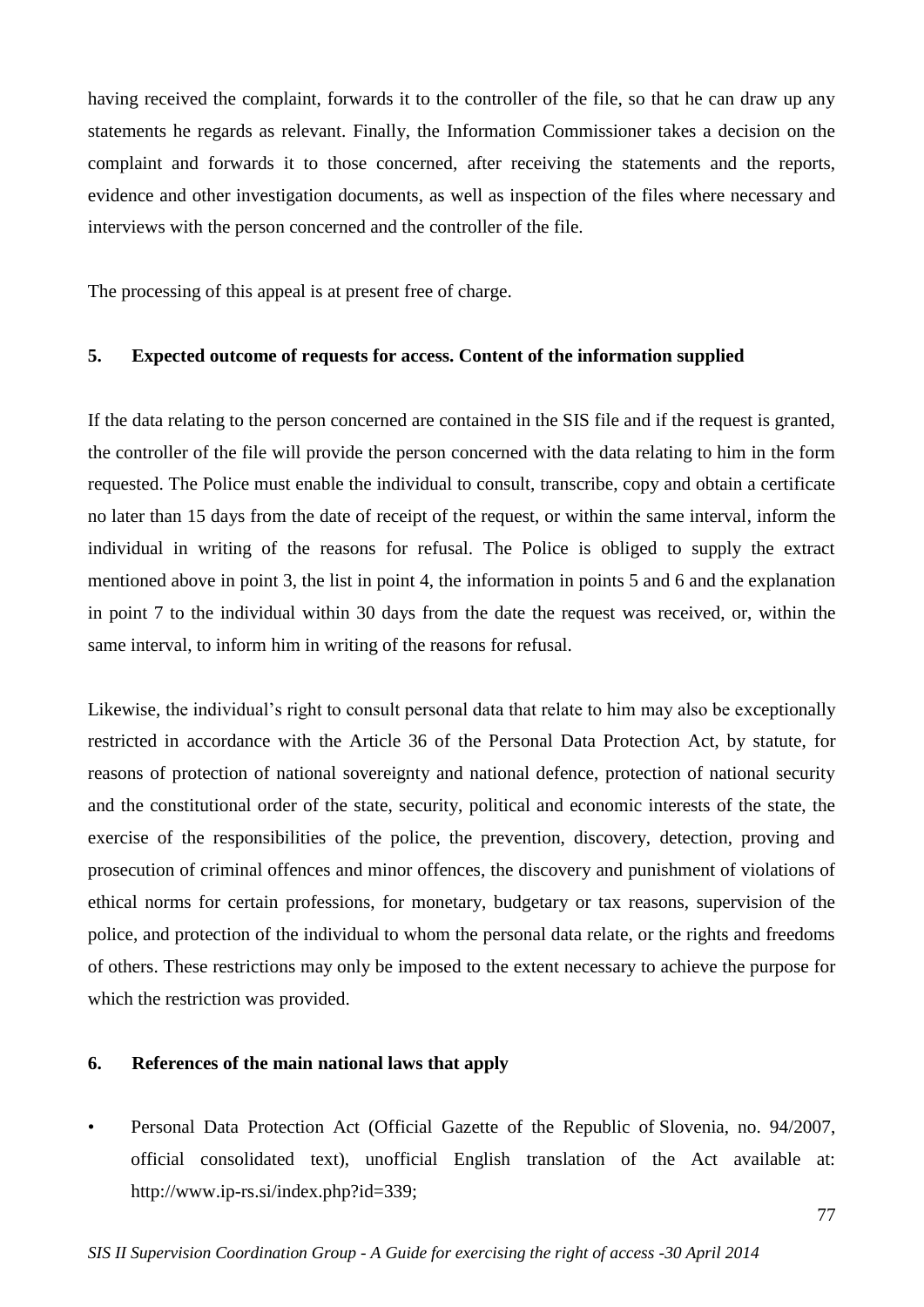- Information Commissioner Act (Official Gazette of the Republic of Slovenia, no. 113/2005), unofficial English translation of the Act available at: http://www.ip-rs.si/index.php?id=325;
- Rules on the charging of costs related to the exercise of the right of the individual to access own personal data (Official Gazette of the Republic of Slovenia, no. 85/2007), only Slovene text of the Rules available at: http://www.ip-rs.si/zakonodaja/zakon-o-varstvu-osebnihpodatkov/pravilnik-o-zaracunavanju-stroskov-pri-izvrsevanju-pravice-posameznika-doseznanitve-z-lastnimi-osebnimi-podatki/.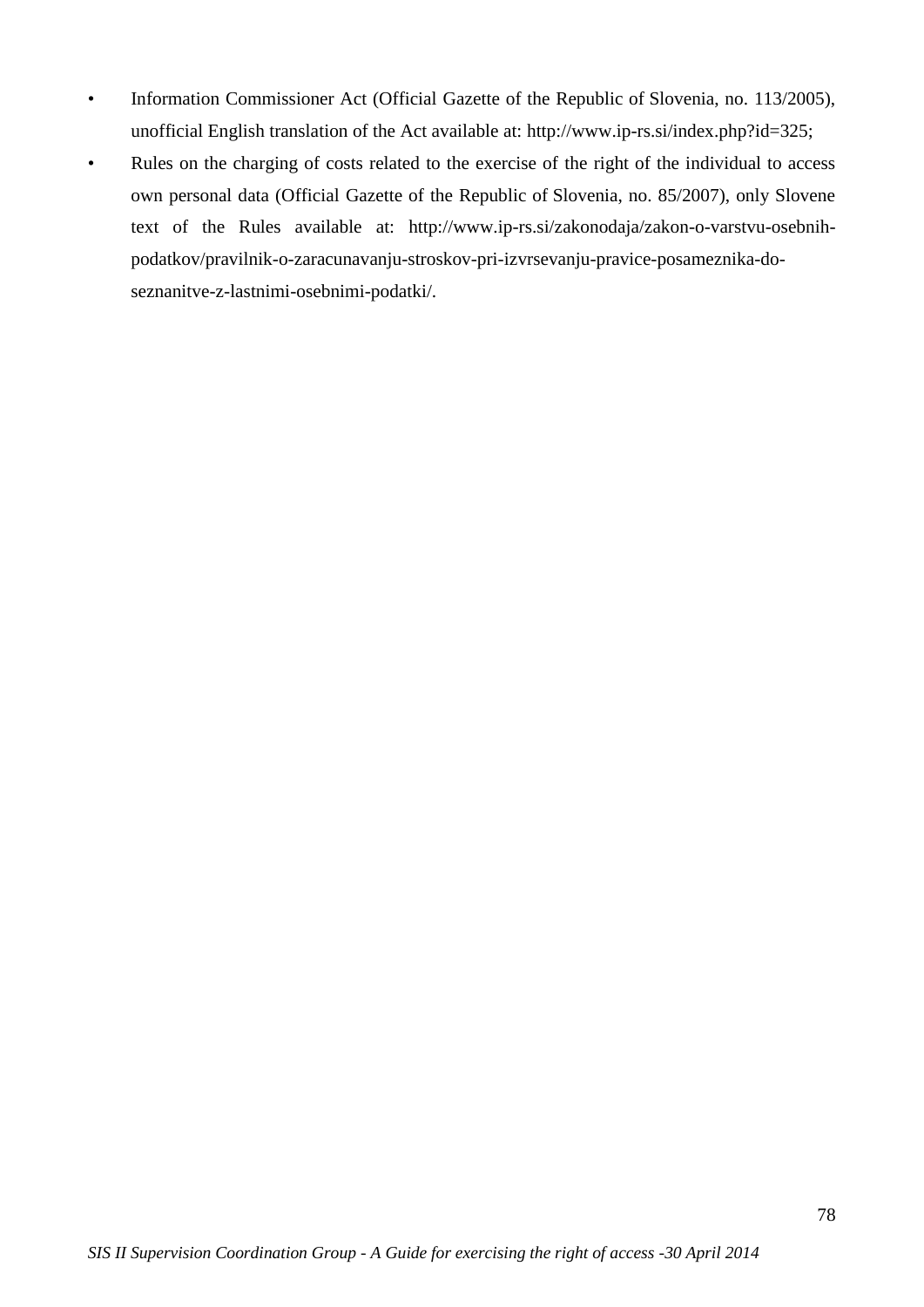# **XXIX. SPAIN**

### **1. Nature of right of access**

Data subjects have the right of direct access, but, when the data controller fails to respond to a request for access or when the answer provided is unsatisfactory they also have the right to indirect access through the Spanish Data Protection Authority.

### **2. Contact details of the body to which requests for access should be addressed**

Requests for access to information should be submitted to:

Secretaría de Estado de Seguridad Subdirección General de Sistemas de Información y Comunicaciones para la Seguridad, C/ López Santos, 6, 28230 Las Rozas (Madrid) Spain

# **3. Formalities for the request: information and documents to be supplied – possible costs**

Any request for access must be submitted in writing to the data controller. To this end, data subjects must send an application to the data controller by any means that provides evidence of the dispatch and receipt of the application.

There is no an official standard application form or any formal requirements. Nevertheless, following the general administrative procedure, the application should provide a full description of the request and must be accompanied by a photocopy of a document proving the identity of the data subject – i.e. a national identity card or passport. In addition, data subjects can attach to the request copies of any relevant documents they consider important in support of the request described in the application.

The procedure is free of charge.

# **4. Contact details of the national data protection authority and its possible role**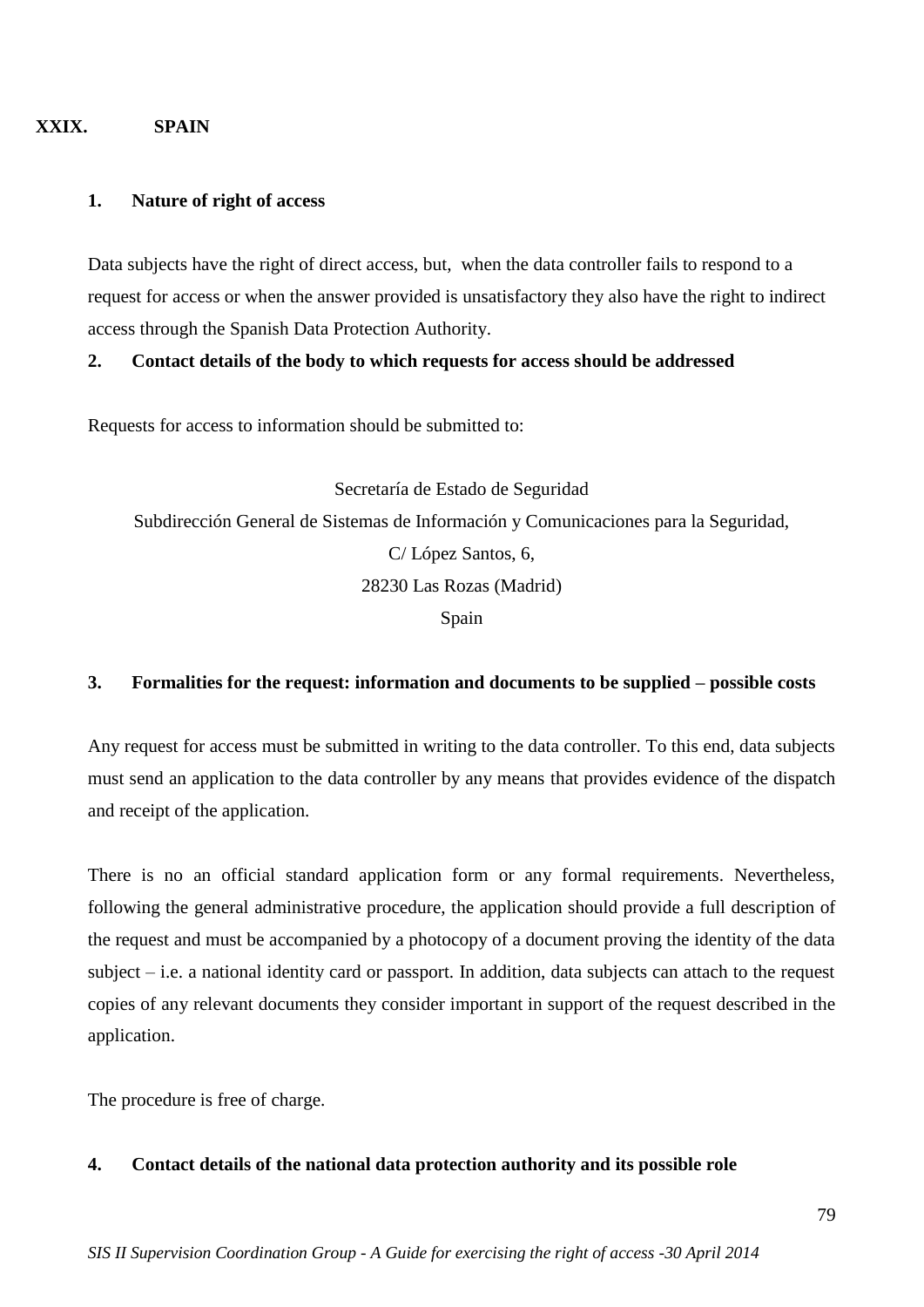Agencia Española de Protección de Datos (Data Protection Authority) C/ Jorge Juan, 6 E - 28001 – Madrid Tel.: + 34 901 100 099 Fax: + 34 91 445 56 99 E-mail: [ciudadano@agpd.es](mailto:ciudadano@agpd.es) Internet: [www.agpd.es](http://www.agpd.es/)

As already mentioned, data subjects have the right of direct access. Nevertheless, they also have indirect access through the Spanish Data Protection Authority (hereinafter referred to as the Spanish DPA) when a data controller fails to respond to a request for access made by a data subject or when the answer provided is unsatisfactory. In both cases, data subjects can lodge a claim with the Spanish Data Protection Authority. Under section 117 of Royal Decree 1720/2007, that approves the regulation implementing the Organic Act 15/1999, on the Protection of Personal Data, the procedure is to be initiated at the request of the data subject, clearly expressing the content of his/her claim and the provisions of the aforementioned Spanish Data Protection Act that he/she considers breached.

Once the Spanish Data Protection Authority has received the claim, a procedure to protect rights of individuals is initiated. According to this procedure, the Spanish DPA forwards the claim to the data controller in order to give the administrative body the opportunity to lodge any defence it deems appropriate to support the denial of access or the answer provided to the applicant.

These comments, if any, are forwarded to the applicant, who can make further statements and comments. These comments are forwarded to the data controller, which has the opportunity to provide explanations of its decision and respond to the comments and statements made by the applicant.

Having received the statement of defence and the other statements and documents, the Director of the Spanish DPA delivers a decision resolving the claim received.

It is important to stress that the time-limit for issuing and notifying the decision is six months following the date of receipt of the claim at the Spanish Data Protection Authority.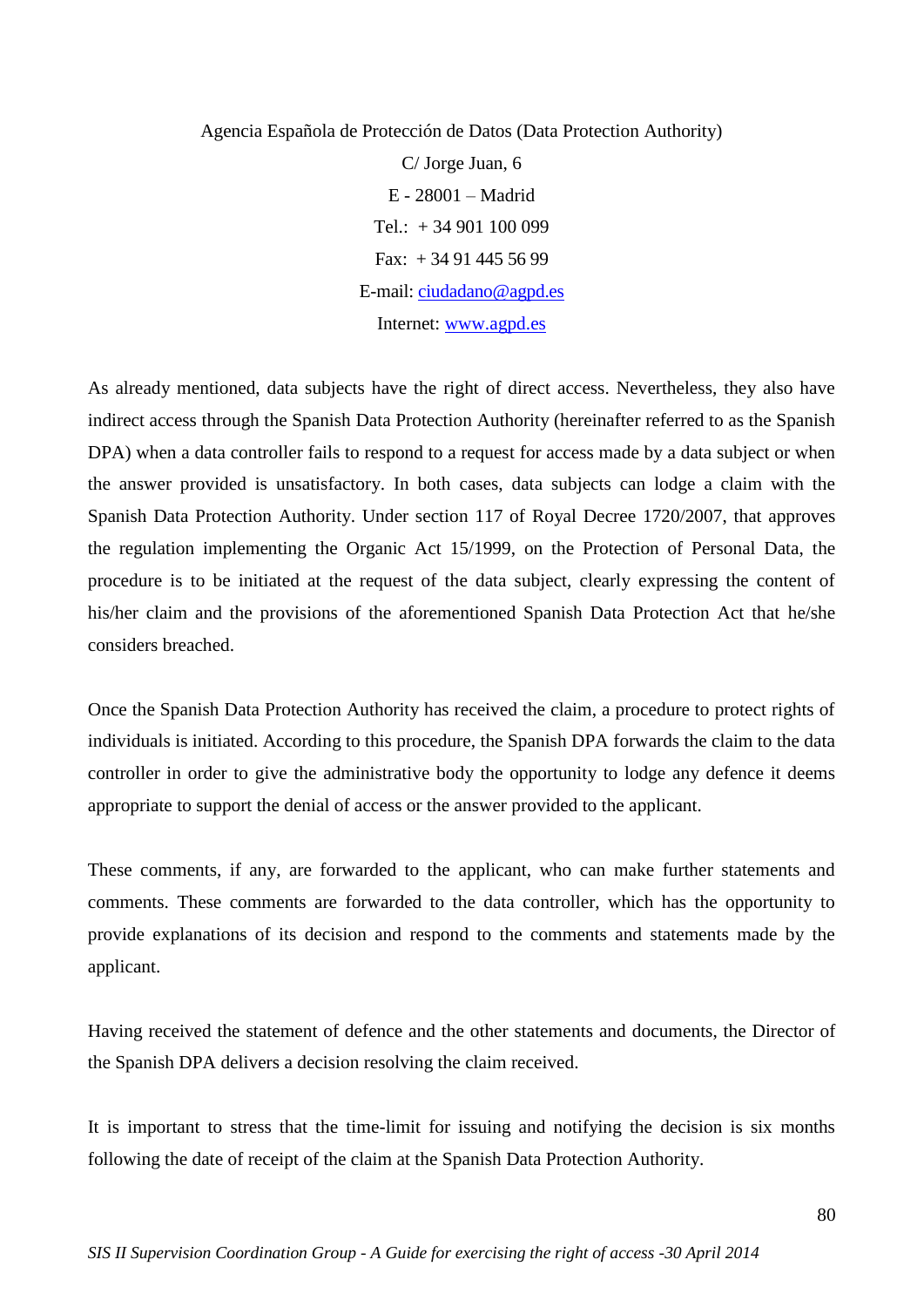If the decision is in favour of the request, the Spanish DPA communicates it to the data controller, who must grant the data subject exercise of the right of access within ten days following the notification. Moreover, the data controller is obliged to provide written evidence of compliance with the decision of the Spanish Data Protection Authority to this supervisory authority within the same period of time.

### **5. Expected outcome of requests for access. Content of the information supplied**

If the alert was issued by the Spanish authorities, it is for the controller to decide on the content of the information supplied to applicants. Usually, the data subject receives copies of administrative documents containing personal data stored in the filing system.

However, if the alert was issued by the authorities of another Schengen country, the controller must inform its counterpart in that country of the claim received, in accordance with the principle of cooperation between national authorities with regard to the protection of personal data. It is for the authorities of the other Schengen country to decide what information can be supplied to the data subject.

#### **6. Language regime**

A data subject who wants to start the procedure for the right of access in Spain should address the public bodies in Spanish.

#### **7. Forms**

The Spanish DPA offers through its website an unofficial standard form (in spanish) for the right of access that can be used at the convenience of the data subject. The form can be found on the following link:

[http://www.agpd.es/portalwebAGPD/CanalDelCiudadano/denunciasciudadano/derecho\\_schengen\\_](http://www.agpd.es/portalwebAGPD/CanalDelCiudadano/denunciasciudadano/derecho_schengen_den/common/DERECHO_DE_ACCESO_Schengen_Es.pdf) [den/common/DERECHO\\_DE\\_ACCESO\\_Schengen\\_Es.pdf.](http://www.agpd.es/portalwebAGPD/CanalDelCiudadano/denunciasciudadano/derecho_schengen_den/common/DERECHO_DE_ACCESO_Schengen_Es.pdf)

Data subjects wishing to lodge a claim related to the right of access with the Spanish Data Protection Authority can use the following link (in Spanish only): https://sedeagpd.gob.es/sedeelectronica-web/vistas/formReclamacionDerechos/tipoSolicitud/solicitudPresencial.jsf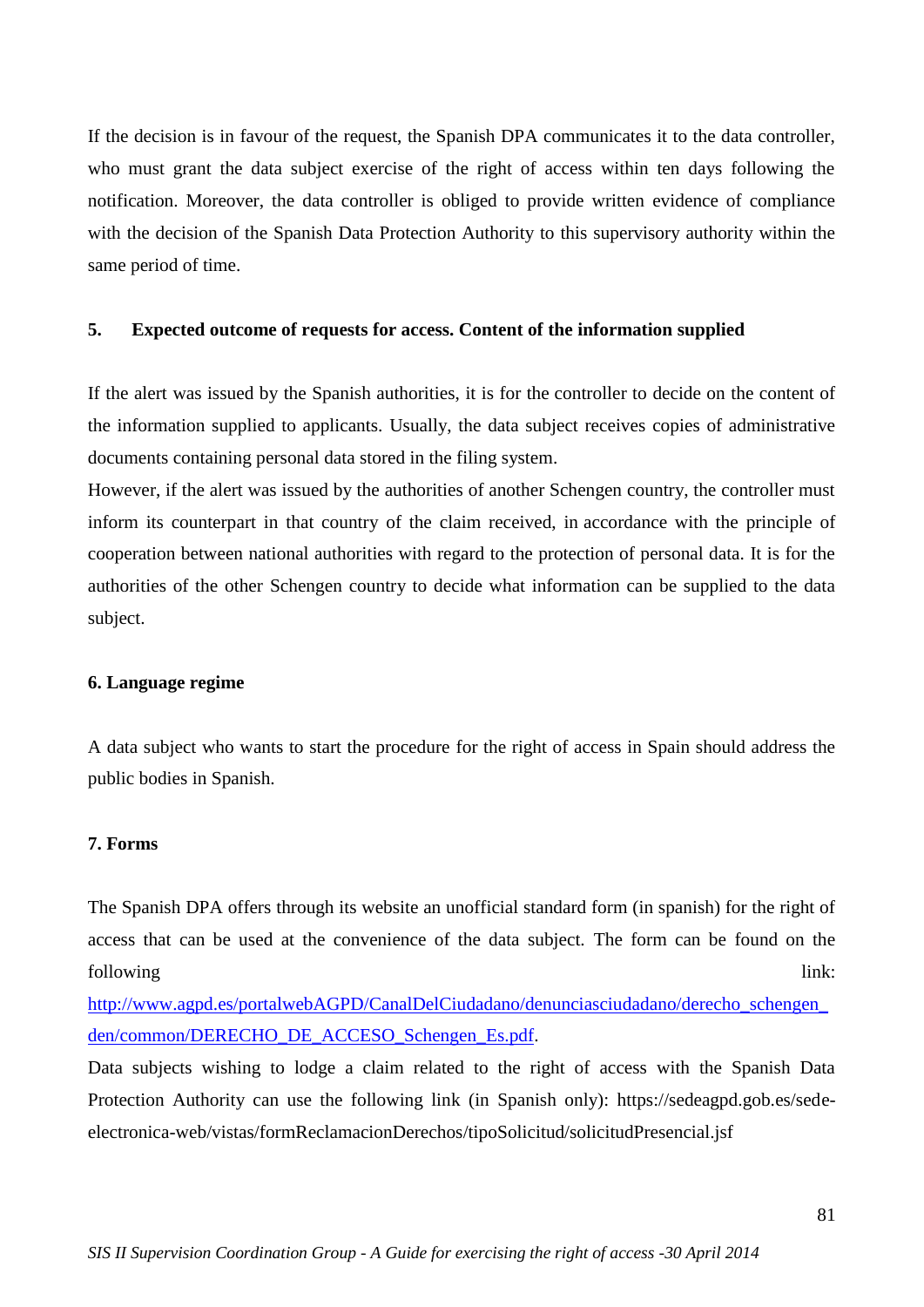82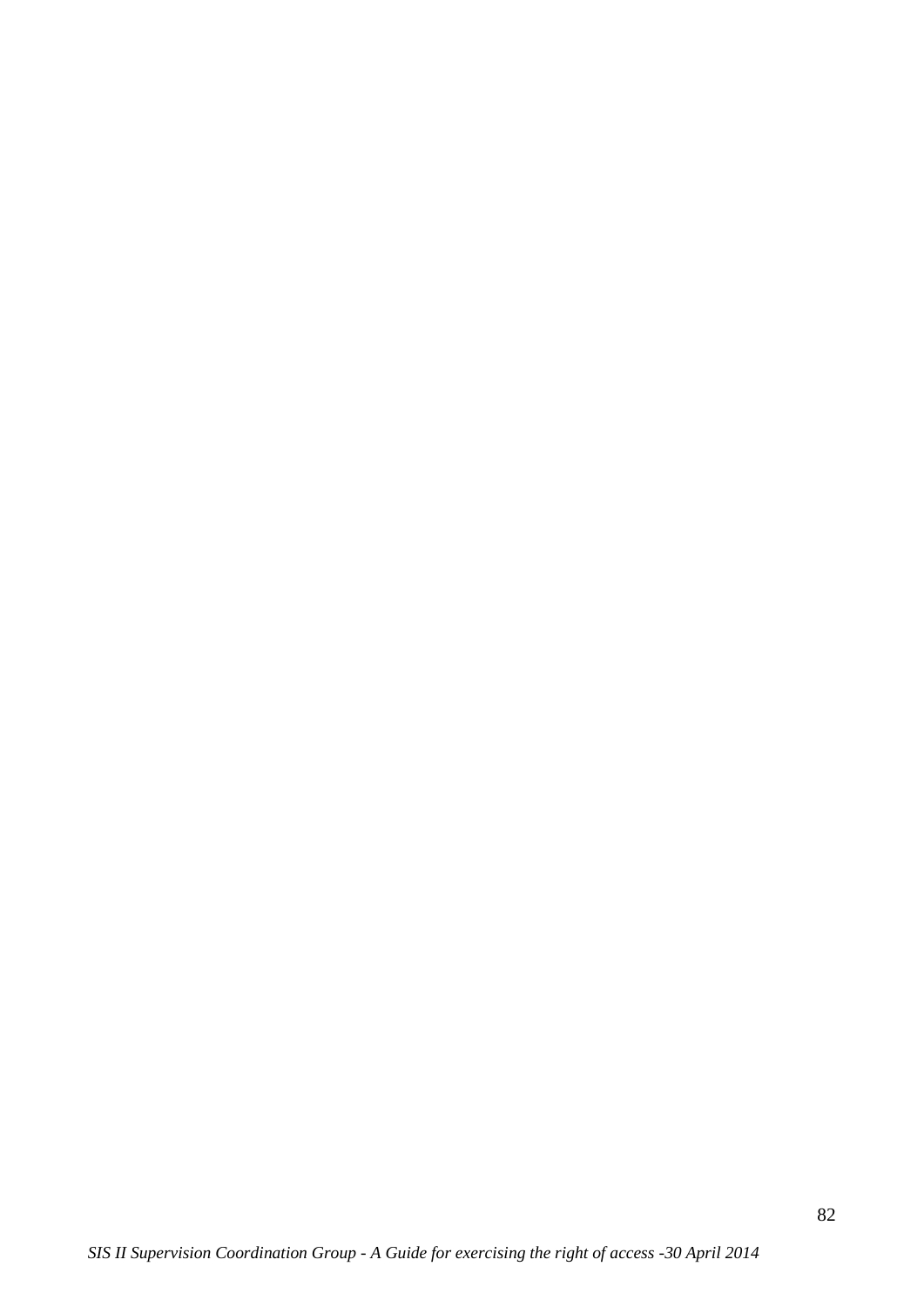### **XXX. SWEDEN**

#### **1. Nature of right of access**

There is a right of direct access.

#### **2. Contact details of the body to which requests for access should be addressed**

Requests for access must be made to the National Police Board (Rikspolisstyrelsen), which is the authority responsible for the Swedish unit of the Schengen Information System.

> Rikspolisstyrelsen Box 12256 Polhemsgatan 30 S - 102 26 Stockholm Tel: ++46 77-114 14 00 E-mail: rikspolisstyrelsen@polisen.se Internet: [www.polisen.se](http://www.polisen.se/)

# **3. Formalities for the request: information and documents to be supplied – possible costs**

Requests must be made in writing to the National Police Board and signed personally by the applicant. A copy of national identity card or passport must be attached to the request. In general, a request for access must be answered within one month. Applicants are entitled to free access to information once every calendar year.

#### **4. Contact details of the national data protection authority and its possible role**

Datainspektionen Box 8114 Drottninggatan 29,  $5<sup>th</sup>$  floor S - 104 20 Stockholm Tel.: ++46 (0)8-657 61 00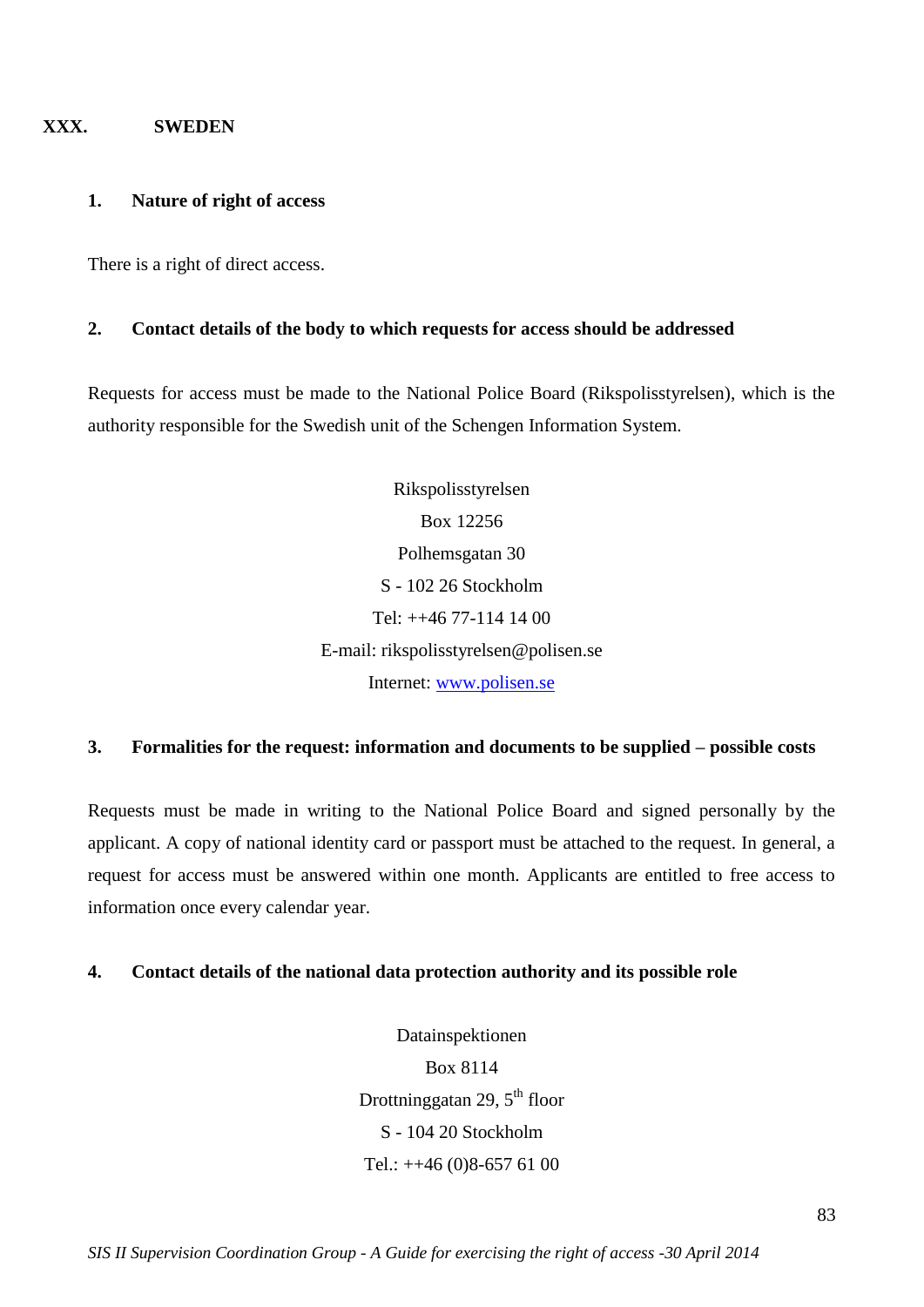Fax: ++46 (0)8-652 86 52 E-mail.: datainspektionen@datainspektionen.se Internet: [www.datainspektionen.se](http://www.datainspektionen.se/)

The Data Inspection Board makes sure that personal data processing in Sweden complies with the rules in the Personal Data Act and other data protection legislation. The Board may initiate supervision either based on a complaint or on its own initiative. A person who is not satisfied with how his/her request for access to information in the SIS has been dealt with may submit a complaint to the Data Inspection Board. The complaint may result in an investigation of whether the rules on right of access have been complied with. The National Police Board's decision regarding the right of access may however also be appealed to administrative court.

# **5. Expected outcome of requests for access. Content of the information supplied**

Whether or not the information is disclosed depends on the provisions of the Official documents and Secrecy Act (2009:400), which may prohibit the disclosure of certain data. Where disclosure of the data is permitted, the National Police Board is responsible for forwarding it.

### **6. References to the main national laws that apply**

Law applicable: Sections 26 and 27 of the Personal Data Act (1998:204), Section 8 of the Schengen Information System Act (2000:344) and section 21 of the Schengen Information System regulation (2000:836).

### **7. Language regime**

There are no specific rules concerning this subject in Sweden. An application in English would be accepted.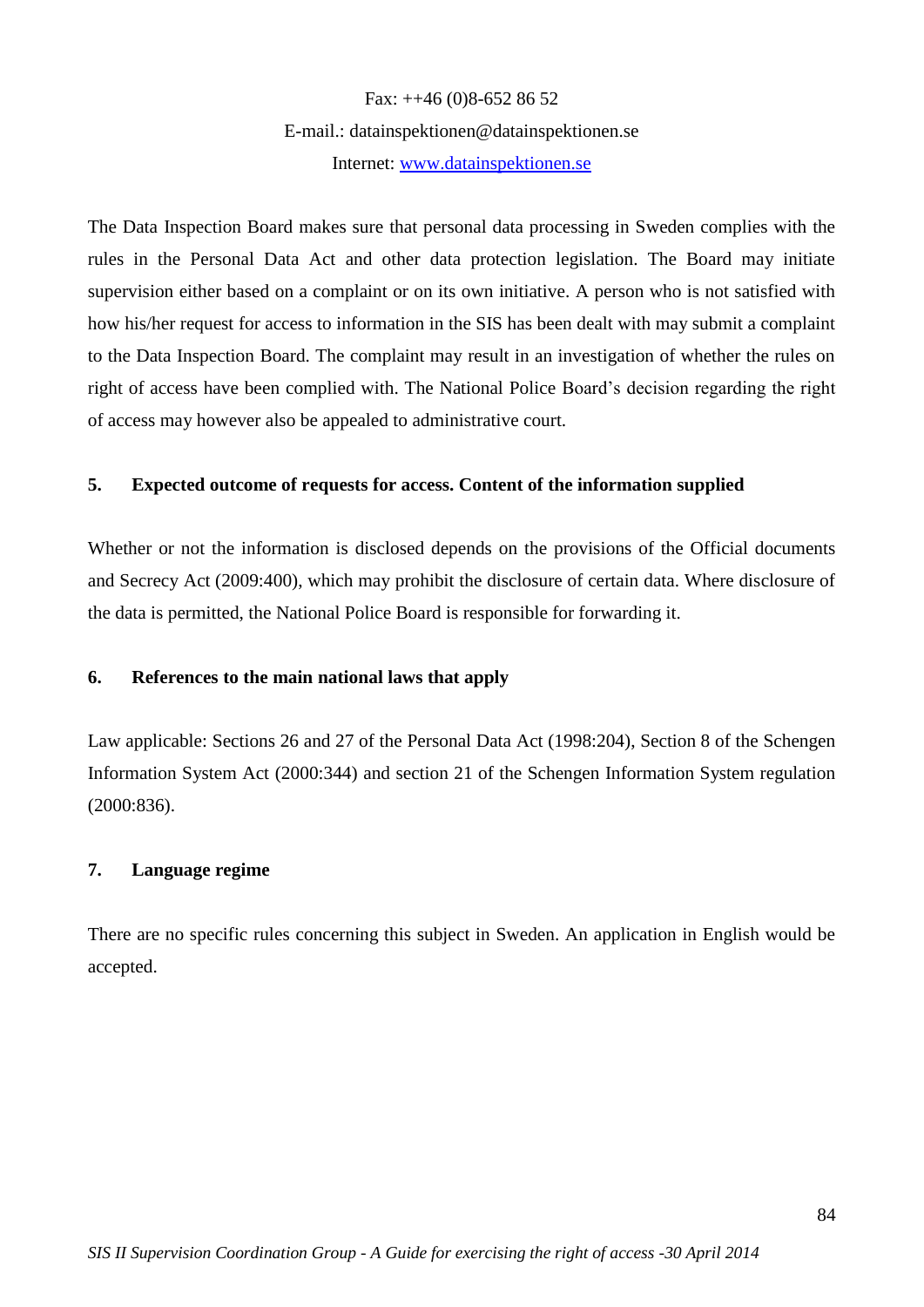### **XXXI. SWITZERLAND**

### **1. Nature of right of access**

There is a right of direct access. The competent authority processing individuals' requests regarding the right of access to personal data in the SIS is the Data Protection Officer of the Federal Office of Police in Switzerland.

### **2. Contact details of the body to which requests for access should be addressed**

Federal Office of Police (fedpol) Legal department/ Data protection Data Protection adviser Nussbaumstrasse 29 CH-3003 Berne [www.fedpol.ch](http://www.fedpol.ch/)

### **3. Formalities for the request: information and documents to be supplied – possible costs**

Individuals' requests concerning their personal data processed in the SIS have to be directly addressed to the Federal Office of Police, controller of the SIS data file in Switzerland. The requests must usually be sent in writing with a copy of a valid identity card or passport and a power of attorney if the person is represented. If a request is sent by email, the person must mention his postal address and annex a copy of a valid identity card or passport.

### **4. Contact details of the national data protection authority and its possible role**

Federal Data Protection and Information Commissioner (FDPIC) Feldeggweg 1, CH-3003 Berne Phone: +41(0)31 322 43 95, Fax +41-(0)31 325 99 96 <http://www.edoeb.admin.ch/index.html?lang=en>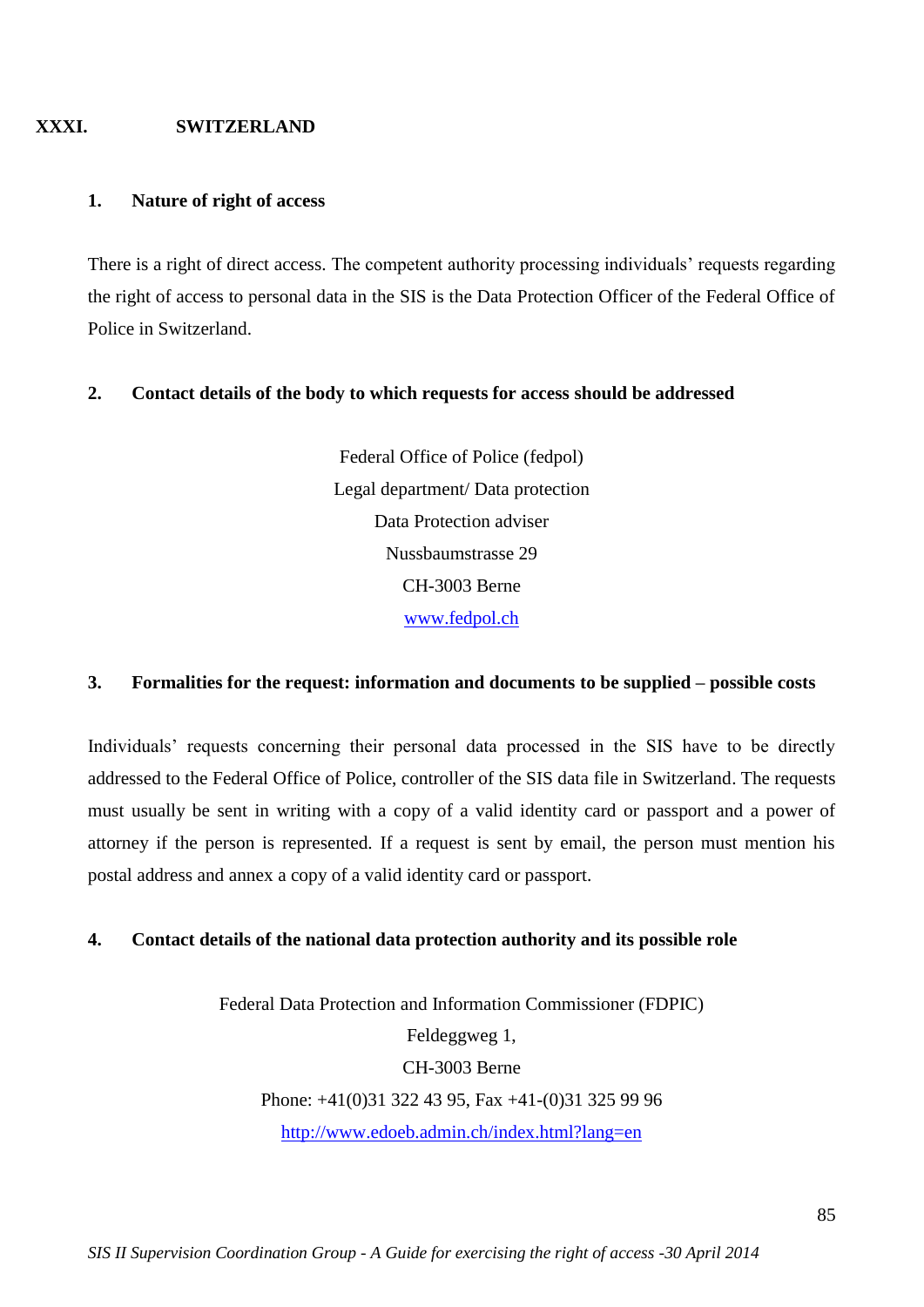### **5. Expected outcome of requests for access. Content of the information supplied**

According to Article 50 paragraph 4 of the Ordinance on the National Part of the Schengen Information System (N-SIS) and on the SIRENE Bureau (N-SIS Ordinance), the individual concerned shall be informed within 30 days of receipt of his request for access. If it can't be informed in this time limit, the person must be informed of this delay. The person must be informed not later than 60 days of receipt of the request. If there is no ground for refusal, the individual is fully informed.

According to Article 50 paragraph 5 of the N-SIS Ordinance, the individual concerned shall be informed not later than 3 months from the date on which he applies for his request of correction or deletion.

The right to be informed in case of a decision of non-admission is governed by Article 51 of the N-SIS Ordinance.

# **6. References to the main national laws that apply**

- [Federal Act of 19 June 1992 on Data Protection](http://www.admin.ch/ch/e/rs/c235_1.html) (FADP; RS. 235.1)
- [Ordinance of 14 June 1993 to the Federal Act On Data Protection](http://www.admin.ch/ch/e/rs/c235_11.html) (OFADP; RS. 235.1)
- Ordinance on the National Part of the Schengen Information System (N-SIS) and on the [SIRENE Bureau](http://www.admin.ch/opc/fr/classified-compilation/20111704/index.html) (N-SIS Ordinance; RS. 362.0)

# **7. Language regime**

Request can be transmitted in French, German, Italian or English.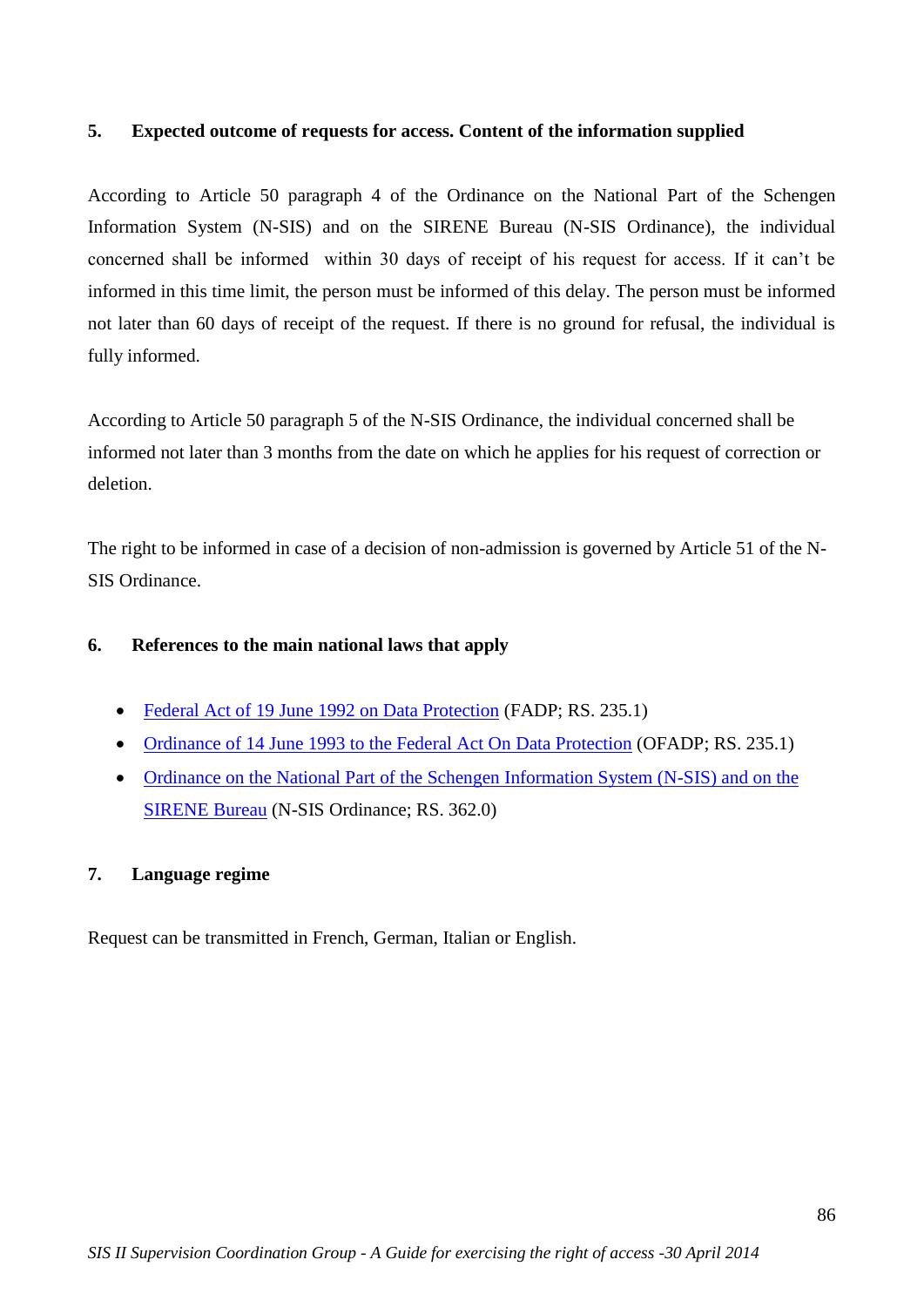# **ANNEXES (MODEL LETTERS)**

*The following model letters can be used to file your request unless the national competent authority to which you address your request asks you to use a specific standard form.*

Annex 1

Model letter for requesting access

#### To: **Title and address of the competent authority**

#### DD-MM-XXXX,

Place

Dear Sir / Madam,

Pursuant to Article 41 of Regulation (EC) 1987/2006 of the European Parliament and of the Council of 20 December 2006 on the establishment, operation and use of the second-generation Schengen Information System and 58 of Council Decision 2007/533/JHA of 12 June 2007 on the establishment, operation and use of the second generation Schengen Information System ,

I\_\_\_\_\_\_\_\_\_\_\_\_\_\_\_\_\_\_\_\_\_\_(name, surname),\_\_\_\_\_\_\_\_\_\_\_\_\_\_\_\_\_(nationality), \_\_\_\_\_\_\_\_\_\_\_\_\_(date and place of birth),\_\_\_\_\_\_\_\_\_\_\_\_\_\_\_\_\_\_\_\_\_\_\_\_\_\_\_\_\_\_\_\_(address), would

like to request access to my personal data entered in the Schengen Information System.

Please find enclosed:

1. Copy of a valid identity document under the national law of the Schengen State (passport/identity card/driving licence (other valid identity document);

2. Copy of the legal authorisation to represent the applicant;

3. Other.

The Applicant / The Legal Representative

---------------------------------------------

(Signature)